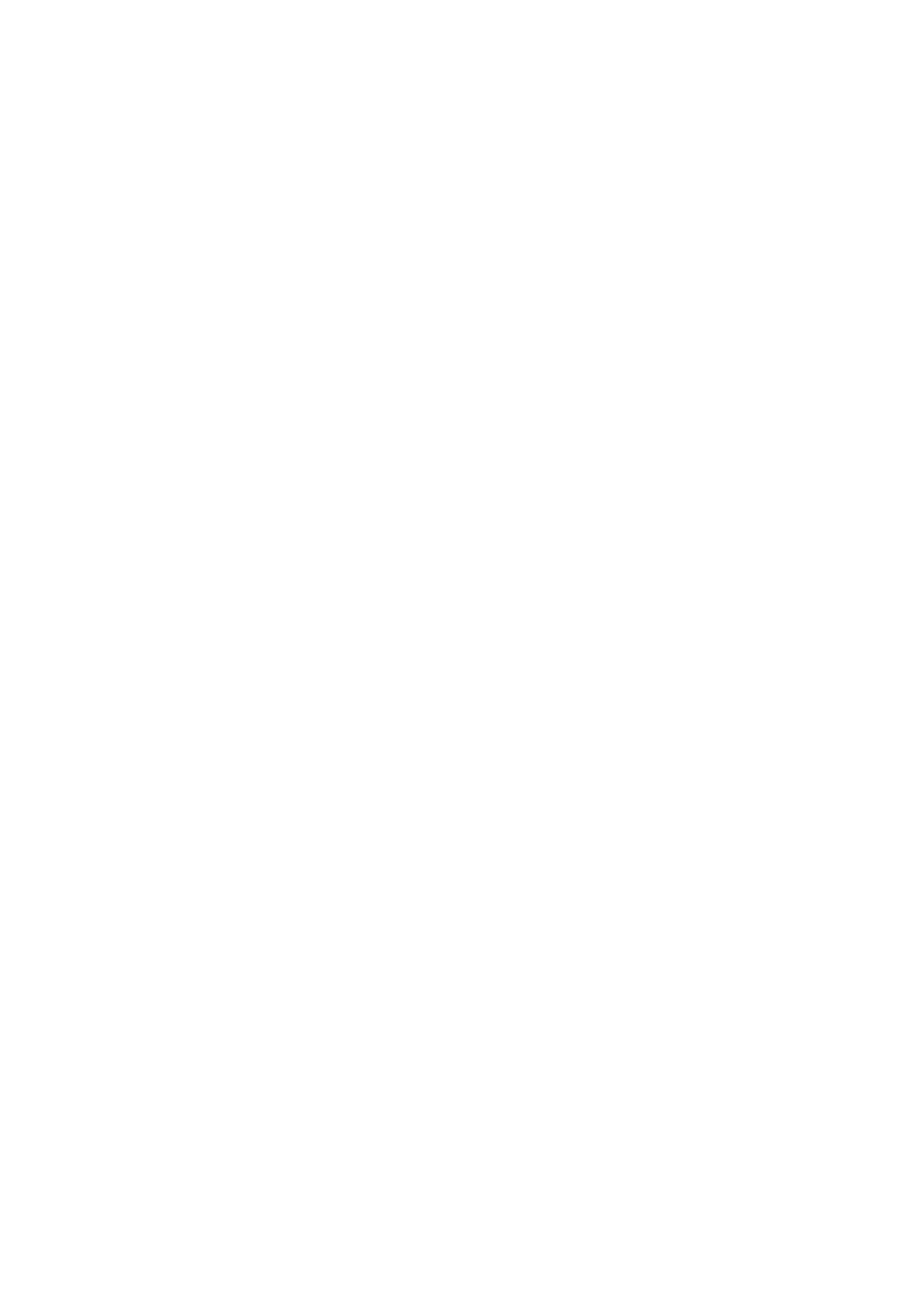## **Abstract**

The capability of a region to generate advanced technology, information and ultimately knowledge is regarded as the single most important force driving economic growth. This paper provides benchmarks for the innovation performance of manufacturing businesses in the three NUTS 2 regions of Ireland (Border Midlands & West, South & East, Northern Ireland) in 1999, just prior to the start of the current Structural Funds programmes.

Consideration of the regional innovation systems of Ireland's three NUTS 2 regions suggests (a) the knowledge generation and diffusion sub-systems of NI and the S&E are notably stronger and more evenly spread than that in the BMW region; (b) the knowledge application sub-system is notably weaker in NI. The implication is that the S&E region has the strongest RIS, having both a concentration of knowledge generating institutions and a relatively strong company base.

These differentials are reflected in the innovation benchmarks with a clear regional hierarchy emerging topped by the S&E followed by the BMW region and Northern Ireland. In most cases, however, differences in innovation performance between the S&E and the BMW region prove statistically insignificant, while those between NI and the other two regions are stronger and often statistically significant. Indicators of AMT adoption suggest little consistent difference between the S&E and BMW regions and lower adoption rates in NI. As before this reflects both the structural weaknesses of the NI manufacturing sector and lower plant-level AMT usage rates.

Our analysis suggests that in terms of the geography of innovation performance in Ireland there is little clear justification for the BMW/S&E regionalisation and no clear justification for any differentiation in policy or innovation support regimes between S&E and BMW regions. More important is the North-South differential with NI lagging behind the S&E and BMW regions on almost every indicator examined primarily due to innovation performance by plants in the 10-19 employee sizeband.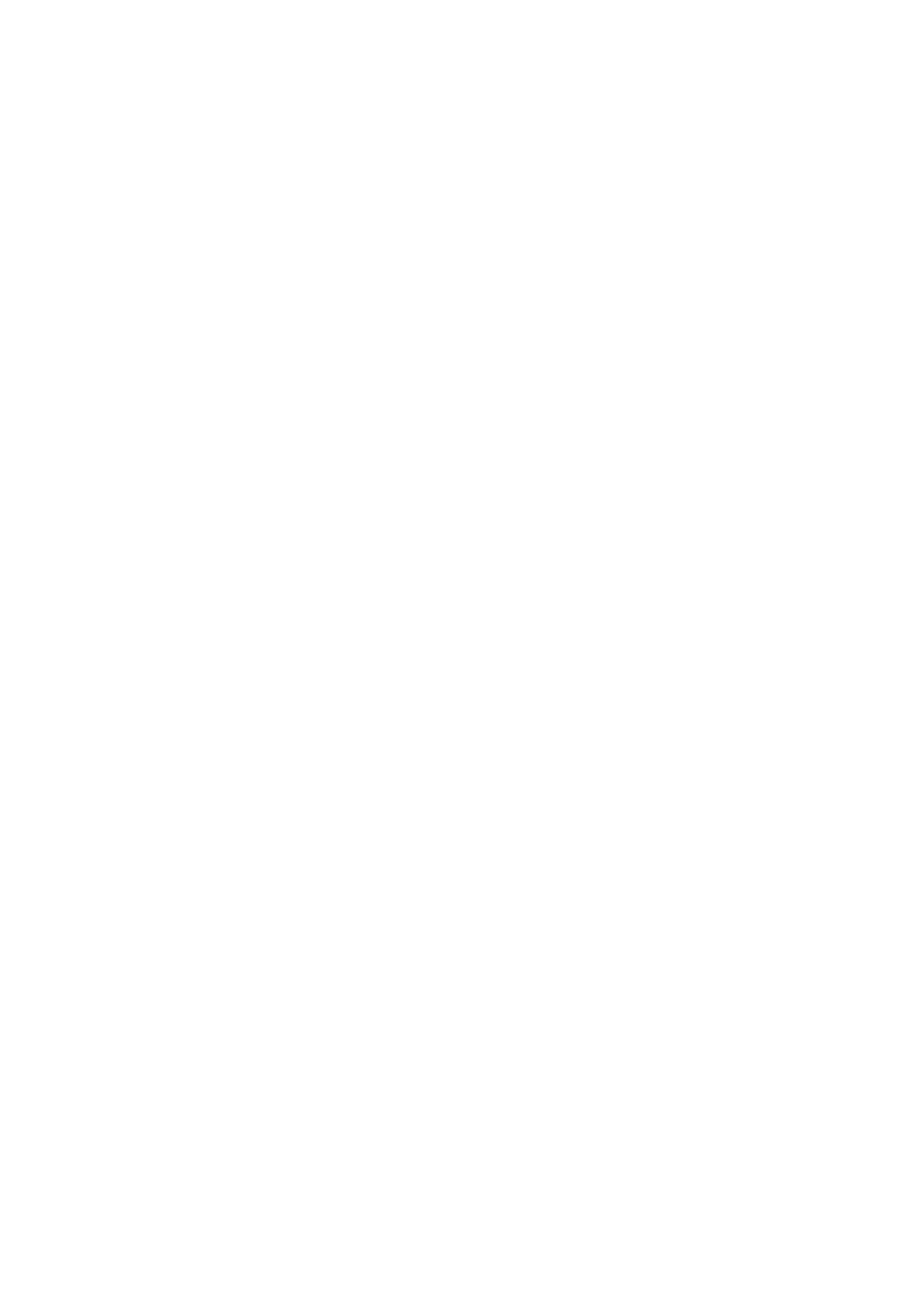#### **1. Introduction**

 $\overline{a}$ 

The capability of a region to generate advanced technology, information and ultimately knowledge is regarded as the 'single most important force driving the secular process of economic growth' (Breshnahan and Trajtenberg, 1992, p1). Regional investment in R&D, technological development and innovation, in particular, is perceived as being strongly associated with productivity, growth and sustained international competitiveness (Malecki, 1981; Romer, 1990; Eaton and Kortum, 1996). Interest in the potential for technology-led, regional development strategies has also been stimulated by the example of successful regions (e.g. Heidenreich and Krauss, 1998; Yun, 1998), and the search by regional governments for more effective alternatives to traditional regional policy (e.g. Hassink,  $1993$ )<sup>1</sup>.

In Ireland<sup>2</sup> this has been reflected in the commitment of substantial resources from the Structural Funds and RIS programmes to the development of innovation capability. Until 1999, both NI and the Republic of Ireland had Objective 1 status, and substantial assistance programmes directed at technological development supported by the Structural Funds. In addition, the Shannon region centred on Limerick benefited from participation in the RIS programme (Dineen, 1995; Andreosso-O'Callaghan, 2000). Since 2000, Ireland has been divided into three NUTS 2 regions: Northern Ireland (NI) which has 'transitional' Objective 1 status; the Objective 1 Border Midlands & West (BMW) region, and the more prosperous South & East (S&E) region of the Republic of Ireland. Although motivated primarily by a desire to maximise Ireland's share of the 2000-2006 Structural Funds allocation (Boyle, 2000), the S&E/BMW split of the Republic of Ireland also reflects long standing concerns about the level and uneven distribution of economic development along the western

<sup>&</sup>lt;sup>2</sup> The term 'Ireland' is used here to denote the whole island of Ireland. Where more specific geographical references are needed the terms 'NI ' and the 'Republic of Ireland' are used.



<sup>&</sup>lt;sup>1</sup> Within the EU15 innovation policy has been seen as having both community-wide and regional dimensions. At community level, innovation promotion has been seen as a means of strengthening the competitive base of the European economy as a whole through initiatives such as the Framework programmes. At a regional level, policy has focussed on initiatives designed to stimulate regional technological development, notably through the Structural Funds and more specific initiatives such as the Regional Innovation Strategies (RIS), Regional Technology Partnership (RTP) and Regional Innovation and Technology Transfer Strategies (RITTS) programmes (e.g. ECOTEC, 1999).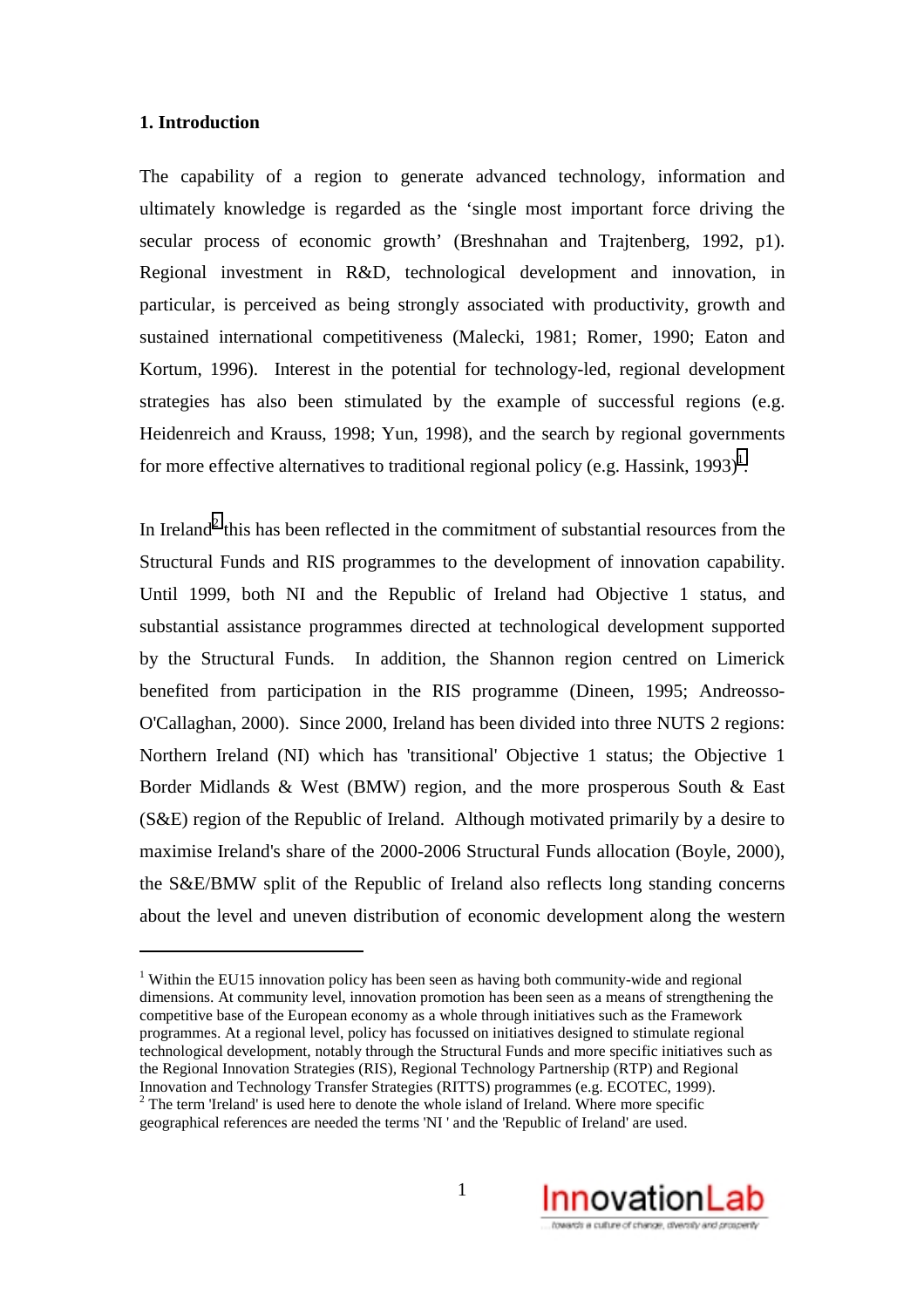seaboard of Ireland. In part this reflects concerns about the competitiveness and lack of technological orientation of many indigenous companies as well as issues related to peripherality, transport and communications infrastructure and uneven development (BMW Regional Assembly, 2000, p. 19).

Reflecting the perceived importance of enhanced technological development capacity, this paper provides benchmarks for the innovation performance of manufacturing businesses in the three NUTS 2 regions of Ireland in 1999, just prior to the start of the 2000-2006 Structural Funding. The benchmarks provide a standard against which the relative effectiveness of the subsequent Structural Funds programmes - and other related technological development programmes - can be measured. They also provide the context for the implementation of some of the specific measures proposed in the three regions' Operational Plans. In the BMW Regional Operational Plan, for example, the Regional Innovation Strategies sub-programme, part of the Local Enterprise Development sub-programme supported by the ERDF, aims 'to improve and enhance the R&D infrastructure and capacity' through the development of technology parks and incubation facilities, support for mentoring and advisory services and support for locally initiated collaborative mechanisms to deliver technology to the region (BMW Regional Assembly, 2000, p52 and 115). Similar priorities are indicated in the S&E Operational Plan (S&E Regional Assembly, 2001, p152), while the NI OP aims 'to achieve a positive impact on business competitiveness and a degree of diversification of the regional economy' (EU Commission, 1999, p49).

Innovation performance cannot, of course, be seen in isolation. In section 2 of the paper we therefore provide an admittedly superficial overview of the regional innovation systems of the three NUTS 2 regions. This provides the context for the specific innovation performance benchmarks outlined in section 3 (product and process development) and section 4 (adoption of advanced manufacturing technology). The innovation performance benchmarks are based on a large-scale survey of manufacturing plants conducted from 1999 to 2000 and reported originally in Roper and Anderson (2000). For this paper a new weighting structure has been

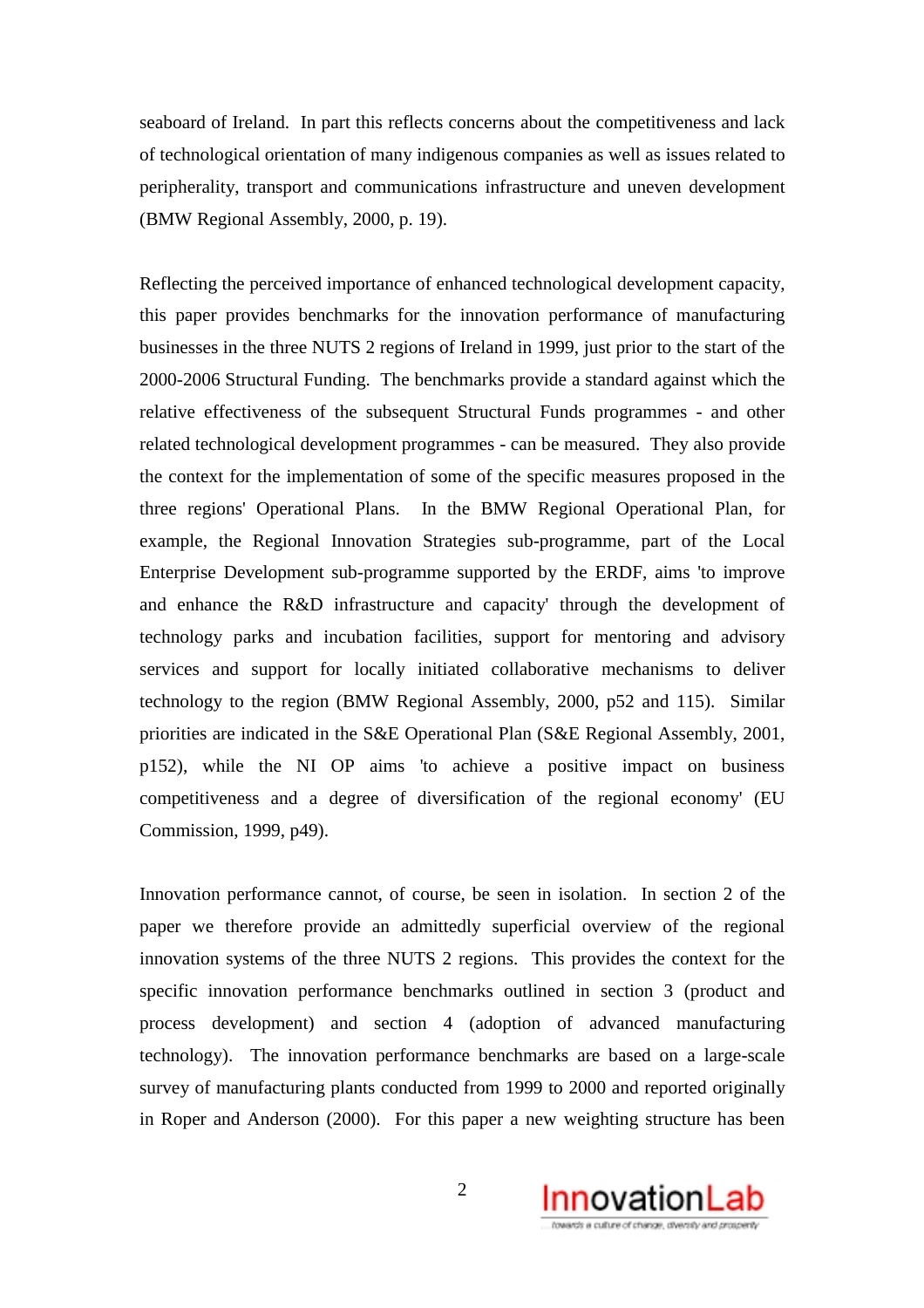developed to allow separate benchmarks to be derived for NI, the S&E and the BMW region (Annex 1).

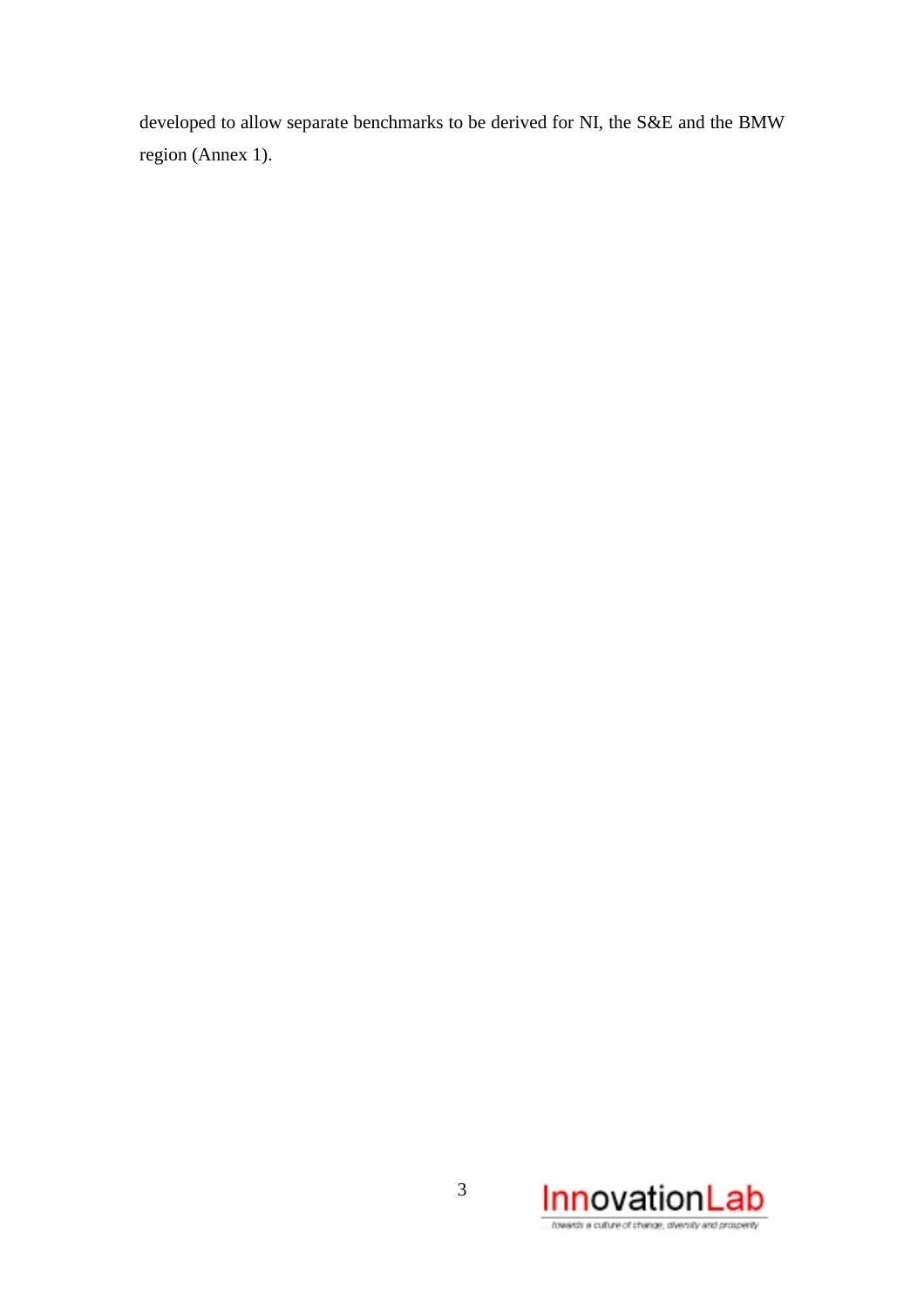#### **2. Ireland's Three Regional Innovation Systems**

The aim of this section is to provide an overview of the context for innovation and technological development in Ireland's three NUTS 2 regions. The perspective adopted is derived from the literature on regional innovation systems (RIS) which reflects the systemic nature of the innovation process and its dependence on the capabilities of, and linkages between, local organisations (Braczyk et al., 1998; EU, 1998), 'untraded interdependencies' (Dosi, 1988), knowledge 'spillovers' (Audretsch & Feldman, 1996), knowledge integration through 'open systems architecture' (Best, 2000), and the potentially important influence of regional innovation policy (EU, 1998, pp3-6). To paraphrase Metcalfe, (1997, pp461-462) a regional system of innovation is 'that set of distinct institutions which jointly and individually contribute to the development and diffusion of new technologies and which provides the framework within which governments form and implement policies to influence the innovation process. As such it is a system of interconnected institutions to create, store and transfer the knowledge, skills and artefacts which define new technology.

An RIS may be said to comprise two main sub-systems (Autio, 1998):

- (a) *The knowledge generation and diffusion sub-system*  comprising universities, FE colleges, other public research organisations, and technology transfer and technology mediating institutions. Most organisations within this sub-system have objectives linked to regional or national development. At best, this subsystem is populated by institutions with strong internal capabilities, dense and evenly distributed network links to other local organisations and 'open' external links to global centres of best practice (EU, 1998; Braczyk, 1998).
- (b) *The knowledge application and exploitation sub-system* consisting largely of firms linked through (vertical) local supply-chains and trading relations and (horizontal) collaborative networks. The primary objective of actors within this sub-system is competitiveness measured by enhanced profitability or business value. In the strongest RIS: firms have strong internal innovation capabilities; local supply-

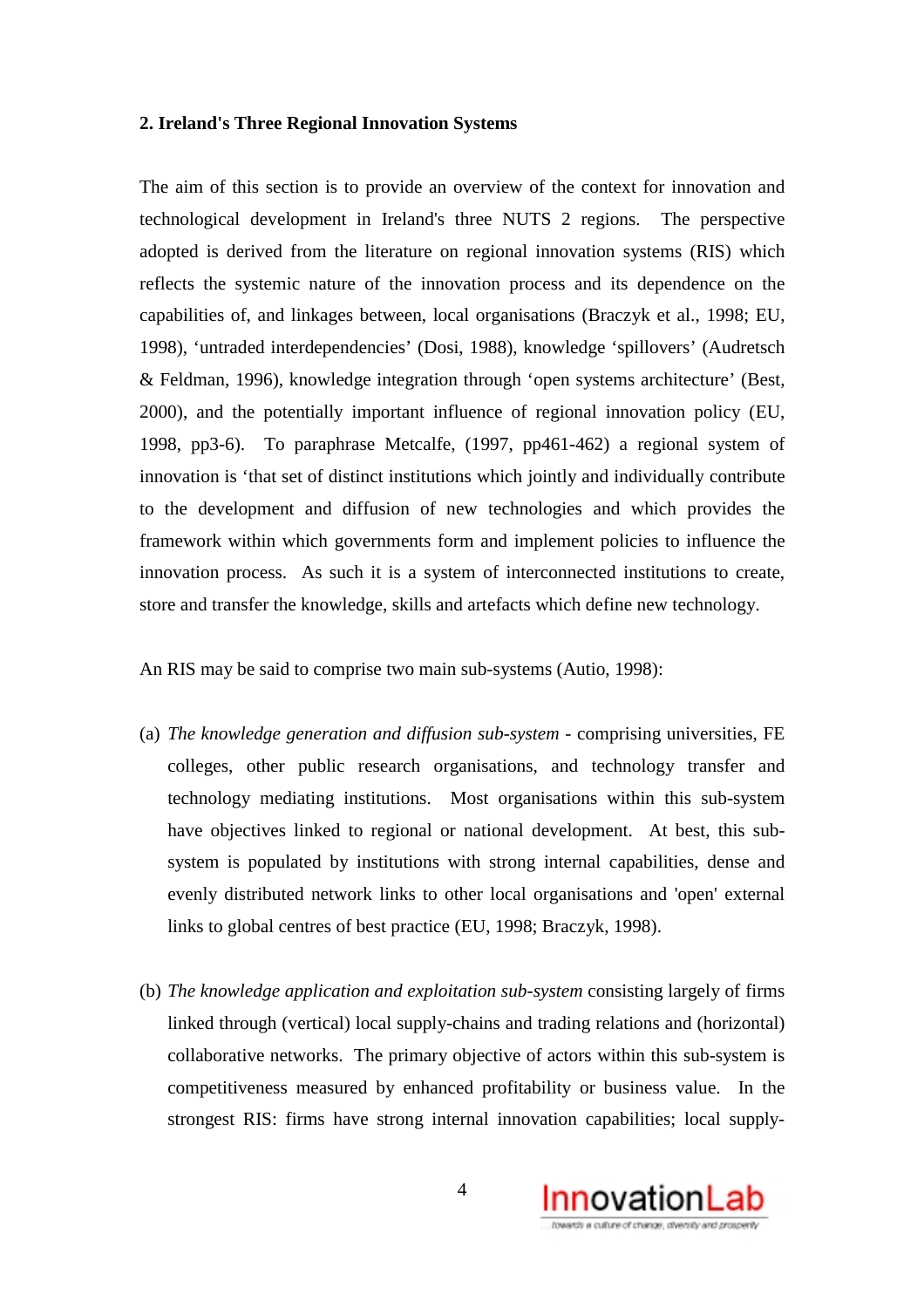chain linkages are robust and characterised by strong knowledge flows between trading partners; and, horizontal collaboration networks are ubiquitous (EU, 1998; Braczyk, 1998).

Reflecting this distinction we divide the remainder of this section into two, relating first to the knowledge generation and diffusion sub-system and then to each region's knowledge application and exploitation sub-system<sup>3</sup>. Three general points are worth making in advance, however. First, both elements of each RIS reflect the overlay of national and regional economic conditions and policy. For example, a number of innovation promotion measures operating in NI (e.g. SMART, Link) operate UKwide. Second, it is important to bear in mind that until the start of the 2000 to 2006 Structural Funds period no serious consideration had been given to BMW/S&E regional split in Republic of Ireland and that the regions do not constitute economically functional areas in any recognised sense<sup>4</sup>. Third, it is important to recognise that marked disparities exist within each region both in terms of economic conditions and technological infrastructure and activity<sup>5</sup>. For example, Andreosso-O'Callaghan et al. (2002) in their 'between' and 'within' region analysis of disparities of R&D and technology transfer activity by multi-national plants in the Republic suggest: 'This shows that each of the NUTS 2 regions in Ireland is far from being homogenous [and lends] support to the fact that there are innovative milieu in the poor region of the country such as the one represented by the Galway agglomeration' (p15).

 $\overline{a}$ 

 $<sup>5</sup>$  From March to May 2002, for example, unemployment rates of those aged 15 plus ranged from 6.8</sup> per cent in the Border area to only 3.9 per cent in the Midlands. Similarly, unemployment rates in the Mid-East were 3.3 per cent compared to 4.7 per cent in the South East. Source: ONHS, 2<sup>nd</sup> Quarter 2002, Press Release, CSO Dublin.



 $3$  We make no attempt here to review the historical development of RTD policy in Ireland. On this see O'Connor, 1987; OECD, 1987; Quinlan, 1995; STIAC, 1995; Kane, 1999; Roper and Frenkel, 2000; Calliano and Carprano, 2000; Roper, 2002.

<sup>&</sup>lt;sup>4</sup> See Boyle (2000) for a lucid account of the political and constitutional processes which led to the 'regionalisation' of the Republic of Ireland and previous regional governance.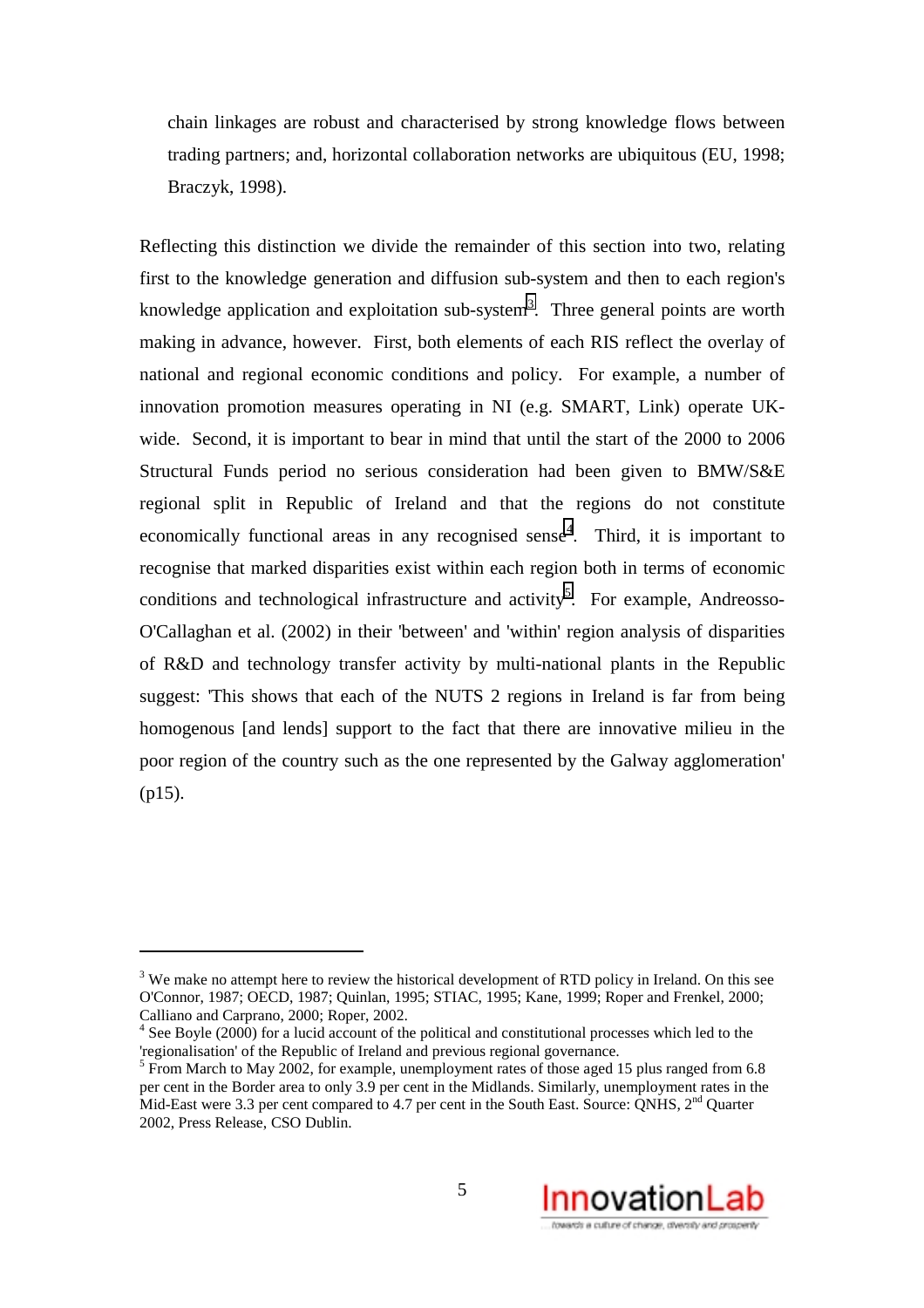#### **2.1 Knowledge generation and diffusion**

The key capabilities of the knowledge generation and diffusion sub-system for local innovation are fourfold: the ability to generate new knowledge applicable to local firms; the ability to capture knowledge with local applicability; the ability to diffuse knowledge to potential users within the region; and finally, the ability to provide training in R&D and innovation skills which are retained within the region.

Higher and further education institutions play a central role within the knowledge generation and diffusion sub-system both as knowledge generators/attractors and as training providers. This potential was recognised in the development of the higher education network and the expansion of the dispersed Regional Technology College network in the Republic of Ireland in the 1970s and in the North in the expansion of the University of Ulster (Reid and Barrington, 1997; Jones-Evans, 1997). Despite this, it remains the case that the only university campus in the BMW region is NUI Galway with a much stronger concentration of university level training places in Dublin (in particular) and NI. NUI Galway, provides around ten thousand full and part-time student places compared to over 68,000 full and part time student places in seven higher education institutes in the S&E and 46,305 in NI (Table 1). Indeed, within the BMW region, the Institutes of Technology actually provide more higher education places (17,396 places in 1999/00) than NUI Galway alongside their other technology and business related courses (Table 1).

Perhaps more important than the pure number of higher education places they provide, however, is that through their research and other activities the Institutes of Technology provide foci for technology and business development in other parts of BMW region beyond the Galway agglomeration $6$ . For example, Dundalk Institute of Technology provides 26 incubator spaces in its Regional Development Centre as does Sligo Institute of Technology in its Business Innovation Centre which housed 22

 $\overline{a}$ 



 $6$  One such development is the Technology Network established in 1999 with the support of Enterprise Ireland to enable the Institutes to provide firms with R&D, consultancy and technology transfer support.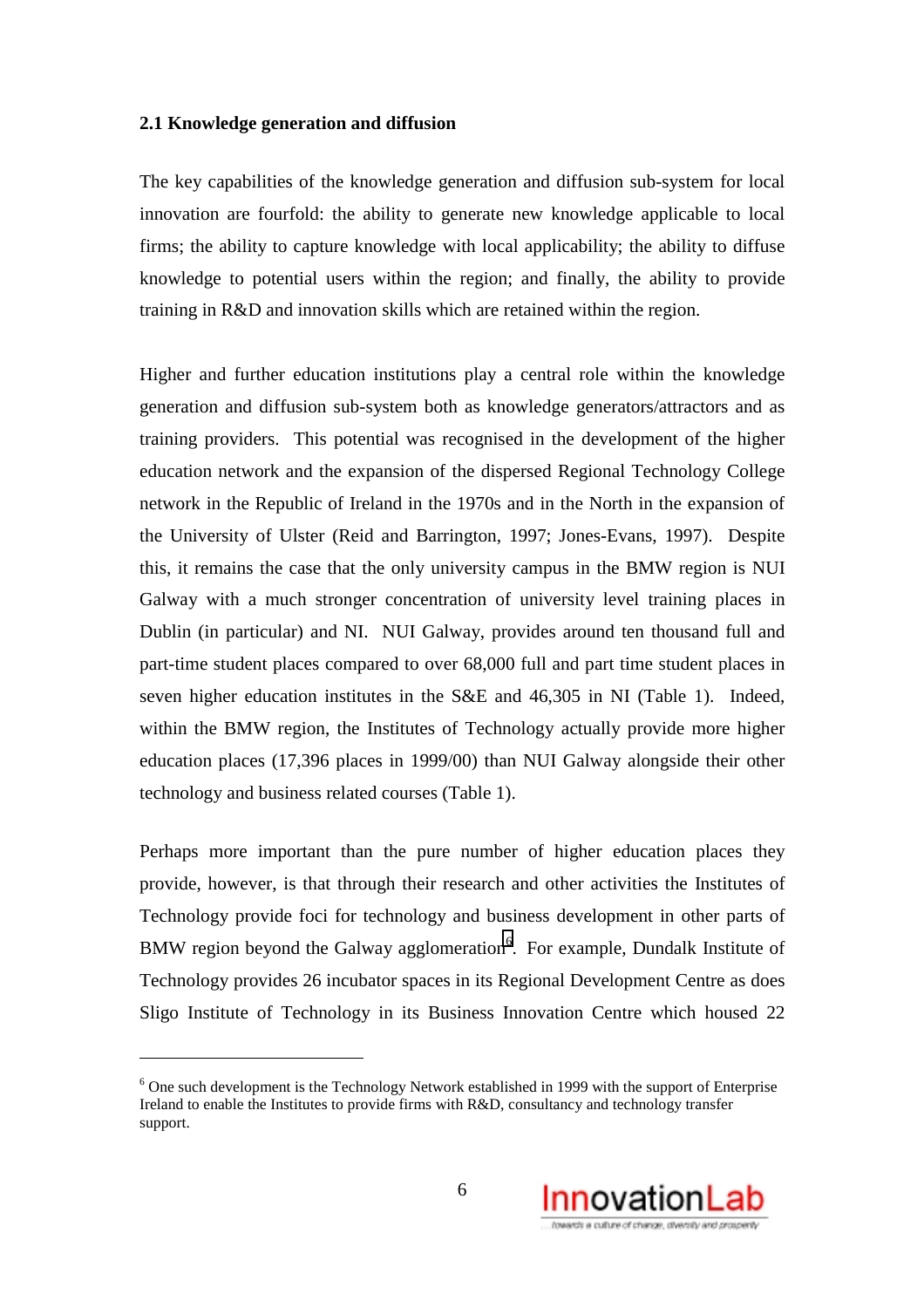projects at time of writing. Letterkenny Institute also operates an incubator - its Business Development Centre - and has played a significant role in developing NORWESCO, a cross-border partnership with a focus on improving innovation capability in local firms. Such initiatives by the Institutes of Technology are, of course, not limited to the BMW region. In the S&E, although the ten Institutes of Technology provide marginally fewer student places than the Universities (45,532) they again provide foci for business and technology development in areas lacking a university campus (e.g. Carlow, Tralee, Waterford). Again, the larger Institutes operate incubator facilities and provide consultancy and research support to local firms as well as participating in joint ventures such as the development of the Kerry Technology Park by Tralee Institute of Technology and Shannon Development.

In NI, the Further Education College (FEC) network is also widespread geographically, but is less important in terms of providing higher education places (12,020) than the Institute of Technology network. It is also notable that higher education places in the FEC's are strongly concentrated close to NI 's main university campuses in Belfast and Derry (Table 1). Many of the FEC's do have strong links to local companies through their training programmes, and run bespoke training courses etc, but they do not generally provide R&D or incubation services to local firms. Instead, local enterprise agencies linked to the District Councils exist throughout NI providing managed workspace for start-up companies and the two universities both operate business incubation facilities. The University of Ulster, for example, runs three incubator facilities: the Technology and Software Innovation Centre in Derry, an Innovation Centre on the new Research Park in Coleraine which focuses on biotechnology and bio-sciences companies and Technology, and the Engineering Innovation Centre in Jordanstown focussing on engineering and informatics. Both NI universities also offer a range of technology transfer services to local firms (e.g. QUB Technology Centre) and participate in collaborative research projects with local firms (e.g. Roper, 2002) as well as encouraging spin-out businesses (through UUTECH and QUBIS). Essentially similar activities are offered by NUI Galway alongside its Innovation Centre which provides eight nursery units as well as access to the resources, expertise and amenities of the College. The Galway campus also hosts the

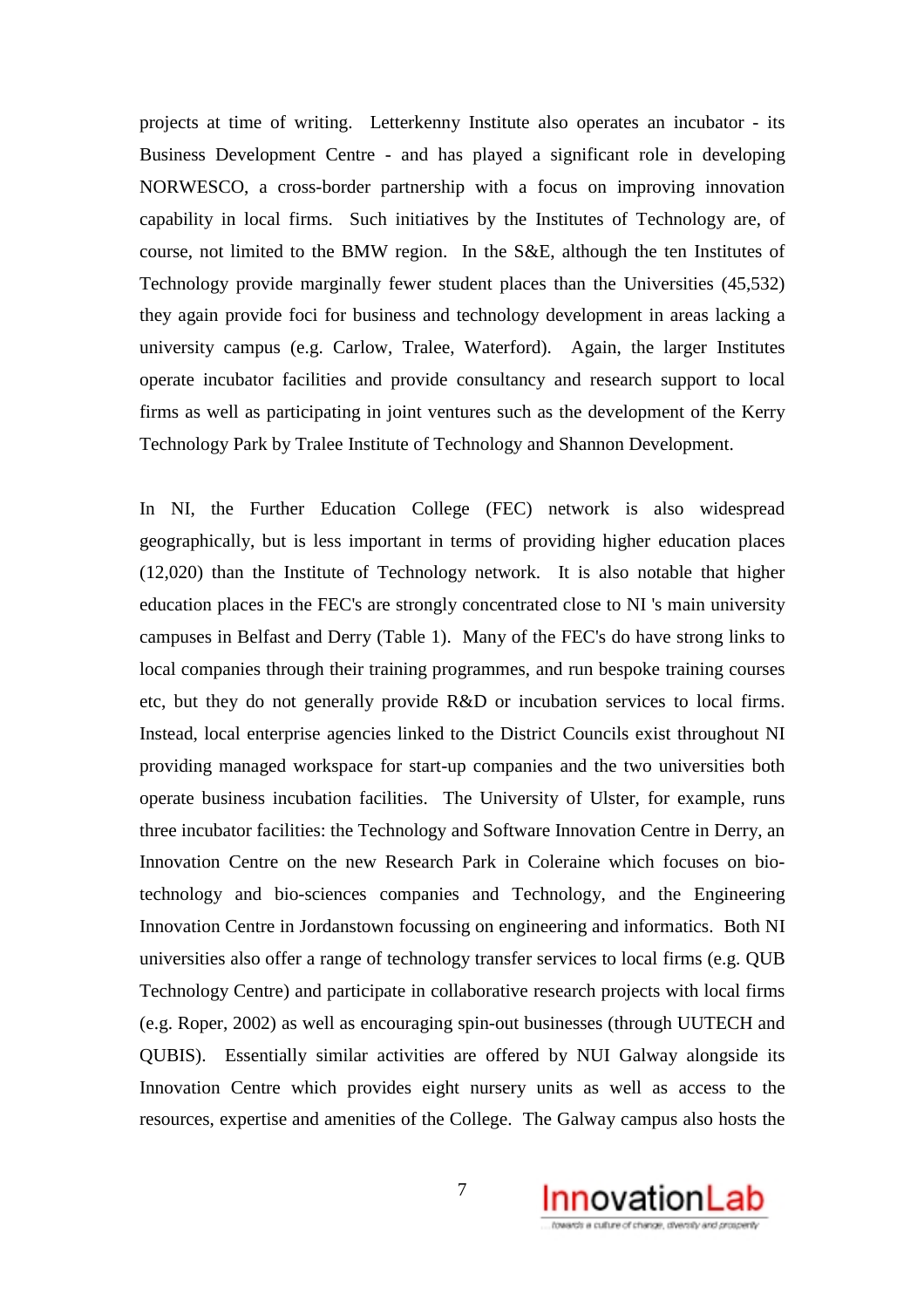International Services Park established in partnership with the Industrial Development Authority.

Universities in the S&E region also conduct extensive collaborative research with industry and provide business incubation facilities. TCD Innovation Centre for example, was established in 1986 and plays host to six start-ups and two PATs (National Pharmaceutical Biotechnology Centre and Materials Ireland). TCD has also recently worked with the Dept of Education and IDA to develop a larger enterprise centre in Dublin Docklands. Similarly, developments have also been undertaken by the other universities. The concentration of such activity, however, reflects the strong concentration of universities in the Dublin region with the main exceptions being University College Cork and University of Limerick. UL in particular has developed alongside the National Technology Park and the Innovation Centre which was established by Shannon development in 1980 to provide incubation facilities to hightechnology companies (Dineen, 1995).

Recent survey work conducted by the Circa Group for InterTradeIreland, however, suggests (a) the relatively low level of commercialisation activity by each of the Irish universities, and (b) the extent of the disparities between the three Irish regions. Twenty-five universities, Institutes of Technology and Research Institutes were questioned about their commercialisation staff, suggesting that a total of 62 people (22 on a full-time equivalent basis) are involved in commercialisation activities across the whole of Ireland. The distribution across the regions - 0.7 FTE in the BMW region, 5.7 FTE in NI and 15.5 FTE in the S&E - again emphasises the concentration of higher education institutions in the main urban agglomerations and the weakness of the knowledge generation and diffusion sub-system of the BMW region's RIS. Also potentially important in terms of technology diffusion are other organisations such as the six Innovation Centres - part of the EC-BIC network - which operate throughout Ireland. These Centres provide a range of training and business services with the aim of contributing to the development of innovative capacity among indigenous enterprises. In the BMW region, WESTBIC, for example, operates through a series of seven local offices providing advisory, training and informational services. In the

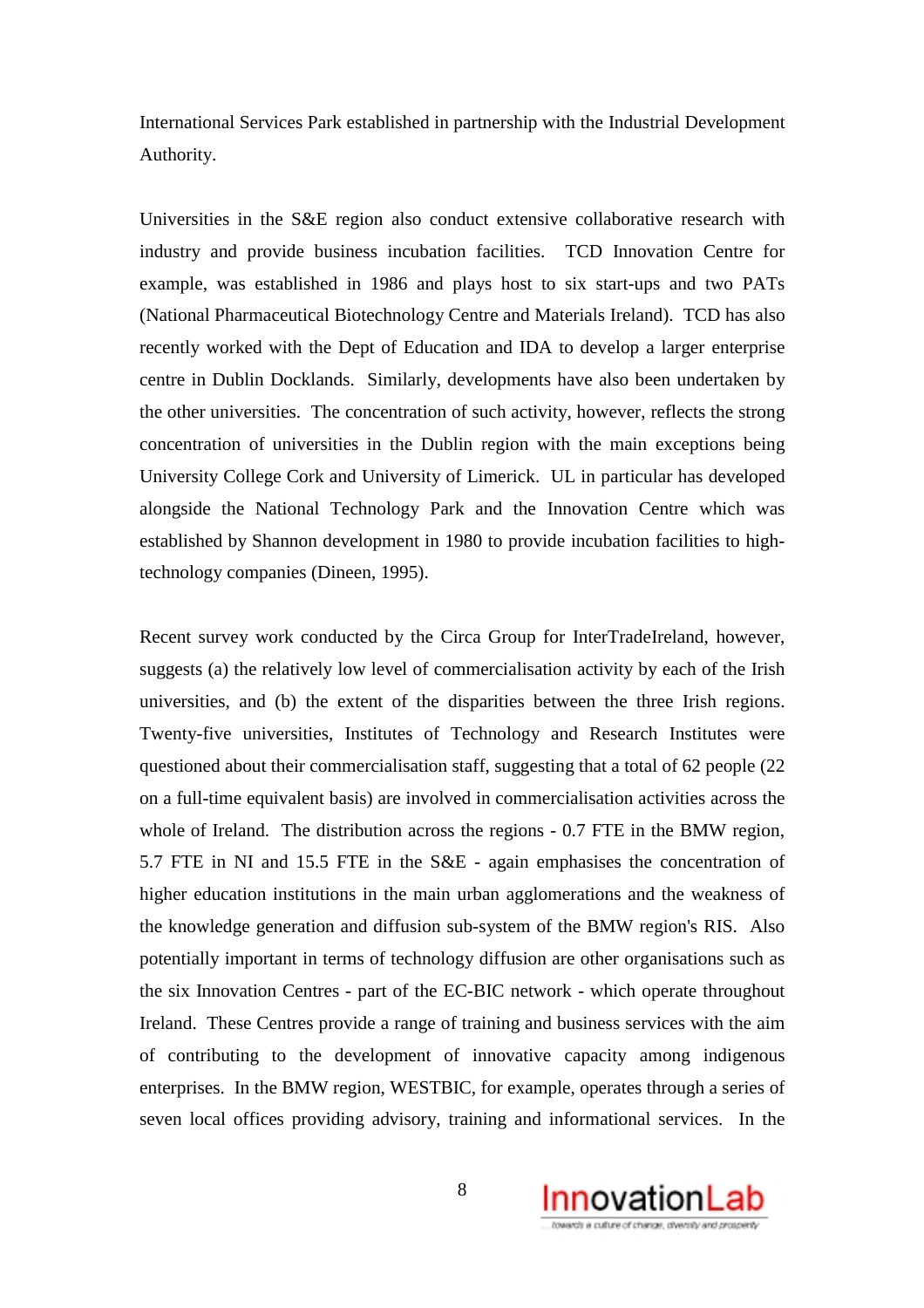S&E, innovation centres are based in Dublin, Cork, Waterford and Limerick, and in NI NORIBIC is based in Derry. Other, more recent, initiatives related to knowledge diffusion include the Technology Transfer Initiative (TTI), a collaborative scheme being operated by UCC, NUI Galway and UL with the aim of encouraging smaller firms to include an element of R&D in their operations (see, for example, [www.technologytransfer.ie\).](http://www.technologytransfer.ie)/)

#### **2.2 Knowledge application and exploitation**

 $\overline{a}$ 

Key elements in the capability of regions' knowledge application and exploitation sub-system relate to the capabilities of individual firms, the economic structure or sectoral mix in an area; and, the extent of inter-organisational linkages. In terms of the capability of individual firms, perhaps the most important factor relates to inhouse R&D which both contributes to in-house knowledge generation and enhances firms' knowledge absorption capability (e.g. Veugelers and Cassiman, 1999).

Little recent data exists on the regional distribution of R&D activity in Ireland but Quinlan (1995) provides an overview of developments in the regional distribution of R&D activity in Republic of Ireland until 1991<sup>7</sup>. She notes the stability of the ranking of the nine IDA regions over the post-1986 period, and comparing the proportion of all firms undertaking R&D, and R&D as percentage of gross output, concludes that: 'In the case of R&D the superior position of the East is not apparent, as the ratio of R&D performing firms to all establishments is quite uniform across all regions, with only the Midlands in particular and the North West lagging behind the national average' (Quinlan, 1995, p76). More marked differences are evident, however, between R&D as a percentage of gross output with the East (1.1 per cent), Mid-West (1.7 per cent) and Midlands (2.2 per cent) having above average (0.8) percentages although as Quinlan (p.86) notes these latter results are vulnerable to large scale

<sup>&</sup>lt;sup>7</sup> For a more historical perspective see O'Connor (1987) which provides a thorough overview of R&D activity in the Republic of Ireland in the mid to late 1980s. Current Forfas surveys of business R&D provide no regional breakdown due to the 'lack of statistical robustness' of any such regional results.

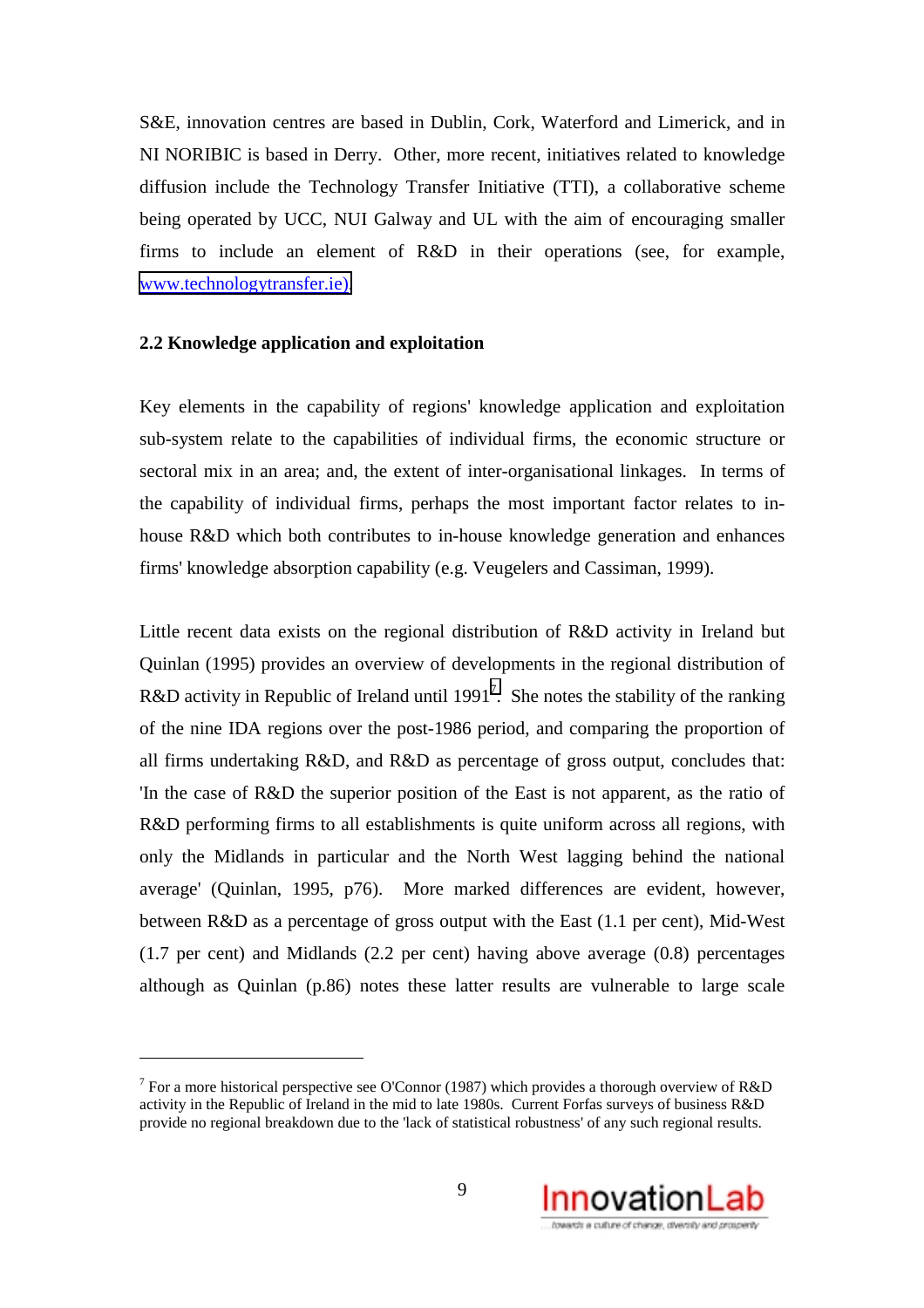investments by single firms<sup>8</sup>. One implication is that 'R&D activity in Ireland is far more spatially dispersed than has been observed in other countries. … Ownership of firms therefore appears as the primary issue in the analysis of trends which emerge both in terms of the quality and quantity in the geography of R&D spending in Ireland (Quinlan, 1985, pp100-101).

The dispersion of R&D investment and R&D active businesses across the Republic of Ireland noted by Quinlan (1995) reflects the policy of dispersion of inward investment adopted in Ireland since the mid-1970s (O'Farrell, 1980; Drudy, 1991; Meyler and Strobl, 1997). One other consequence is that the composition of GVA between the BMW and S&E regions is relatively similar with both regions deriving around 41-42 per cent of GVA from manufacturing and construction compared to 25.4 per cent in NI<sup>9</sup>. In addition, also reflecting the more significant inward investment into the Republic of Ireland over the last decade, a significantly smaller proportion of manufacturing employment in NI is in high tech sectors (29.8 per cent) than in the S&E and BMW region  $(41-45 \text{ per cent})^{10}$  (see also NIEC, 2001). Other, more recent studies, also suggest similarities between the activities of industry in the BMW and S&E regions but contrasts between NI and the two Republic of Ireland regions. Andreosso-O'Callaghan et al. (2002), for example, compare the technology development and technology transfer activities of a sample of multi-national plants in the S&E and BMW region and found that that more than half of all MNE plants were conducting some R&D in house and, perhaps contrary to expectations, that MNE plants in the BMW region were more likely to be undertaking basic or pure R&D than those in the S&E. Andreosso-O'Callaghan et al. also found no difference in the technology transfer activities of MNE plants in S&E and BMW regions. Hewitt-Dundas et al (2002), however, do identify marked NI/Republic of Ireland differences,

 $\overline{a}$ 



 $8$  Figures for the other IDA regions were: North East and South East 0.3 per cent; South West 0.5 per cent; Donegal and North-West 0.8 per cent. Source, Quinlan, 1985, Table 5.2, p.75.

<sup>&</sup>lt;sup>9</sup> Figures for the composition of GVA in 1998/99 are taken from Composition of GVA: BMW and S&E, County incomes and regional GDP 1999, CSO, Dublin; NI, Regional Economic Outlook, NIERC/OEF. Figures are for manufacturing and construction: BME, 40.5 per cent; S&E, 42.1 per cent; NI, 25.4 per cent. For market and non-market services: BMW, 51.7 per cent; S&S, 55 per cent; NI, 68.6 per cent. Remaining GVA derives from agriculture, forestry etc.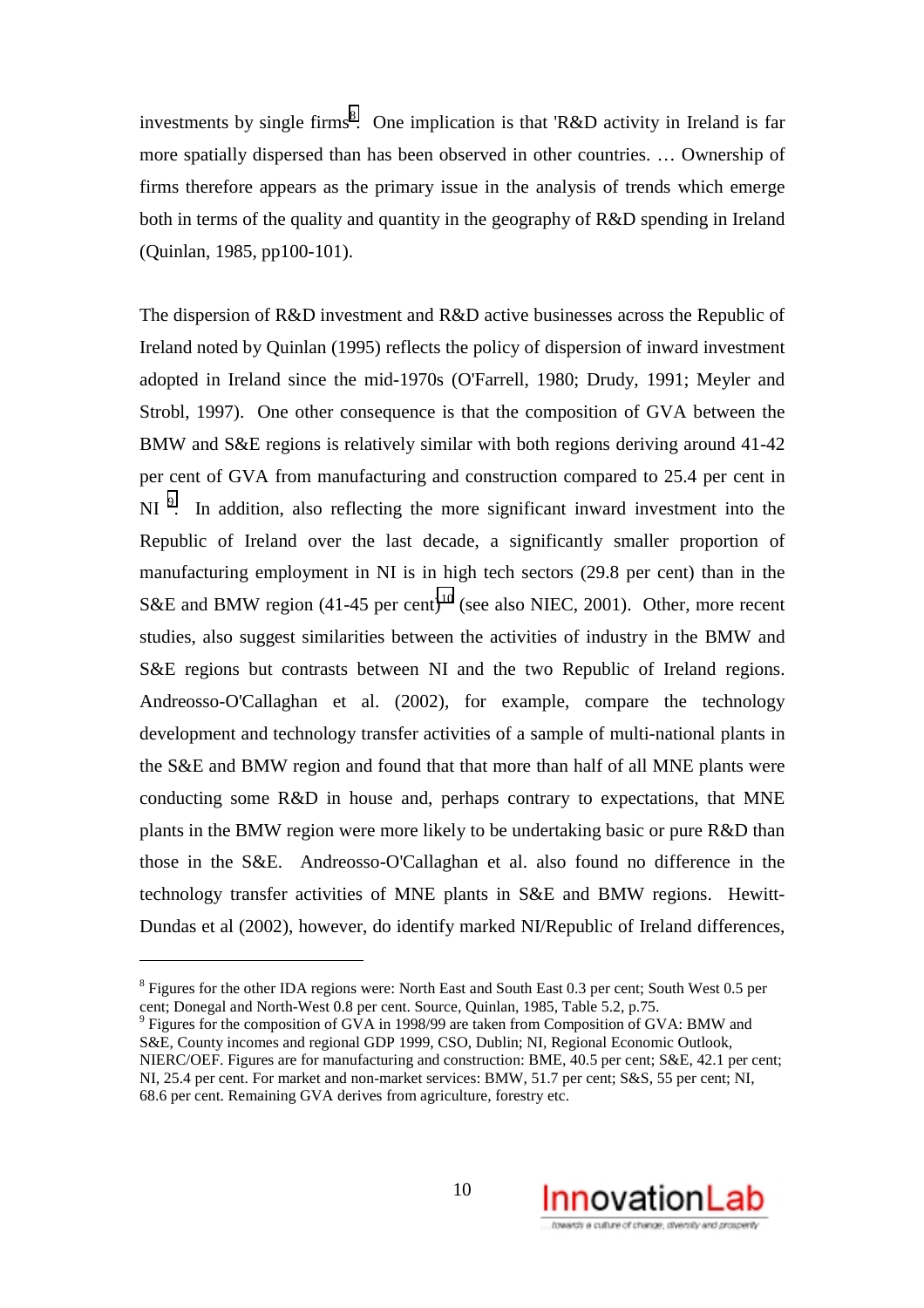with lower proportions of NI-based MNE plants using advanced manufacturing technologies (AMTs) and engaging in lower levels of developmental technology transfer activity than their Southern counterparts.

More generally, data from the Product and Process Development Survey or PPDS3 (see Annex 1) provides information on the proportion of plants having 'links to other companies or organisations as part of [their] product or process development activities'. Overall, the proportion of plants with such linkages was highest in the BMW region (47.9 per cent) compared to the S&E (44.9 per cent) with both regions having significantly stronger inter-plant linkages than NI (35.8 per cent). By plant sizeband a slightly more complex picture emerges with no significant difference between innovation linkages between regions for those with 100 plus employees but significantly less common linkages among smaller plants (Table 2).

Considering the type of partners which plants relate to as part of the innovation activity suggests a consistent overall picture with both the BMW region and the S&E having innovation linkages more common with most of types of partners than in NI, with no significant differences between BMW and S&E regions (Table 3). Indeed, in seven out of the ten types of partner, innovation linkages were more common among plants in the BMW region. One notable exception given the weakness of the university sector in the BMW region noted earlier is that 16.9 per cent of plants in the S&E had a university connection compared to 14.5 per cent in the BMW region.

#### **2.3 Overview**

<u>.</u>

Previous analyses of both the NI and Republic of Ireland innovation systems in comparison to 'best practice' within Europe and elsewhere have tended to emphasise the weaknesses of the Irish RIS. In a report produced for the STIAC in 1995, the

<sup>&</sup>lt;sup>10</sup> Composition of manufacturing employment: BMW and S&E, Table 4, Census of Industrial Production 1998; NI, ABI 1997.

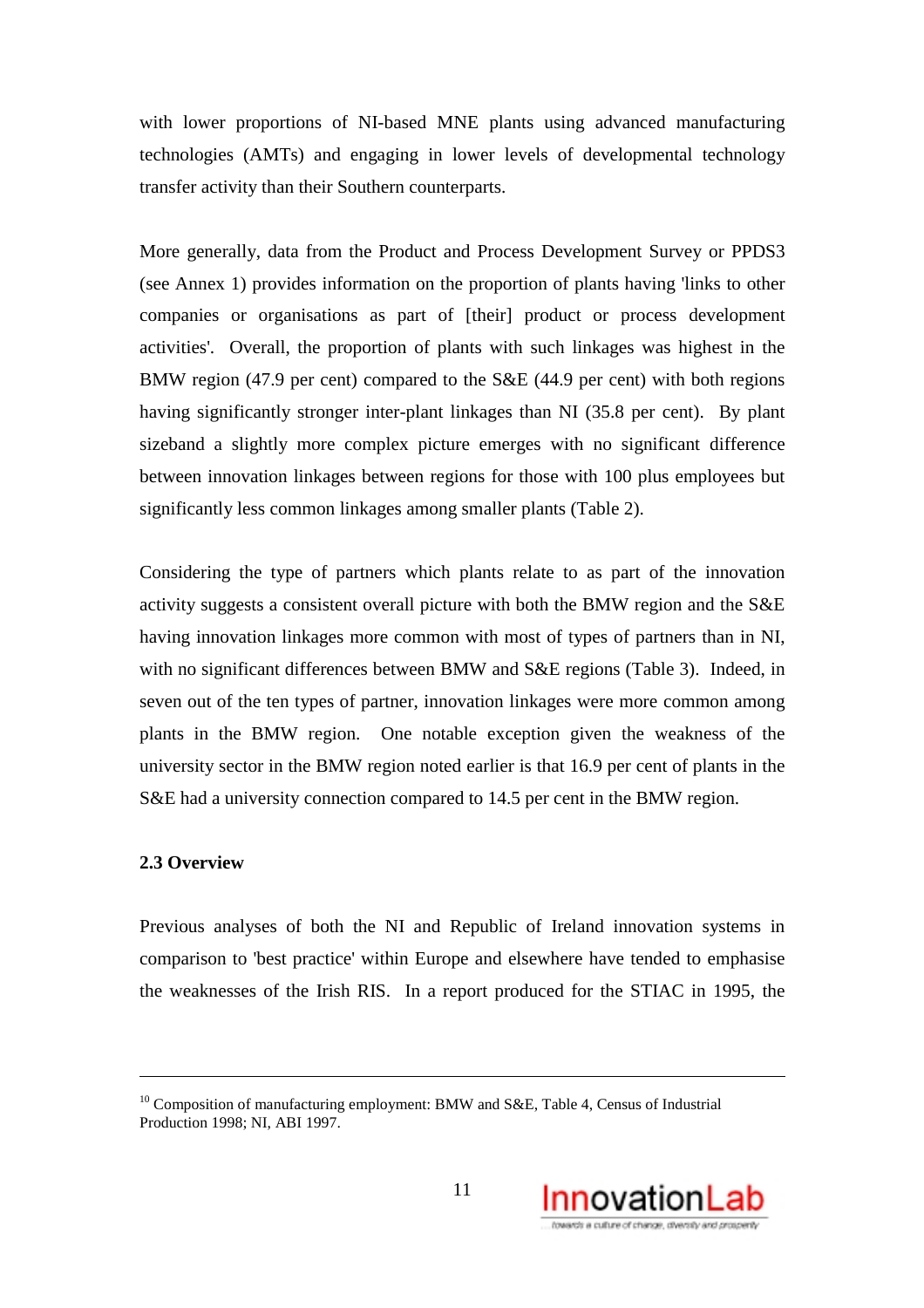Circa group, after considering the Republic of Ireland innovation system, summarised the situation by saying:

*'Overall … the national science and technology system on the product side is now largely based on an under-funded university sector and a much rationalised state sector; it is dispersed, lacks critical mass in many areas and is weakened by historical neglect and drift. On the 'user side' indigenous industry is highly fragmented,, of small scale and has low innovative capability in general'. (STIAC, 1995, p44).*

Similarly, Cooke, Roper and Wylie (2002) have more recently described the NI RIS as 'relatively globalised and non-associative … dominated by a relatively few large firms, with predominantly national and global rather than local and regional linkages, and supported by relatively low levels of regional private and public R&D'. Similar perspectives are reflected in regions' current Regional Operational Plans. The BMW region operational plan, for example, refers to the region's ' limited industrial or services base with GVA across all sectors lower than the national average' and 'few R&D oriented companies' (BMW Regional Assembly, p19). In similar vein, the NI OP acknowledges that 'NI 's industrial structure is characterised by relatively low value per hour worked and has a marked absence of high technology industries … has a low propensity to undertake R&D activities', (EU Commission, 1999, p47).

Our analysis has highlighted the weakness and uneven distribution of the knowledge generation and diffusion sub-system in the BMW region, in particular, and the concentration of knowledge generation capacity in the main urban centres of the S&E and NI. In terms of the knowledge application sub-system, however, no clear differences are evident between the BMW and S&E regions in terms of R&D capability, industrial structure and innovation linkages. More significant differences exist between these two regions and Northern Ireland with lower levels of high-tech employment, lower levels of AMT use by MNE plants and lower levels of innovation linkage particularly among smaller firms.

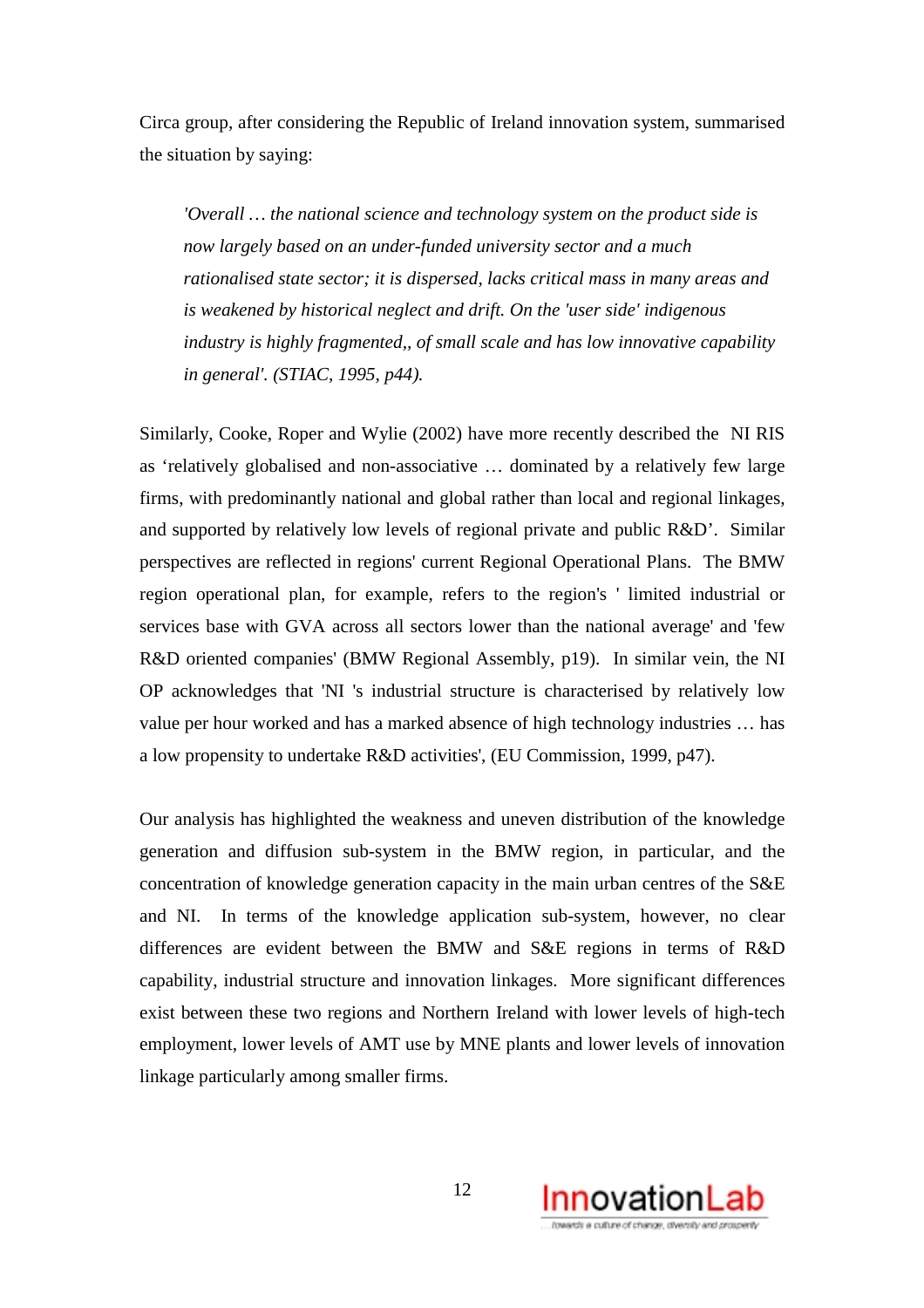The key question is to what extent the weaker knowledge generation and diffusion sub-system in the BMW region, and the weaker knowledge application sub-system in NI, influence innovation performance? One possible answer is provided by the innovation performance benchmarks outlined in the next two sections.

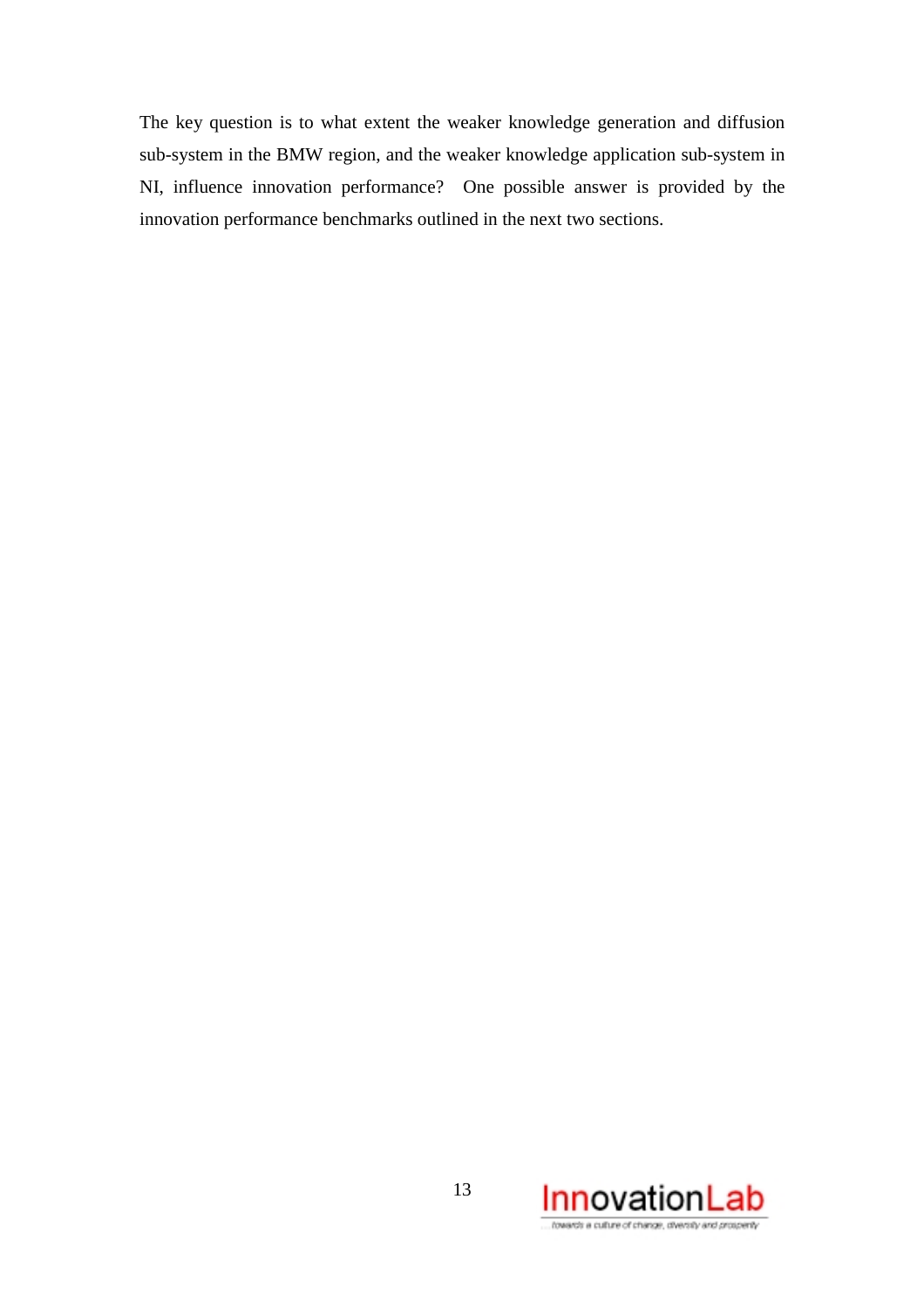#### **3. Innovation Performance Benchmarks**

Three indicators are used here to compare product and process innovation performance in the three regions:

- (a) *The product innovation rate* an indicator of the extent of product innovation activity, measured as the proportion of all manufacturing plants with 10 or more employees introducing new or improved products over the previous three years.
- (b) *The process innovation rate* an indicator of the extent of production process innovation activity, measured as the proportion of all manufacturing plants with 10 or more employees introducing new or upgraded production processes over the previous three years.
- (c) *Innovation success* measured by the percentage of plants' sales in 1999 obtained from selling products which had been either newly introduced or improved over the preceding three years.

Each of these three indicators relates to the outputs from the innovation process and each reflects a different aspect of plants' innovation performance. Innovation rates provide an overall guide to the extent of activity but no idea of innovations' commercial impact. This is, however, reflected in the third measure of innovation success.

Across the three regions, 59 per cent of all manufacturing plants undertook product and process innovation in the three years prior to 1999 (Table 4). In each case the proportion of innovating plants was highest in the S&E and lowest in NI, with no statistically significant differences evident between the S&E and BMW regions or the BMW region and NI. A broadly similar pattern was evident in terms of innovation success, with plants in NI having a lower average share of innovative sales (11.5 per cent) than those in both the BMW (16.9 per cent) and S&E region (15.9 per cent). It is possible that these aggregate differences reflect true differences in the innovation

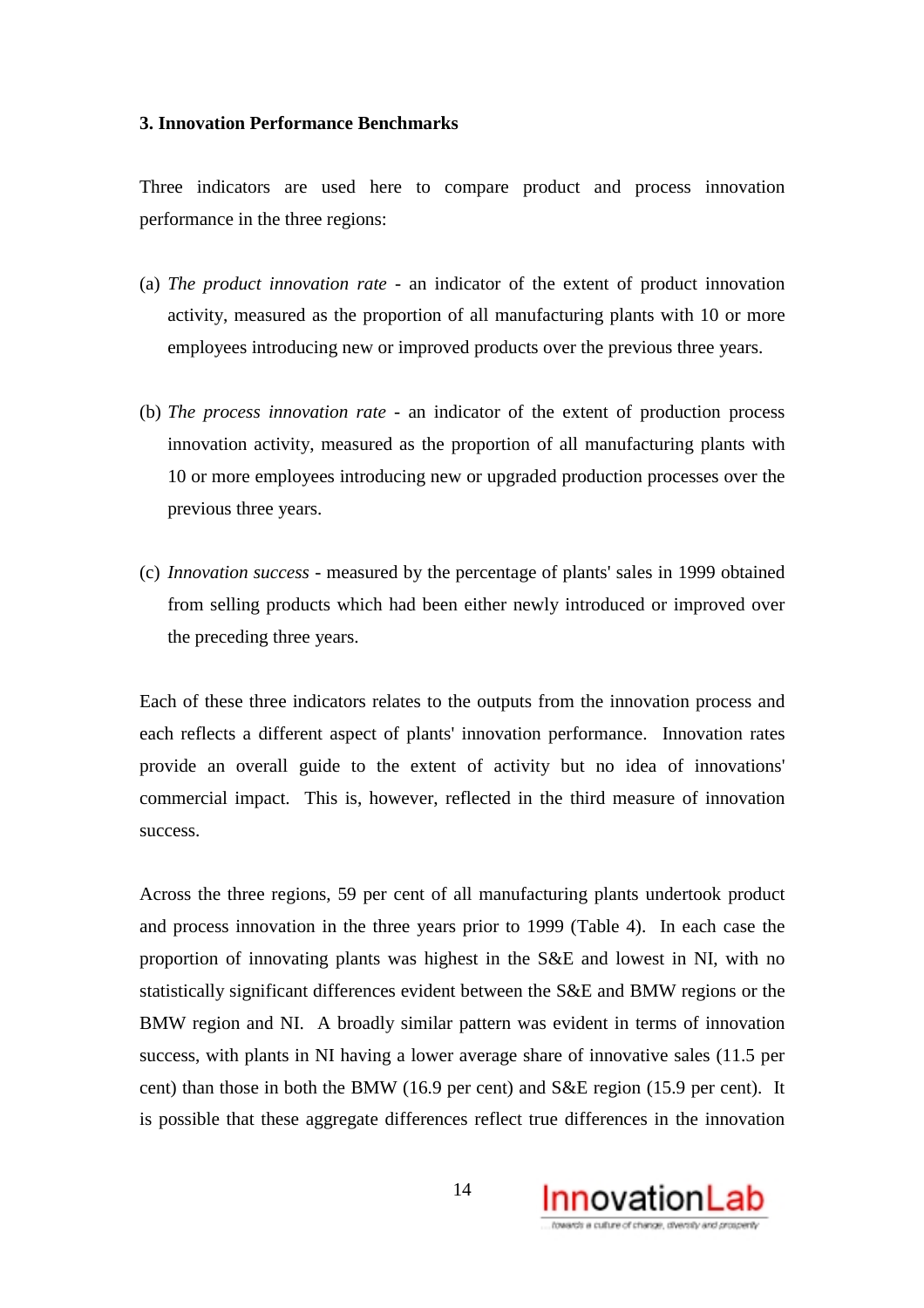performance of plants but they may also reflect the structural differences noted earlier, and in particular the larger share of manufacturing plants in the S&E and BMW in high-tech sectors. Differences in plant size structure may also be important, however, as previous studies using the PPDS3 (e.g. Roper and Anderson, 2000, p4) have pointed to higher innovation rates among larger plants. To assess the potential impact of structural factors on the overall innovation performance we first consider results by plant sizeband and industry before outlining some structurally 'corrected' innovation performance indicators.

In terms of plant sizeband we find, as expected, higher product and process innovation rates among larger plants in each of the three regions (Table 4). Notably, however, no statistically significant differences were evident between regions for plants in either the 20-99 or the 100 plus employee sizebands. Among smaller plants (i.e. 10-19 employees), the product innovation rate in both NI and the BMW region was low relative to the S&E, while in terms of the process innovation rate the only significant performance differential is that between NI and the S&E. As a disproportionately large proportion of manufacturing plants in NI are in the 10-19 employee sizeband, the relatively low innovation rate among this group may be one factor contributing to NI 's lower overall innovation rate $11$ .

In terms of innovation success, we find a different pattern in the BMW and S&E to that in NI (Table 4). In the Republic of Ireland regions, innovation success is lowest among plants in the 20-99 sizeband. In NI, however, the proportion of innovative sales is lowest for small plants and rises with plant sizeband. No significant differences are evident between the innovation success of plants with 100 plus employees but smaller plants in NI (in both the 10-19 and 20-99 employee sizebands) again under-perform relative to those in the BMW and S&E. Again, lower innovation success among plants in these sizebands is one factor contributing to NI 's lower overall level of innovation success.

 $\overline{a}$ 



 $11$  In 1998, 39.2 per cent of manufacturing plants with more than 10 employees were in the 10-19 sizeband in NI compared to 30.2 per cent in the BMW region and 31.9 per cent in the S&E. Sources: Annex 1.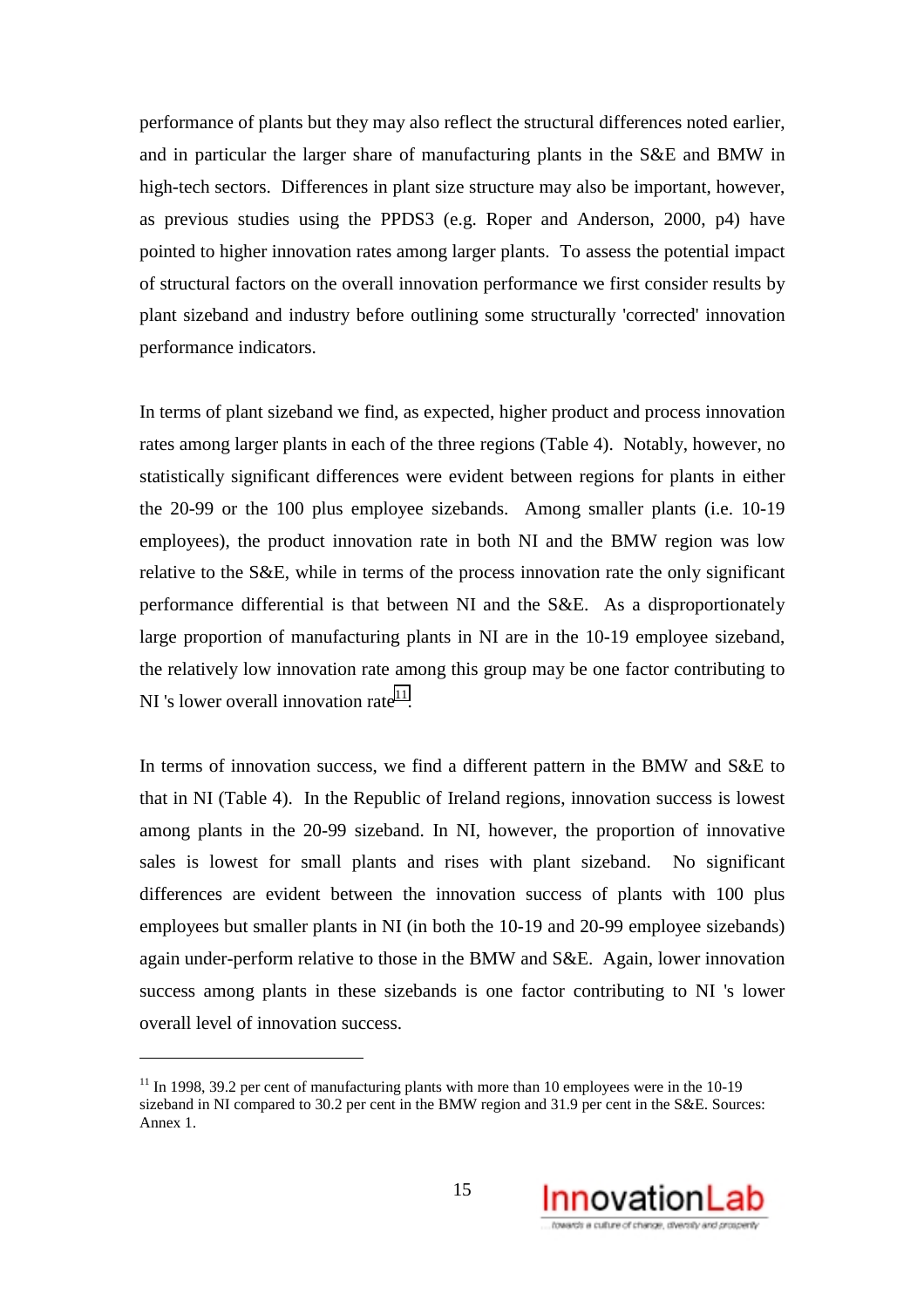Comparison of innovation rates and innovation success by industry also suggests important differences between sectors although relatively few of these prove statistically significant (Annex  $2^{12}$ . Perhaps more interesting, particularly given the very different patterns of inward investment North and South of the border and concerns about the innovative capacity of indigenous firms, are contrasts between the innovation performance of externally-owned and indigenously-owned plants in each region (Table 5). For example, in terms of both product and process innovation rates and innovation success, externally-owned plants consistently outperform their indigenously-owned counterparts (Table 5). This provides some justification for the types of concerns raised in the Regional Operational Plants about the limited technological capability of some indigenously-owned firms in Ireland (e.g. BMW Regional Assembly, 2000, p19).

In terms of each innovation benchmark, there is also no statistically significant regional difference between externally-owned firms. The implication is that wherever they are located externally-owned plants have broadly the same innovation performance, with locational factors having a relatively weak effect on their innovation performance (e.g. Roper, 2000). Roper and Love (2001), in their analysis of the export performance of externally-owned firms in Ireland, offer one possible explanation arguing that such firms are only weakly linked into the domestic RIS, depending instead for their innovation on intra-group technology transfers from outside Ireland.

Finally, product and process innovation rates and innovation success among indigenously-owned plants in NI lagged that in both other regions (Table 5). The impact of location on innovation performance therefore seems more important for indigenously-owned firms, with small plants (with 10-19 employees) underperforming, particularly in NI (Tables 4 and 2). This may reflect the concentration of small plants in the low-tech sectors in NI and underlines the type of results suggested

 $\overline{a}$ 



 $12$  A degree of caution is also necessary in interpreting the industry results due to the relatively small sample sizes in some sectors.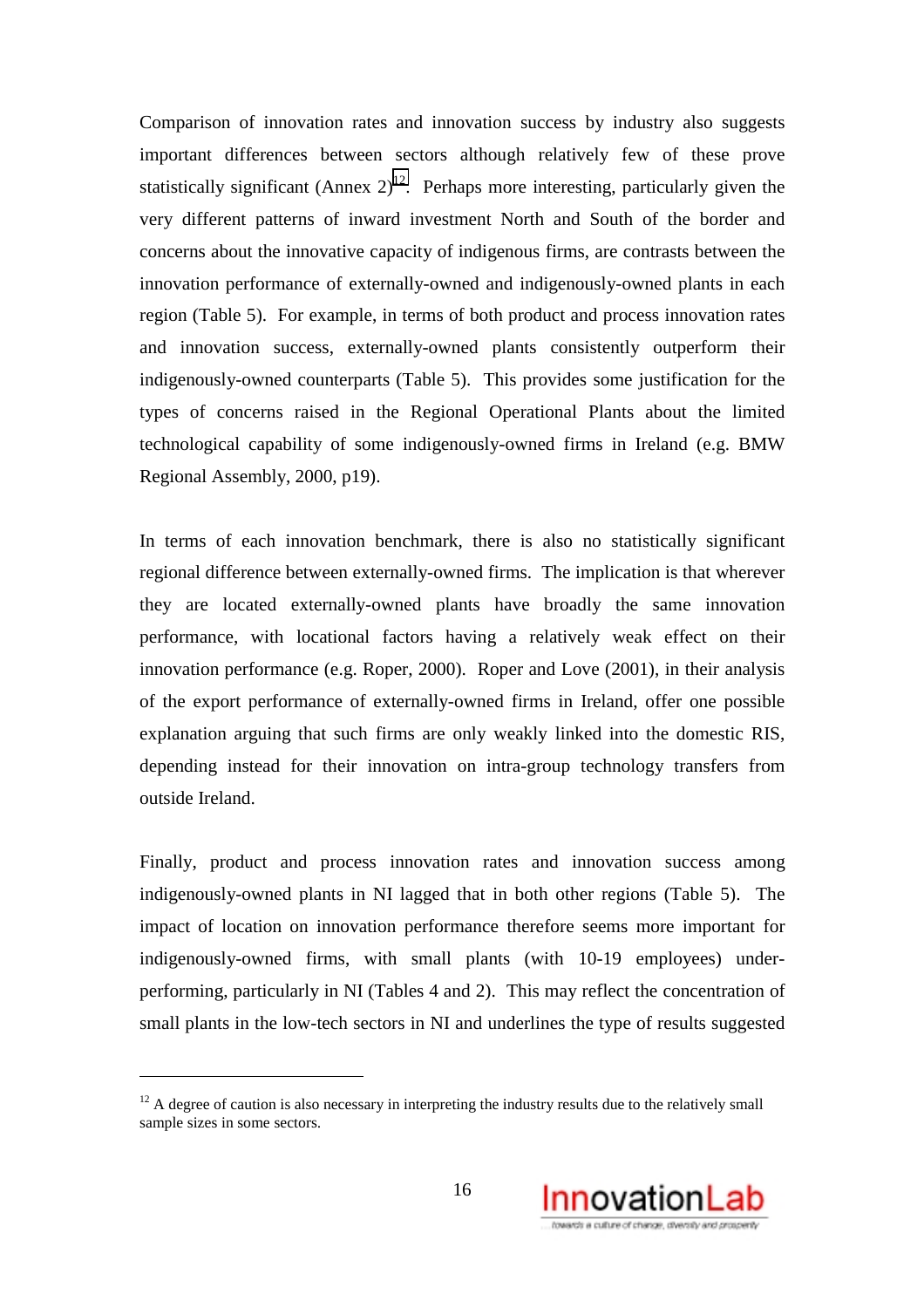by Roper and Love (2001) who highlight the relatively poor export performance of small manufacturing plants in NI compared to their Republic of Ireland  $counterparts<sup>13</sup>$ .

The previous discussion has highlighted both sectoral and sizeband factors which may be reducing overall innovation performance in NI. In terms of sectoral mix, we have already noted the higher proportion of GVA coming from the more innovative hightech sectors in the S&E and BMW regions. In terms of plant sizeband, we have also noted that NI has a disproportionately large share of smaller plants within its manufacturing sector. As these plants also tend to be less active and less successful innovators than larger firms, both factors work together to reduce regional innovation performance. To correct for these 'structural' influences it is possible to construct corrected measures of innovation performance based on a common industrial structure/plant sizeband<sup>14</sup>. Suppose that  $n_{ij}$  is the number of plants in a region in industry i, sizeband j and that  $I_{ii}$  is an indicator of innovation performance in the same sector. Average innovation performance in the region can then be derived as:

$$
\bar{I} = \frac{\sum_{i} \sum_{j} n_{ij} I_{ij}}{\sum_{i} \sum_{j} n_{ij}}
$$

 $\overline{a}$ 

Now using a common set of  $n_{ii}$  (here for the BMW region) we can derive a set of aggregate innovation performance benchmarks which reflect more closely differences in innovation performance between similar firms (Table 8) and allows us to decompose regional differences in innovation performance into 'structural' and 'plantlevel' components (Table 7). Comparison of the aggregate regional innovation rates in Table 4, for example, suggests a 6.4 pp difference in product innovation rates between S&E and NI reflecting the combination of both structural and plant level



 $13$  In 1999, 84 per cent of plants in the 10-19 employee sizeband in NI were in low-tech sectors compared to 81.5 per cent of 20-99 employee companies and 76.7 per cent of plants in the 100 plus sizeband. Source: Size Analysis of UK Business, 1999, Table 9.1, ONS.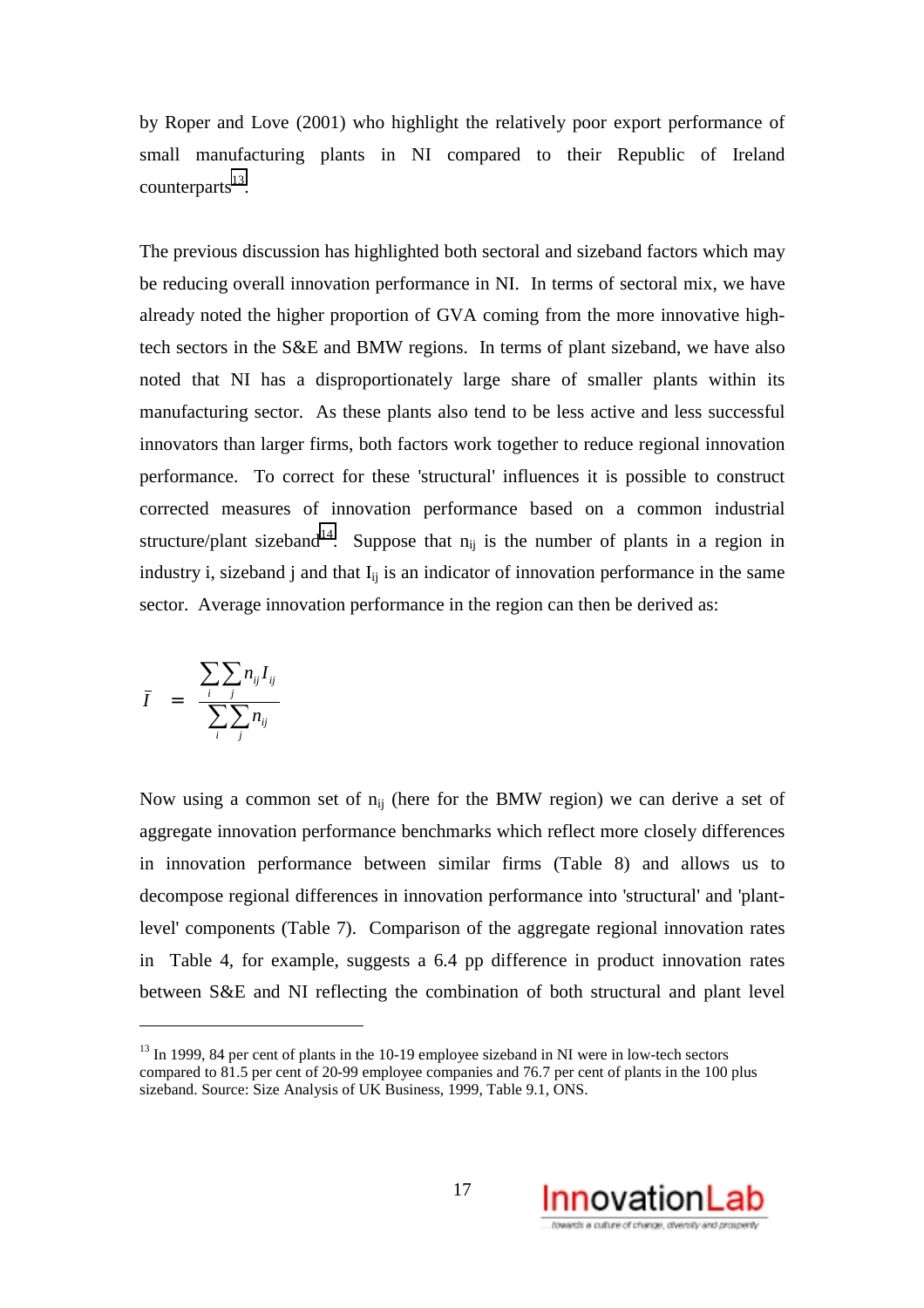effects. The structurally adjusted difference, reflecting only differences in product innovation rates between similar types of plant, is 5.1 pp. The residual, structural effect, is therefore 1.3 pp (Table 7).

The decomposition suggests that differences in innovation performance between the S&E and NI and BMW region and NI are a combination of reinforcing negative structural and negative plant-level effects. In terms of the S&E-BMW comparison a different picture emerges with the aggregate regional comparisons under-estimating the true differences in plant-level innovation performance as significant gaps in plantlevel innovation performance were offset to some extent by the more positive structure of industry in the BMW region.

<u>.</u>



<sup>&</sup>lt;sup>14</sup> An alternative approach uses regression models to standardise for potential sectoral and plant-size effects. See Roper (2001) for this type of approach to Irish regional data.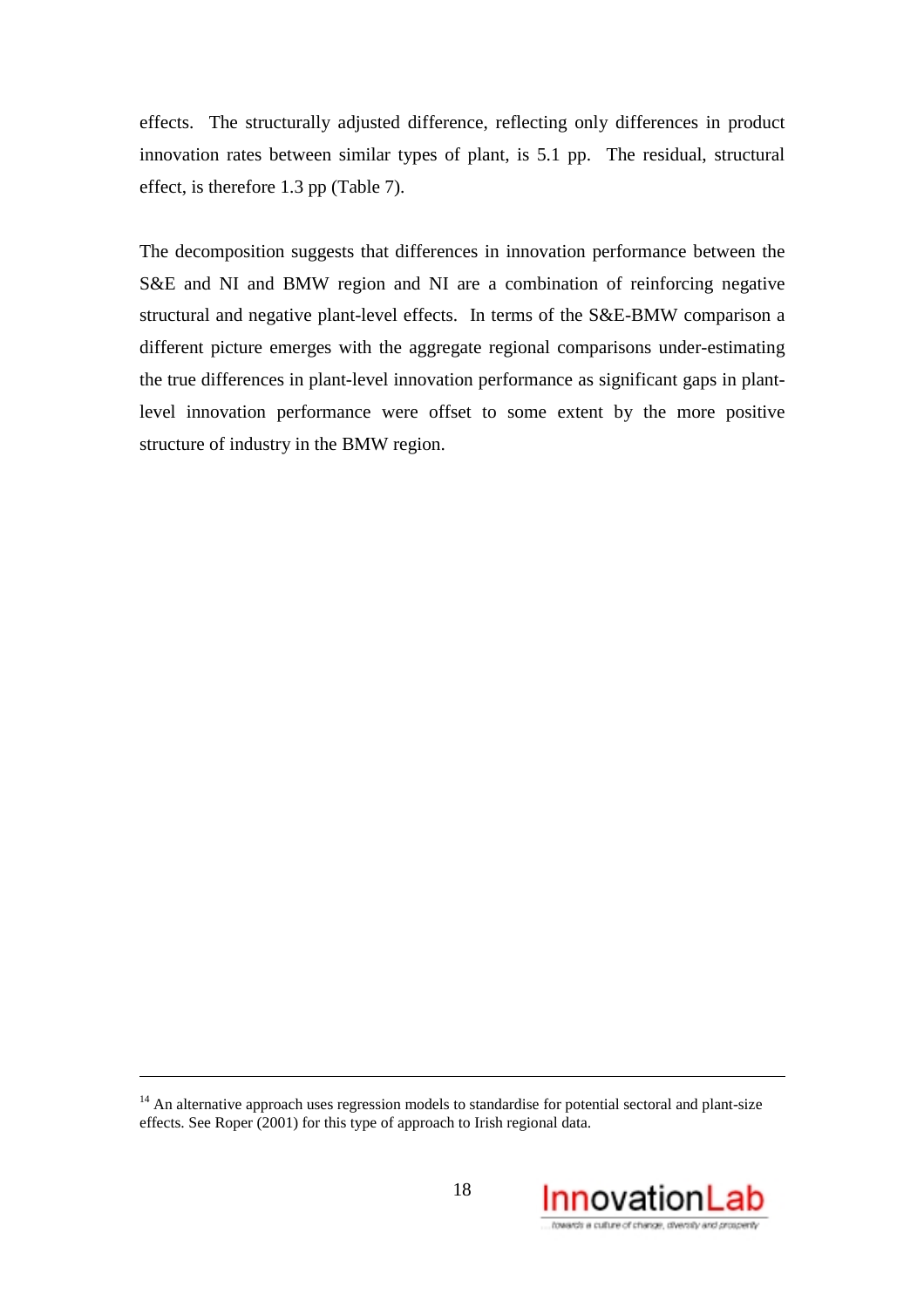#### **4. AMT adoption**

Another way of looking at plants' process innovation activities is to consider their adoption and use of advanced manufacturing technology or AMT. Advanced manufacturing technology is broadly defined as "an automated production system of people, machines and tools for the planning and control of the production process, including the procurement of raw materials, parts and components and the shipment and service of finished products" (Pennings 1987, p198). The use of advanced manufacturing technologies (AMT) is important because their implicit flexibility can allow small firms, in particular, to overcome the limitations of conventional technology and take advantage of economies of scope based on low volume and low cost production. Specifically, AMT can facilitate customisation and reduced lead times through the production of variety, frequent design changeovers, and rapid processing of design, assembly, materials handling and market information (Parthasarthy and Sethi 1992; Majchrzak 1988; Swamidass 1988).

As part of the PPDS3 plants were asked to indicate whether they currently used a range of different AMTs and at what date these had first been implemented. This provides a guide to the speed with which each AMT has been adopted by plants in each region, the assumption being that more rapid adoption is likely to give plants in any area some competitive advantage. The adoption curves obtained are given in Figure 1 for nine of the main AMTs. For each technique there is clearly a rising level of utilisation in each of the three regions with, perhaps surprisingly, a marked similarity between speed of adoption of each AMT across the three regions. Some exceptions are evident with NI in particular having slower adoption rates of CAD, Robotics, Quality Certification and Just in Time since 1996 than the BMW and S&E regions (Figure 1). This differential pattern of adoption was reflected in the use of each AMT by plants in 1999 (Table 8). In terms of their use of robotics, and Just in Time, NI plants lagged significantly behind both other regions, while for CAD and Quality Certification, NI firms' usage lagged behind that in S&E. No significant differences between the three regions were evident the use of AMH, computer aided production management, TQM and quality circles; and the only significant difference

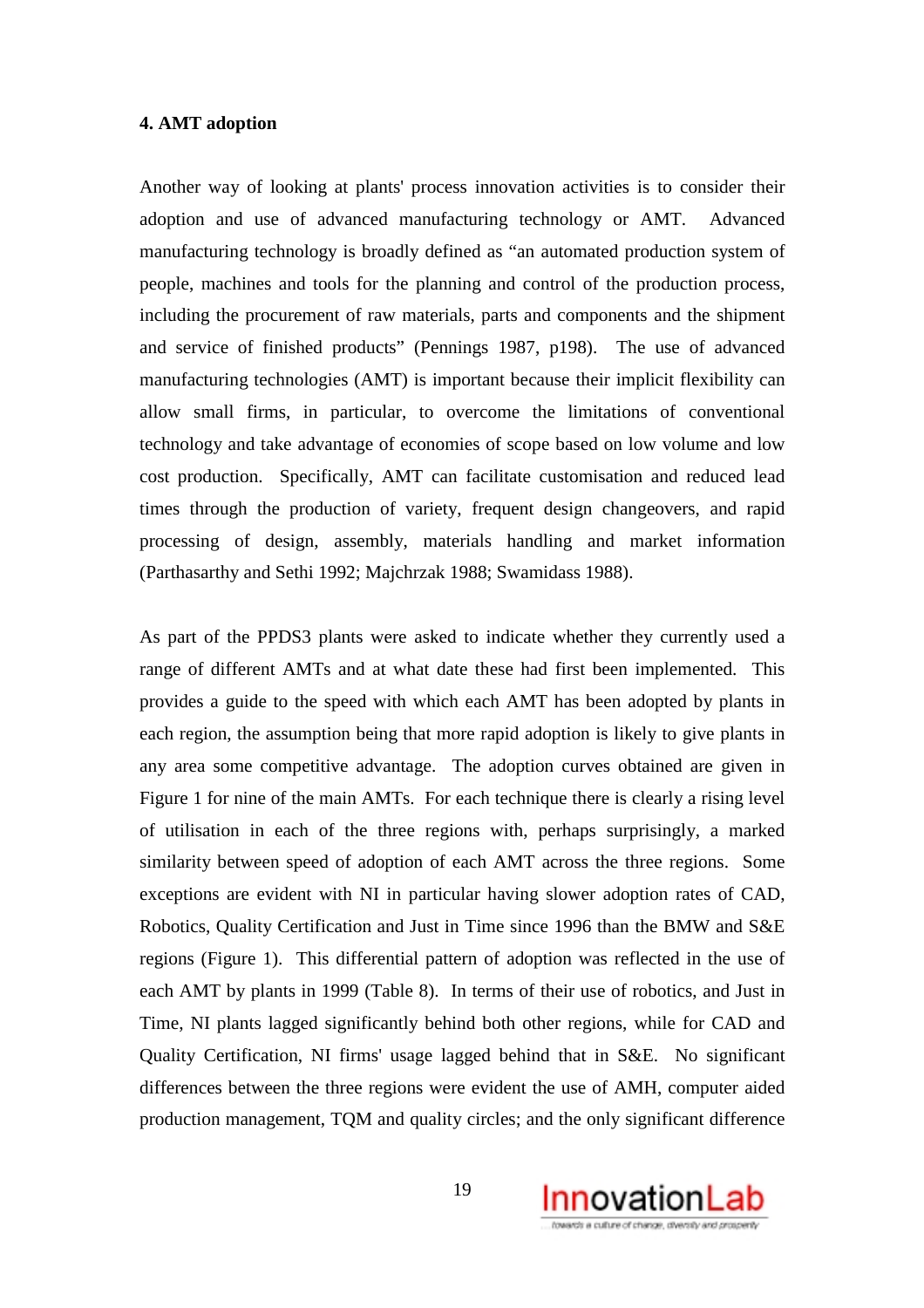between AMT use in the BMW and S&E regions was for JIT. The picture of AMT adoption and usage suggested here is very similar to that earlier from product and process innovation with little clear difference between the S&E and BMW regions and NI having generally lower levels of adoption/innovation.

Adjusting for industrial structure (again to that of the BMW region) highlights plantlevel differences in AMT adoption rates. Again, little consistent difference is evident between the S&E and the BMW region with adjusted adoption rates being higher for five AMTs in the S&E and five AMTs in the BMW region (Table 8). With the exception of quality circles in the BMW region, structurally adjusted AMT adoption rates in Northern Ireland remain below those in the other two regions. The implication is that on a like-for-like basis plants in Northern Ireland remain less likely than their counterparts in the Republic of Ireland to be using each AMT. Again this suggests that in general the overall difference in AMT adoption between NI and the other two regions reflects reinforcing negative plant-level and negative structural effects (Table 9). Between the S&E and the BMW regions the balance of structural and plant-level effects is less clear, although for six of the ten AMTs the BMW region enjoys some structural advantage.

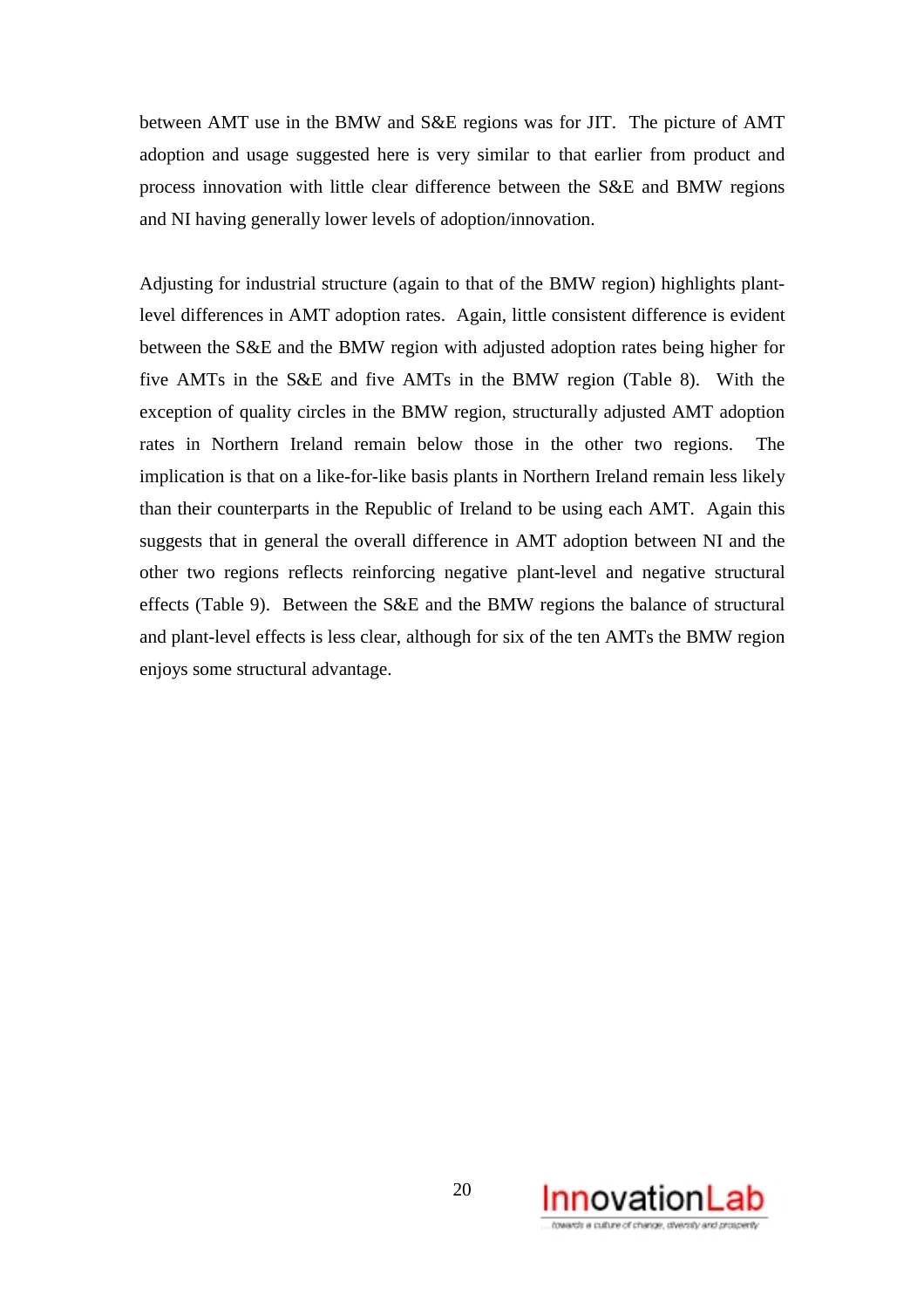#### **5. Conclusions**

Innovation is now widely appreciated as one of the key drivers of positive economic change, and innovation performance therefore provides a potentially important litmus test of a region or nation's ability to generate and sustain competitiveness. Innovation itself, however, measured in terms of product or process change is the culmination of a process which depends on a wide range of contributory factor sometimes summarised under the general heading of the regional innovation system or RIS. This in turn can be sub-divided into the knowledge generation and diffusion sub-system, in which the primary actors are the universities and colleges, and the knowledge application sub-system dominated by firms themselves.

Consideration of the regional innovation systems of Ireland's three NUTS 2 regions suggests some profound and important differences. First, the knowledge generation and diffusion sub-systems of NI and the S&E are notably stronger and more evenly spread than that in the BMW region. In addition, the absolute scale of the universities/Institutes of Technology network in the BMW region is disproportionately small compared to that in the S&E and NI. This is true both in terms of higher education places and also, for example, in terms of the number of university/college staff involved in commercialisation activities. In terms of the knowledge application sub-system a very different picture emerges with NI lagging on a number of counts: low levels of in-house R&D capability, low levels of intercompany and inter-organisational networks and a particularly high share of employment in low-technology industries particularly in small firms. Few such differences are evident between the S&E and BMW regions, with the latter actually having more extensive inter-organisational linkages.

The implication is that the S&E region has the strongest RIS, having both a concentration of knowledge generating institutions and a relatively strong company base. The BMW region has weaknesses with its knowledge generation and diffusion sub-system but - at least compared to NI - a stronger company base. While in NI a

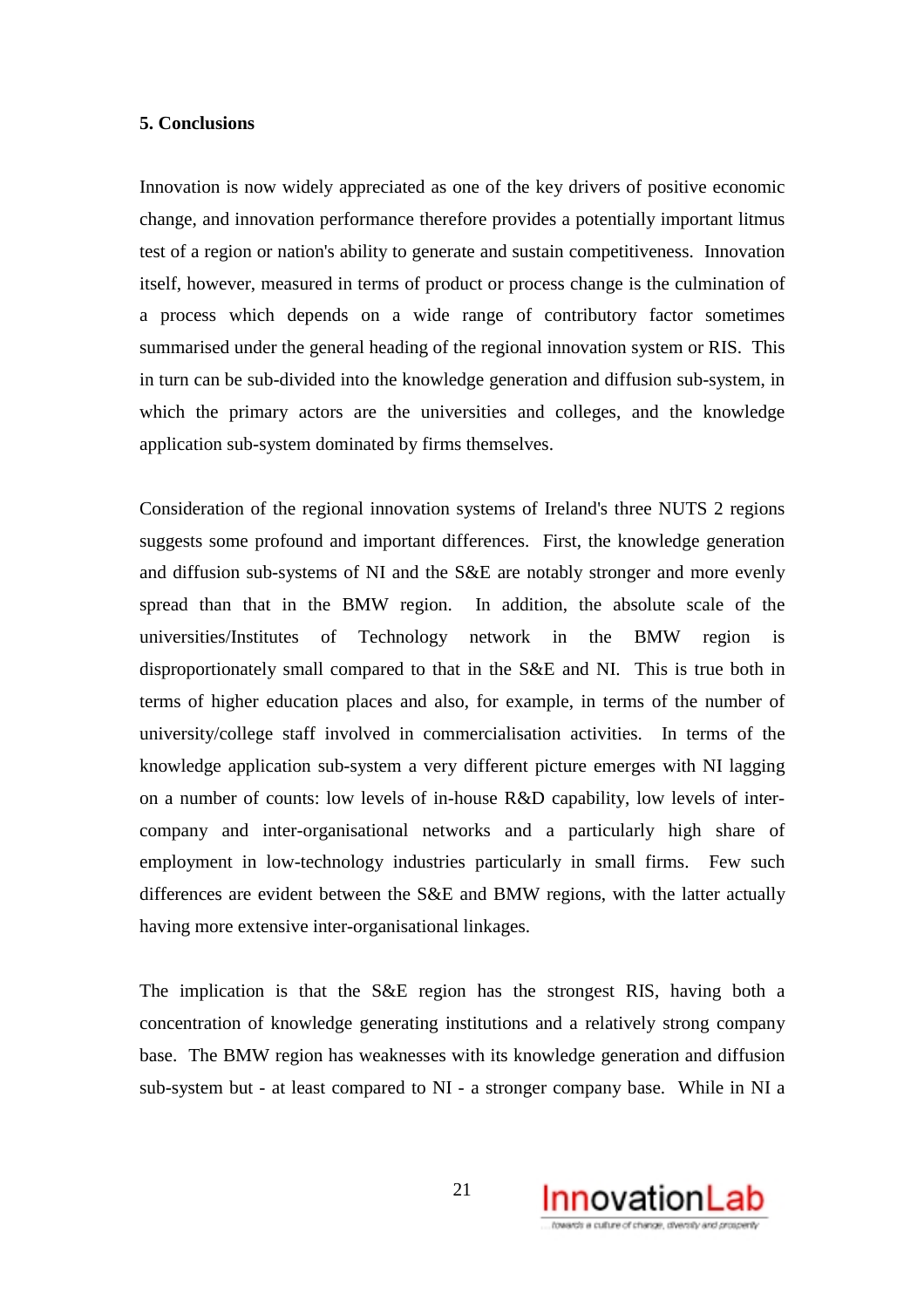relatively strong knowledge generation capacity combines with a weaker knowledge application sub-system.

These differentials are reflected in the innovation benchmarks with a clear regional hierarchy emerging topped by the S&E followed by the BMW region and Northern Ireland. In most cases, however, differences in innovation performance between the S&E and the BMW region prove statistically insignificant, while those between NI and the other two regions are stronger and often statistically significant. Product and process innovation rates and innovation success, for example, are highest in the S&E for all firms with the majority of the regional differential attributable to underperformance by smaller firms (in the 10-19 employee sizeband) in the BMW region but particularly in Northern Ireland. Correcting for industrial structure suggests that the differential in innovation performance between the S&E and Northern Ireland reflects both structural weaknesses in NI as well as differences in plant-level innovation rates, particularly among smaller firms. These results reflect those of other studies of the distribution of R&D in the Republic of Ireland (e.g. Quinlan, 1995), regional innovation (e.g. Roper, 2001) and the technological development activities of MNE plants in Ireland (e.g. Andreosso-O'Callaghan et al., 2002; Hewitt-Dundas et. al., 2002) which have suggested little significant East-West difference in innovation activity within Ireland but more profound North-South contrasts.

In addition to general indicators of product and process innovation success we also consider indicators relating to the adoption and use of a range of AMTs by plants in each region. Here we see marked similarities in the speed of adoption of each technology between regions but some significant differences in current AMT usage rates. Again our results suggest little consistent difference between the S&E and BMW regions and lower adoption rates in NI. As before this reflects both the structural weaknesses of the NI manufacturing sector and lower plant-level AMT usage rates.

Our analysis suggests that in terms of the geography of innovation performance in Ireland there is little clear justification for the BMW/S&E regionalisation. Clear

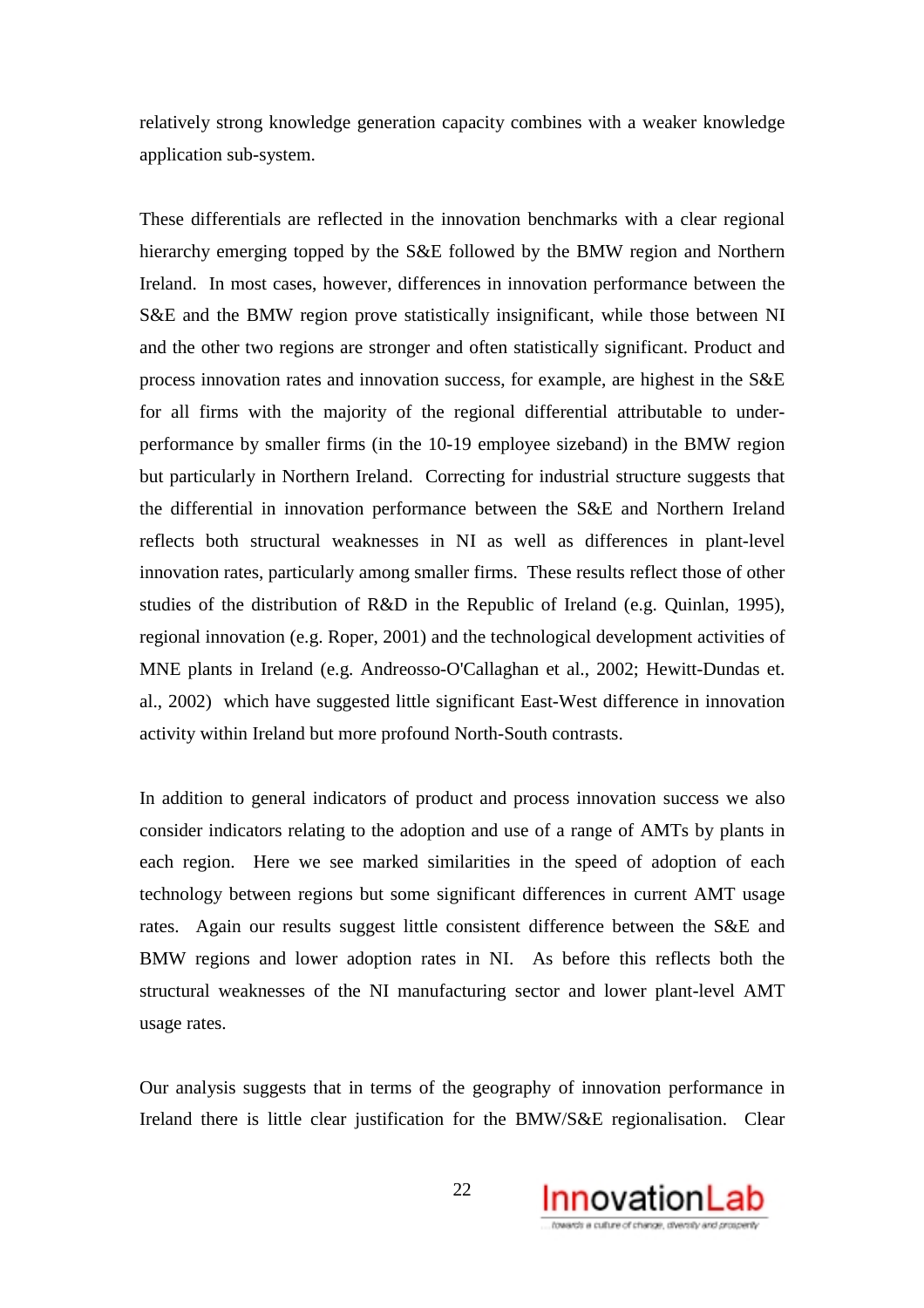differences are evident in the two regions' knowledge generation sub-systems but these do not seem to be reflected in any important way in levels of innovation performance or AMT adoption. These may reflect instead the marked similarities in between the structure of the manufacturing sector in the two regions in terms of R&D investments, linkages and sectoral structure. Indeed, if parity in terms of innovation performance is seen as a broad aim of policy our evidence suggests no clear justification for any differentiation in policy or innovation support regimes between S&E and BMW regions.

More important in terms of innovation performance is the North-South differential with NI lagging behind the S&E and BMW regions on almost every indicator examined. It is important, however, to recognise that this is not something endemic to Northern Ireland. Externally-owned firms, for example, are found to have very similar innovation performance across all three of the regions. Also, North-South differentials in innovation performance are less significant for larger plants (100 plus employees). Larger innovation performance differentials are evident for smaller plants, particularly those in the 10-19 employee sizeband. Here, NI lags significantly behind the other two regions suggesting a particular need to improve the innovation capabilities of this group of firms in NI and perhaps the value of looking at the type of support packages being offered in the Republic of Ireland.

In more general terms, the importance of the North-South rather than the East-West differential in innovation performance also suggests that in terms of innovation at least the current regional prioritisation of Structural Funding in Ireland is misplaced.

Although significant regional differences do exist within Ireland it is also important to recognise some more global and common challenges for the future. In particular, despite recent increases in public investment in R&D both in NI and the Republic of Ireland, the overall level of R&D investment throughout Ireland remains well below that of the most successful small economies (e.g. Finland, Israel). Innovation policy within Ireland also remains strongly regional (or at least North- South), with relatively little being known about the nature of the all-Ireland innovation system either from

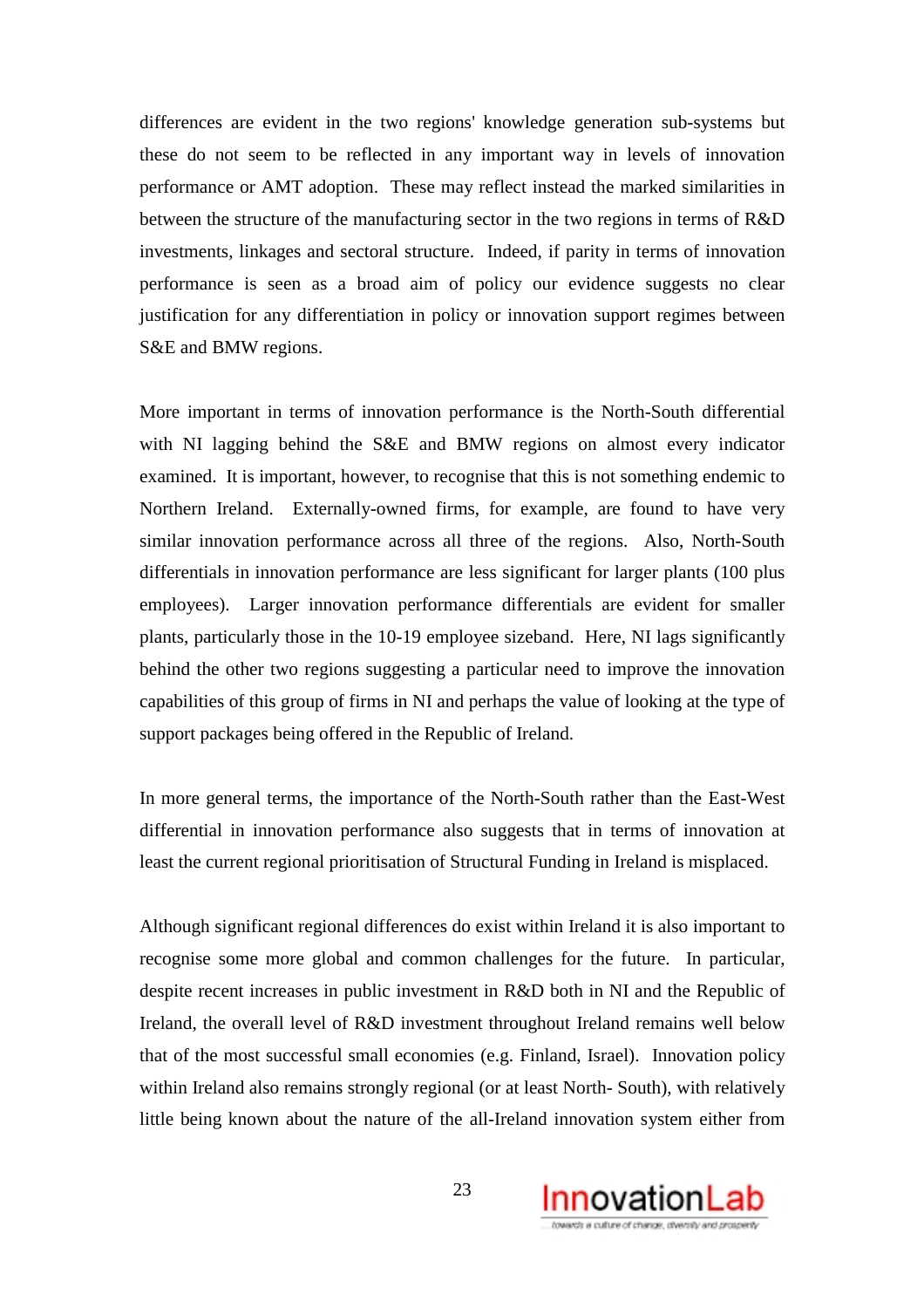the perspective of institutional capabilities or networks. In an increasingly interconnected and resource constrained world this seems at best wasteful and at worst irresponsible.

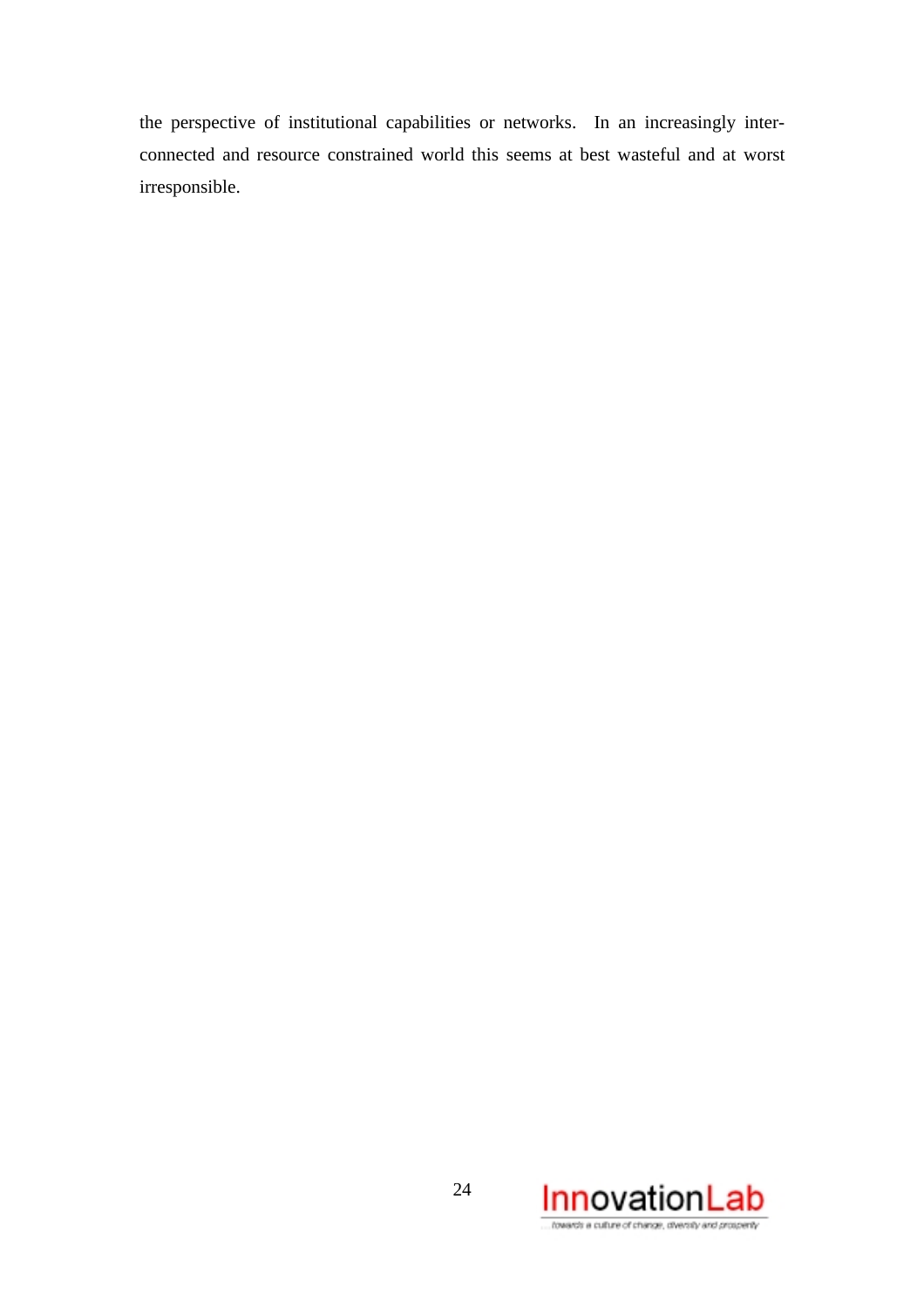

**Figure 1: AMT Adoption Curves By Region: 1993-1999**

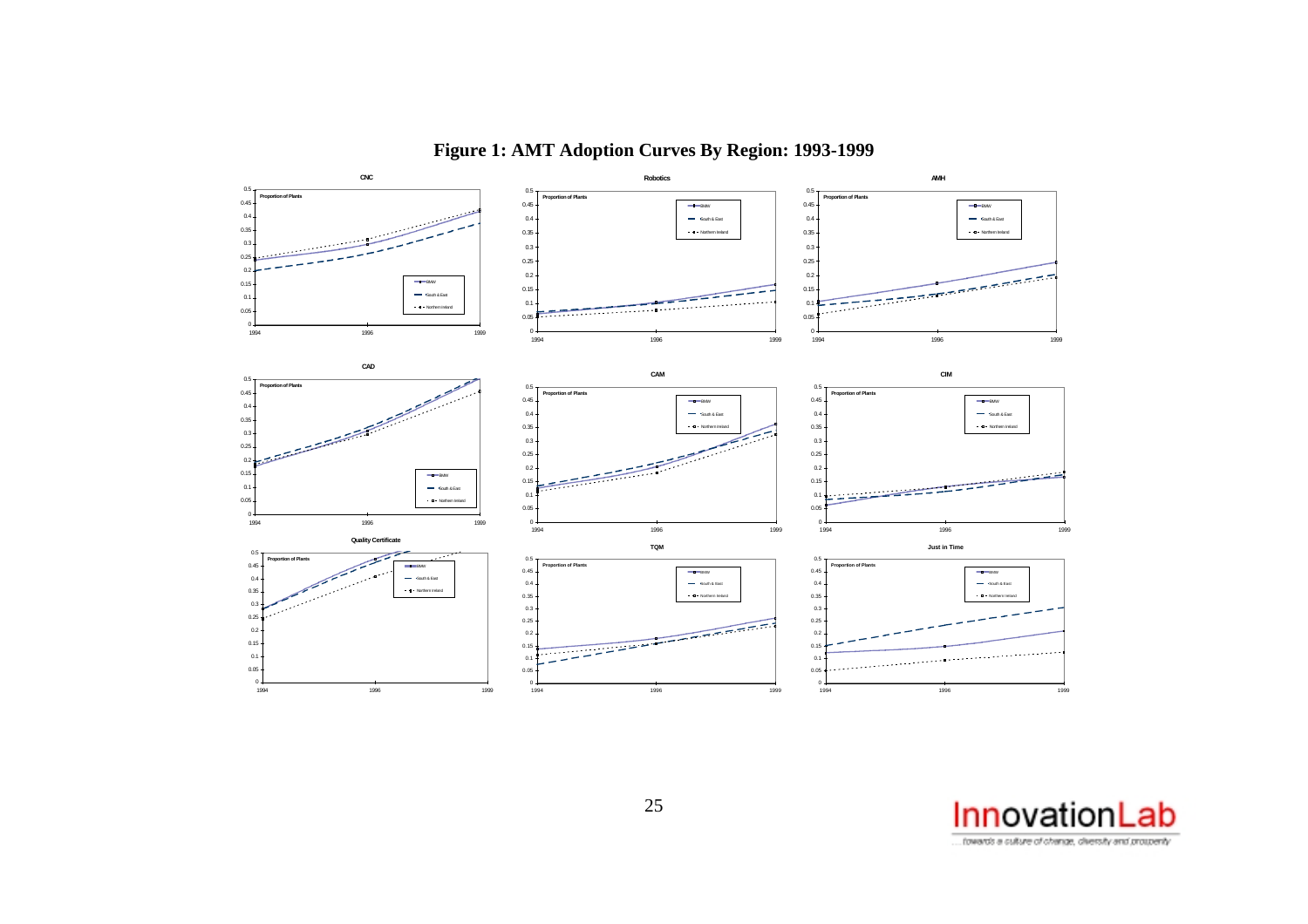| Table 1: Higher Education Enrolments by Region and Institution |  |  |  |
|----------------------------------------------------------------|--|--|--|
|                                                                |  |  |  |

| <b>Border, Midlands and West</b>                                        |           |       | <b>South And East</b>                                    |           | NI     |                                      |           |                  |
|-------------------------------------------------------------------------|-----------|-------|----------------------------------------------------------|-----------|--------|--------------------------------------|-----------|------------------|
|                                                                         |           |       |                                                          |           |        |                                      |           |                  |
|                                                                         | <b>FT</b> | PT    |                                                          | <b>FT</b> | PT     |                                      | <b>FT</b> | PT               |
| 1. Universities etc.                                                    | 8655      | 1126  |                                                          | 58,259    | 10,179 |                                      | 29895     | 16410            |
| NUI, Galway                                                             | 8,655     |       | 1,126 University College Cork                            | 11,122    |        | 772 Queen's University Belfast       | 13635     | 8490             |
|                                                                         |           |       | University College Dublin,                               | 15,088    |        | 3,269 St Mary's University College   | 745       | 220              |
|                                                                         |           |       | Trinity College, Dublin                                  | 10,896    |        | 2,866 Stranmillis University College | 825       | 390              |
|                                                                         |           |       | National University of Ireland, Maynooth                 | 4,028     |        | 614 University of Ulster             | 14690     | 7310             |
|                                                                         |           |       | Dublin City University                                   | 6,998     | 1,174  |                                      |           |                  |
|                                                                         |           |       | University of Limerick                                   | 9,394     | 1,476  |                                      |           |                  |
|                                                                         |           |       | National College of Art & Design                         | 733       |        |                                      |           |                  |
|                                                                         |           |       |                                                          |           |        |                                      |           |                  |
| 2. Institutes of Technology/<br><b>Further Education/Other Colleges</b> | 15,050    | 2,346 |                                                          | 31,374    |        | 14,158 Further Education Colleges    | 3576      | 8444             |
| Athlone Institute of Technology                                         | 3,032     |       | 567 Dublin Institute of Technology                       | 9,642     |        | 5,426 Armagh                         |           | 66               |
| Dundalk Institute of Technology                                         | 2,583     |       | 403 Institute of Technology, Carlow                      | 2,360     |        | 429 BIFHE                            | 1,398     | 2,800            |
| Galway-Mayo Institute of Technology                                     | 4,323     |       | 806 Cork Institute of Technology                         | 5,395     |        | 3,148 Castlereagh                    |           | 237              |
| Letterkenny Institute of Technology                                     | 1,851     |       | 285 Limerick Institute of Technology                     | 3,231     |        | 1,495 Causeway                       |           | 154              |
| Institute of Technology, Sligo                                          | 2,959     |       | 212 Institute of Technology, Tallaght                    | 2,156     |        | 1,565 East Antrim                    | 40        | 449              |
| Hotel Training & Catering College,<br>Killybegs                         | 302       |       | 73 Institute of Technology, Tralee                       | 2,229     |        | 604 East Down                        | 17        | 258              |
|                                                                         |           |       | Waterford Institute of Technology                        | 5,280     |        | 1,351 East Tyrone                    |           | 304              |
|                                                                         |           |       | Dun Laoghaire Institute of Art, Design and<br>Technology | 696       |        | 46 Fermanagh                         | 144       | $\overline{505}$ |
|                                                                         |           |       | Institute of Technology, Blanchardstown                  | 223       |        | 81 Limavady                          |           | 127              |
|                                                                         |           |       | <b>Tipperary Institute</b>                               | 162       |        | 13 Lisburn                           | 60        | 504              |
|                                                                         |           |       |                                                          |           |        | <b>NEIFHE</b>                        | 180       | 450              |
|                                                                         |           |       |                                                          |           |        |                                      |           |                  |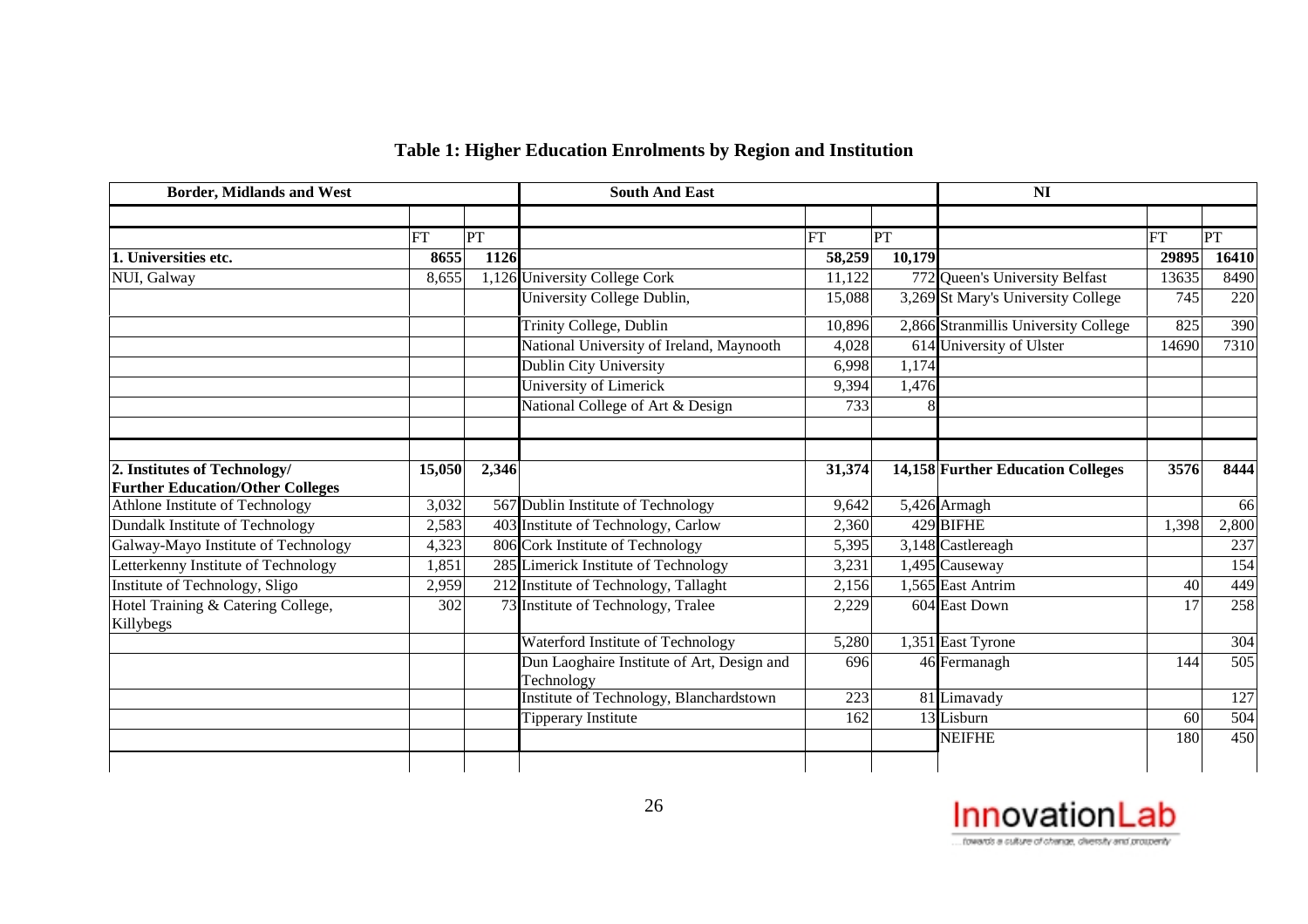| <b>Border, Midlands and West</b>            |     |          | <b>South And East</b>                       |      | NI |                     |     |           |
|---------------------------------------------|-----|----------|---------------------------------------------|------|----|---------------------|-----|-----------|
|                                             | FT  | PT       |                                             | FT   | PT |                     | H.  | <b>PT</b> |
|                                             |     |          |                                             |      |    |                     |     |           |
| 3. Other Colleges                           | 289 | $\bf{0}$ |                                             | 2069 |    | 3660 Newry          | 212 | 613       |
| St. Angela's College, Lough Gill, Co. Sligo | 289 |          | Coláiste Mhuire, Marino, Dublin             | 262  |    | <b>NIHCC</b>        | 201 | 11        |
|                                             |     |          | Church of Ireland College of Education,     | 92   |    | North Down and Ards | 447 | 585       |
|                                             |     |          | Rathmines, Dublin                           |      |    |                     |     |           |
|                                             |     |          | Froebel College of Education, Blackrock,    | 180  |    | <b>NWIFHE</b>       | 686 | 538       |
|                                             |     |          | Co. Dublin                                  |      |    |                     |     |           |
|                                             |     |          | St. Catherine's College, Sion Hill, Co.     | 101  |    | Omagh               |     | 263       |
|                                             |     |          | Dublin                                      |      |    |                     |     |           |
|                                             |     |          | National College of Ireland                 | 800  |    | 3,612 Upper Bann    | 185 | 580       |
|                                             |     |          | Mater Dei Institute, Clonliffe Road, Dublin | 259  | 23 |                     |     |           |
|                                             |     |          | Pontifical College, Maynooth, Co.Kildare    | 375  | 25 |                     |     |           |

## **Table 1: Higher Education Enrolments by Region and Institution cont'd**

**Sources:** Republic of Ireland, Table 7.4 Statistical Report 1999/2000, Department of Education and Science; NI, Enrolments on Vocational Courses at NI FE Colleges 2000/01 and Higher Education Statistics Press Release 2000/01, Department for Employment and Learning

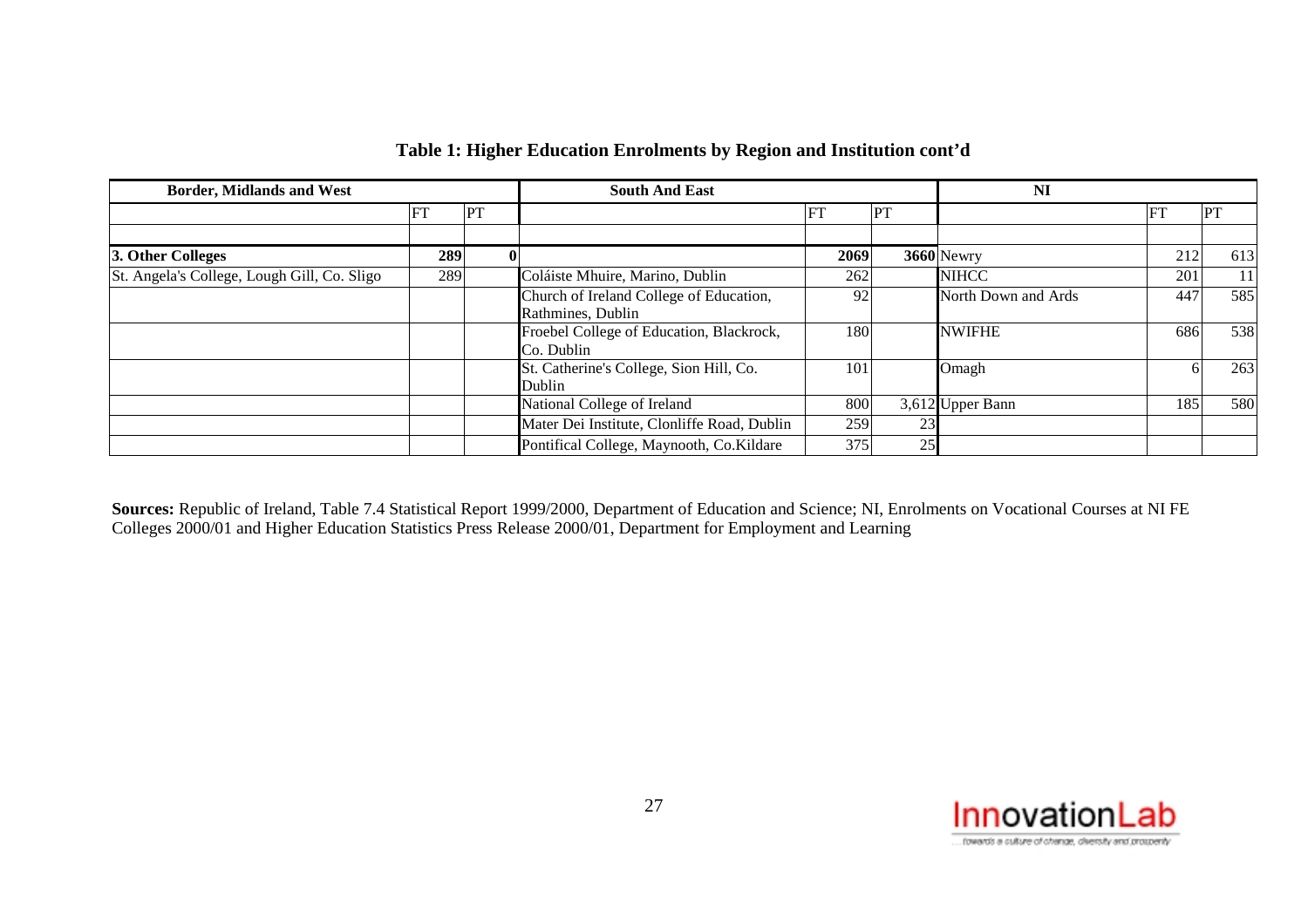|                  |         |    | Plant Size-band |             |         |     |                   |     |
|------------------|---------|----|-----------------|-------------|---------|-----|-------------------|-----|
|                  | $10-19$ |    | 20-99           |             | $100+$  |     | <b>All Plants</b> |     |
|                  | $\%$    | N  | %               | $\mathbf n$ | %       | n   | %                 | n   |
|                  |         |    |                 |             |         |     |                   |     |
| <b>BMW</b>       | 34.7    | 37 | 49.6            | - 117       | 65.9 52 |     | 47.9              | 206 |
| South & East     | 28.3    | 68 | 48.9            | 199         | 62.3    | 131 | 44.9              | 398 |
| Northern Ireland | 24.1    | 78 | 36.1            | 225         | 66.7    | 100 | 35.8              | 403 |

## **Table 2: Percentage of Manufacturing Plants With Innovation Linkages by Sizeband**

#### **Notes:**

- 1. Table relates to manufacturing plants with 10 or more employees. Survey responses were weighted to give representative results (see Annex 1). Sample  $\chi^2$  tests were used to determine whether the proportion of plants having linkages in the populations was the same.
- 2. For all plants the test statistics were as follows: BMW and South & East,  $\chi^2 = 0.462$  ( $\rho =$ 0.497); BMW and Northern Ireland,  $\chi^2$  = 6.926 ( $\rho$  = 0.008); South & East and Northern Ireland,  $\chi^2$  = 5.547 (ρ = 0.019).
- 3. For plant size bands statistically significant differences were found in the following cases: BMW and Northern Ireland, 10-19 employees,  $\chi^2 = 4.741$  ( $\rho = 0.029$ ); BMW and Northern Ireland, 20-99 employees,  $\chi^2$  = 4.170 ( $\rho$  = 0.041); South & East and Northern Ireland, 20-99 size-band,  $\chi^2 = 7.640$  ( $\rho = 0.006$ ).

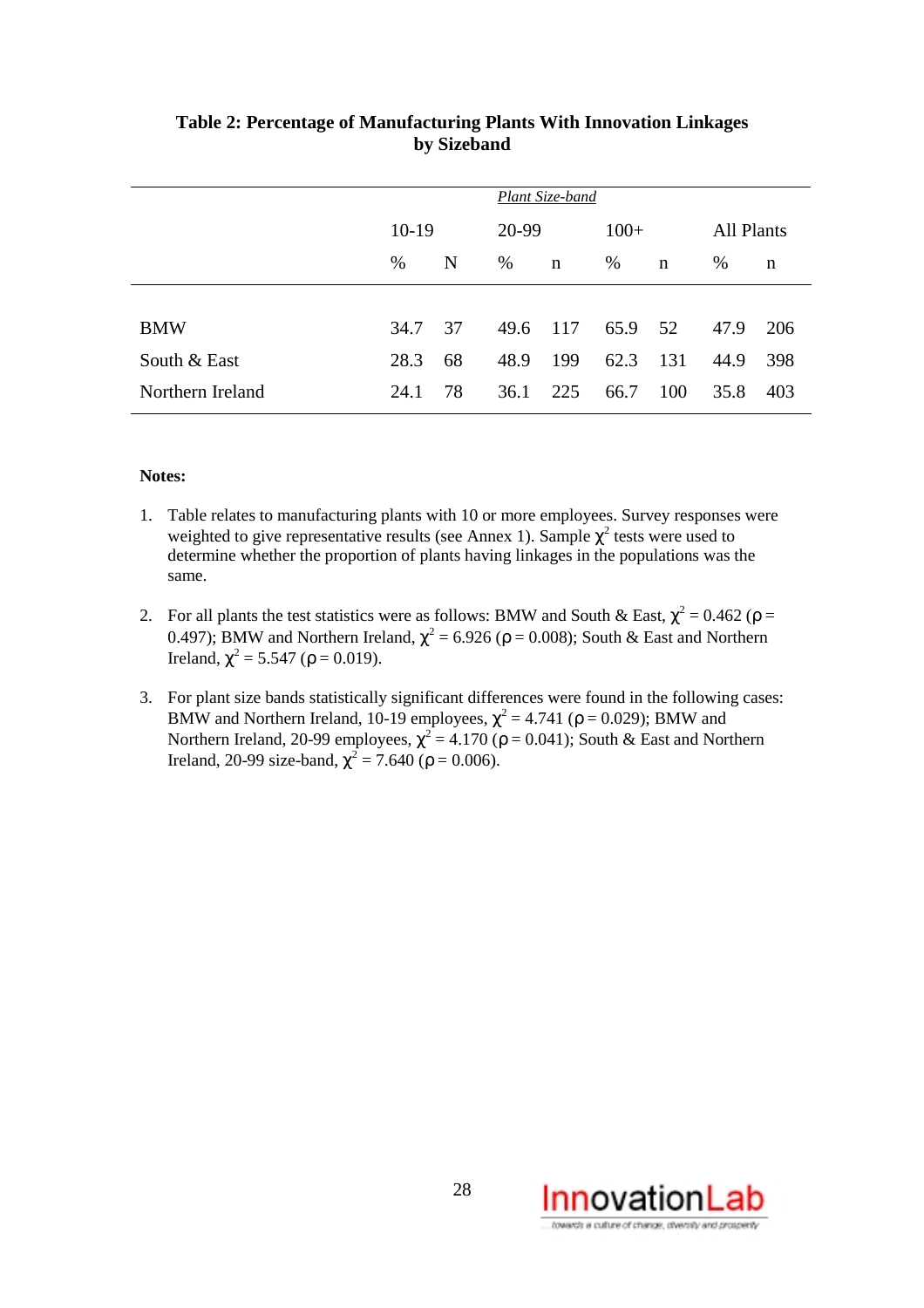|                               | <b>BMW</b> | South &<br>Northern |         | <b>All Plants</b> |
|-------------------------------|------------|---------------------|---------|-------------------|
|                               |            | East                | Ireland |                   |
|                               | $\%$       | $\%$                | $\%$    | $\%$              |
| n                             | 206        | 398                 | 402     | 1006              |
|                               |            |                     |         |                   |
| Other group Companies         | 20.4       | 24.2                | 17.1    | 21.2              |
| Clients/customers             | 32.3       | 28.2                | 22.8    | 27.3              |
| <b>Suppliers</b>              | 31.8       | 31.7                | 24.8    | 29.5              |
| Competitors                   | 7.8        | 7.1                 | 5.9     | 6.8               |
| <b>Joint Ventures</b>         | 9.1        | 7.5                 | 5.2     | 7.1               |
| Consultants                   | 24.1       | 20.2                | 12.7    | 18.6              |
| Government research labs      | 10.9       | 10.5                | 5.1     | 8.9               |
| Universities/higher education | 14.5       | 16.9                | 12.8    | 15.1              |
| Industry operated labs        | 8.1        | 7.7                 | 5.2     | 7.0               |
| Private research institutes   | 5.4        | 9.6                 | 6.3     | 7.8               |
|                               |            |                     |         |                   |

## **Table 3: Percentage of Manufacturing Plants With Innovation Linkages**

#### **Notes:**

- 1. Table relates to manufacturing plants with 10 or more employees. Survey responses were weighted to give representative results (see Annex 1).
- 2. Sample  $\chi^2$  tests were used to determine whether the proportion of plants having linkages in the underlying BMW, South  $& East$  and NI populations was the same.
- 3. Statistically significant differences were found in the following cases: BMW and NI, Clients/customers,  $\chi^2$  = 4.136 ( $\rho$  = 0.042); BMW and NI, Joint Ventures,  $\chi^2$  = 3.989 ( $\rho$  = 0.046); BMW and NI, Consultants,  $\chi^2 = 15.768$  ( $\rho = 0.000$ ); BMW and NI, Government Research Labs,  $\chi^2$  = 6.096 ( $\rho$  = 0.014); BMW and NI, Industry Operated Labs,  $\chi^2$  = 3.017 ( $\rho = 0.082$ ); South & East and NI, Other Group Companies,  $\chi^2 = 9.237$  ( $\rho = 0.002$ ); South & East and NI, Suppliers,  $\chi^2 = 3.301$  ( $\rho = 0.069$ ); South & East and NI, Joint Ventures,  $\chi^2$ = 4.197 (ρ = 0.041); South & East and NI, Consultants,  $\chi^2$  = 8.132 (ρ = 0.004); South & East and NI, Government Research Labs,  $\chi^2$  = 3.223 ( $\rho$  = 0.073); South & East and NI, Private Research Institutes,  $\chi^2 = 2.755$  ( $\rho = 0.097$ ).

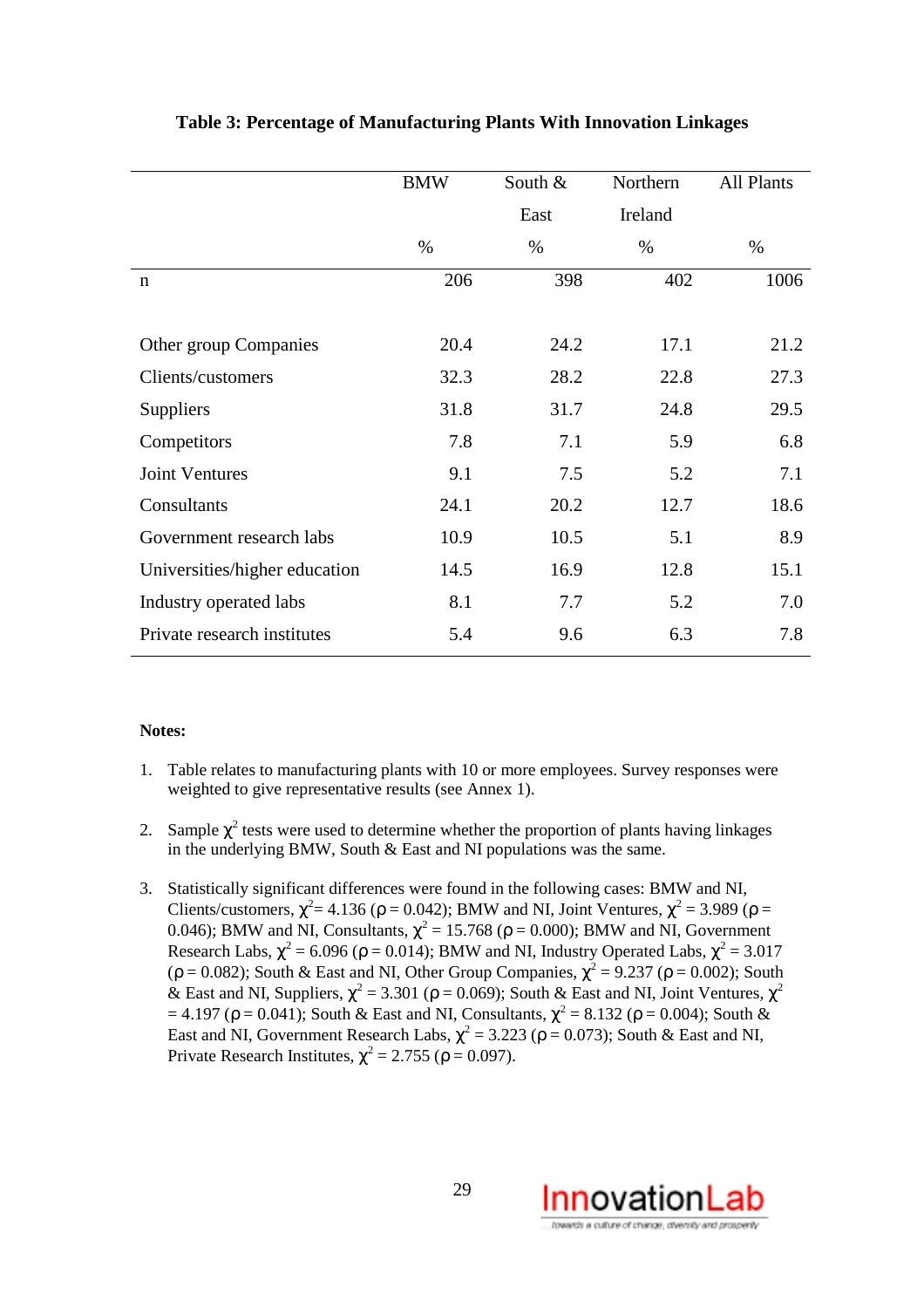|                                    | Plant-size Band |       |        |                   |  |  |  |
|------------------------------------|-----------------|-------|--------|-------------------|--|--|--|
|                                    | $10-19$         | 20-99 | $100+$ | <b>All Plants</b> |  |  |  |
|                                    | $\%$            | $\%$  | $\%$   | $\%$              |  |  |  |
| <b>Product Innovation Rate (%)</b> |                 |       |        |                   |  |  |  |
| <b>BMW</b>                         | 40.8            | 62.7  | 87.0   | 61.0              |  |  |  |
| S&E                                | 56.2            | 60.9  | 70.8   | 61.3              |  |  |  |
| <b>NI</b>                          | 43.0            | 57.5  | 79.2   | 54.9              |  |  |  |
|                                    |                 |       |        |                   |  |  |  |
| <b>Process Innovation Rate (%)</b> |                 |       |        |                   |  |  |  |
| <b>BMW</b>                         | 40.9            | 64.5  | 77.2   | 60.2              |  |  |  |
| S&E                                | 49.1            | 65.6  | 74.8   | 62.1              |  |  |  |
| <b>NI</b>                          | 40.0            | 58.2  | 70.2   | 52.8              |  |  |  |
|                                    |                 |       |        |                   |  |  |  |
| <b>Innovation Success (%)</b>      |                 |       |        |                   |  |  |  |
| <b>BMW</b>                         | 18.5            | 15.9  | 17.2   | 16.9              |  |  |  |
| S&E                                | 16.5            | 14.2  | 18.8   | 15.9              |  |  |  |
| <b>NI</b>                          | 8.9             | 11.7  | 17.2   | 11.5              |  |  |  |

## **Table 4: Percentage of Plants Undertaking Product and Process Innovation Activity: By Plant Size-band**

#### **Notes**

- **1.** Table relates to manufacturing plants with 10 or more employees. Survey responses were weighted to give representative results.
- **2.** Sample  $\chi^2$  tests were used to examine whether the innovation rates in the underlying BMW, S&E and NI populations was the same. For product innovation the aggregate test statistics were: BMW and S&E,  $\chi^2 = 0.105$  ( $\rho = 0.746$ ); BMW and NI,  $\chi^2 =$ 2.043 ( $\rho = 0.153$ ); S&E and NI,  $\chi^2 = 4.588$  ( $\rho = 0.032$ ). For process innovation the test statistics are: BMW and S&E,  $\chi^2 = 0.782$  ( $\rho = 0.376$ ); BMW and NI,  $\chi^2 = 0.782$  $(\rho = 0.376)$ ; S&E and NI,  $\chi^2 = 8.428$  ( $\rho = 0.004$ ).
- **3.** Sample sizes are as follows for BMW; 10-19 employees, 35; 20-99 employees, 116; 100 plus employees, 50; all plants, 201. S&E ; 10-19 employees, 66; 20-99 employees, 198; 100 plus employees, 129; all plants, 393. NI ; 10-19 employees, 74; 20-99 employees, 226; 100 plus employees, 100; all plants, 400.
- **4.** Sample  $\chi^2$  tests were used to examine whether the innovation rates in the underlying BMW, S&E and NI populations was the same. Statistically significant differences were found in the following cases: product innovation: BMW and S&E, 10-19 employees,  $\chi^2 = 4.256$  ( $\rho = 0.039$ ); S&E and NI, 10-19 employees,  $\chi^2 = 7.004$  ( $\rho =$ 0.008); process innovation: S&E and NI, 10-19 employees,  $\chi^2 = 3.631$  ( $\rho = 0.057$ )
- **5.** Sample t tests were used to examine whether innovation success in underlying BMW, S&E and NI populations was the same. Statistically significant differences were found in the following cases: BMW and NI, 10-19 employees,  $t = 1.931$  ( $\rho =$ 0.006); BMW and NI, 20-99 employees,  $t = 1.745$  ( $\rho = 0.083$ ); S&E and NI, 10-19 employees, t = 2.440 ( $\rho$  = 0.016); S&E and NI, 20-99 employees, t = 1.755 ( $\rho$  = 0.080)

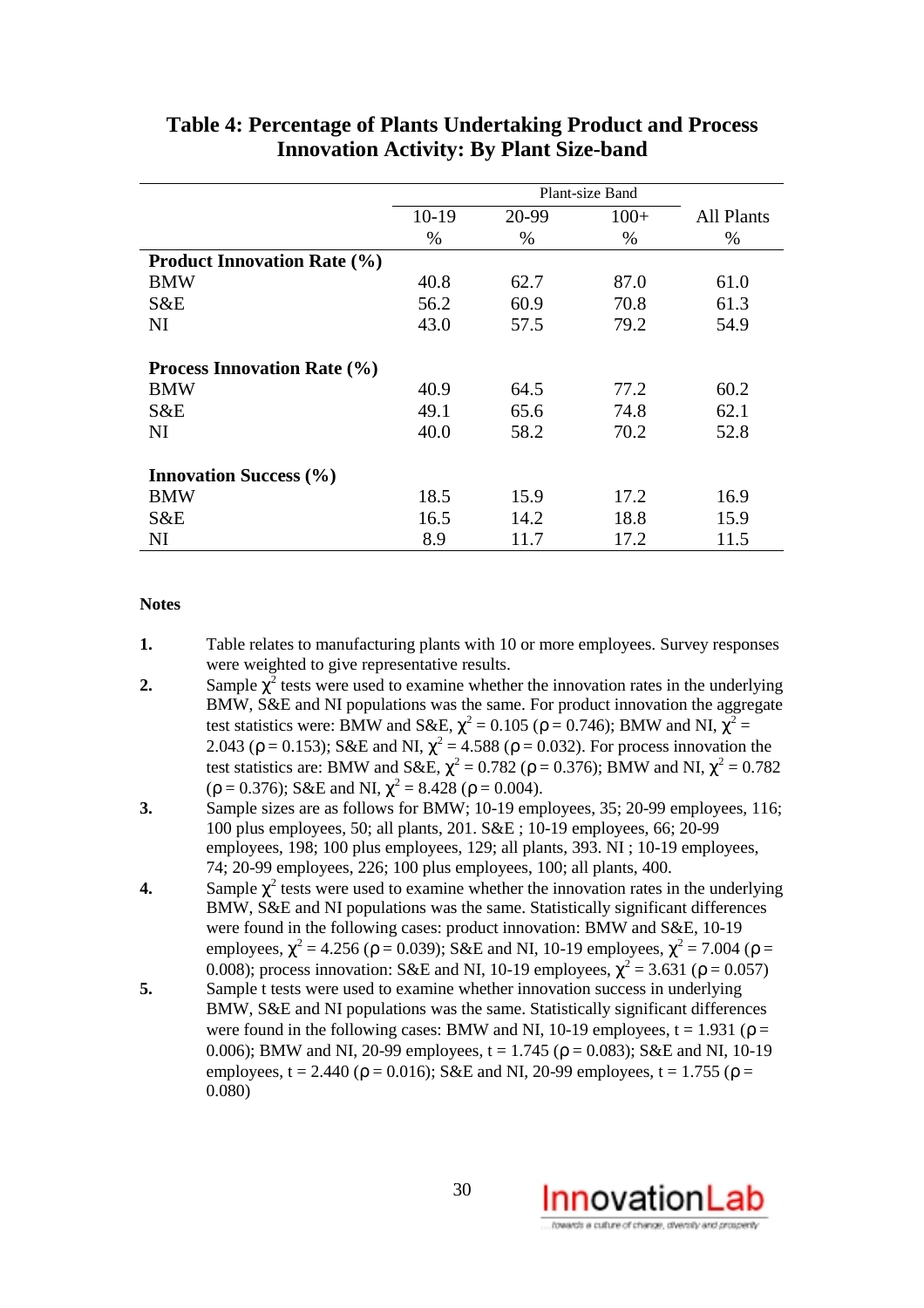|                                    | <b>BMW</b> | S&E  | NI   |
|------------------------------------|------------|------|------|
|                                    |            |      |      |
|                                    |            |      |      |
| <b>Product Innovation Rate (%)</b> |            |      |      |
| Indigenously-owned                 | 58.2       | 58.6 | 50.2 |
| Externally-owned                   | 69.5       | 67.9 | 73.6 |
| <b>Process Innovation Rate (%)</b> |            |      |      |
| Indigenously-owned                 | 58.9       | 57.6 | 48.3 |
| Externally-owned                   | 72.3       | 73.9 | 71.4 |
| <b>Innovation Success (%)</b>      |            |      |      |
| Indigenously Owned                 | 16.4       | 13.8 | 9.5  |
| <b>Externally Owned</b>            | 17.3       | 21.6 | 21.5 |

## **Table 5: Innovation Performance Benchmarks by Ownership**

#### **Notes:**

- 1. Table relates to manufacturing plants with 10 or more employees. Survey responses were weighted to give representative results.
- 2. Sample  $\chi^2$  tests were used to examine whether the innovation rates in the underlying BMW, S&E and NI populations was the same. Product innovation rates: BMW and NI, indigenously-owned,  $\chi^2 = 3.581$  ( $\rho = 0.058$ ); S&E and NI, indigenously-owned,  $\chi^2 =$ 4.777 ( $\rho = 0.029$ ).
- 3. Sample  $\chi^2$  tests were used to examine whether the innovation rates in the underlying BMW, S&E and NI populations was the same. Process innovation rates**:** BMW and NI, Indigenously Owned,  $\chi^2$  = 3.953 ( $\rho$  = 0.047); S&E and NI, indigenously-owned,  $\chi^2$  = 4.553 ( $\rho = 0.033$ ).
- 4. Sample t tests were used to examine whether innovation success in the underlying populations were the same: BMW and NI, indigenously-owned,  $t = 2.656$  ( $\rho = 0.009$ ); S&E and NI, indigenously-owned,  $t = 2.475$  ( $\rho = 0.014$ ).

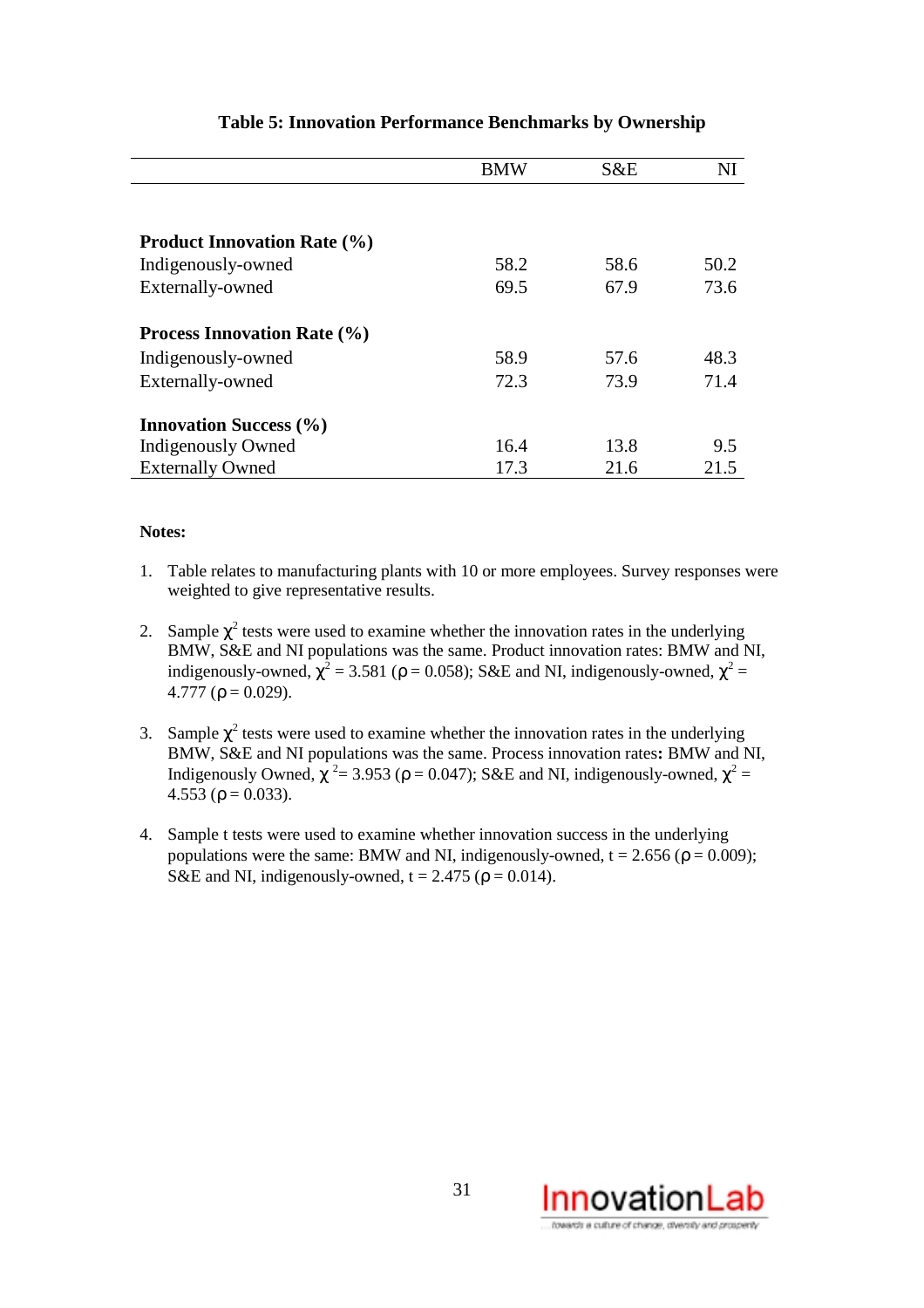|                          | <b>BMW</b> | $S\&E$ |      |
|--------------------------|------------|--------|------|
| Product Innovation (%)   | 60.6       | 65.0   | 59.9 |
| Process Innovation (%)   | 60.3       | 63.9   | 56.2 |
| Average New Products (%) | .6.8       | 16.3   |      |

## **Table 6: Structurally Adjusted Innovation Indicators**

**Table 7: Decomposition of Regional Differences in Innovation Performance**

|                                                                    | S&E and    | S&E and | <b>BMW</b> and |  |  |  |  |  |  |
|--------------------------------------------------------------------|------------|---------|----------------|--|--|--|--|--|--|
|                                                                    |            |         |                |  |  |  |  |  |  |
|                                                                    | <b>BMW</b> | NI      | NI             |  |  |  |  |  |  |
| Total Performance Gap (i.e. Unadjusted - Adjusted, pp)             |            |         |                |  |  |  |  |  |  |
| Product Innovation (%)                                             | 1.0        | 6.4     | 6.1            |  |  |  |  |  |  |
| Process Innovation (%)                                             | 1.9        | 9.3     | 7.4            |  |  |  |  |  |  |
| Average New Products (%)                                           | $-1.0$     | 4.4     | 5.4            |  |  |  |  |  |  |
| Plant Level Performance Gap ( <i>i.e.</i> Adjusted, pp)            |            |         |                |  |  |  |  |  |  |
| Product Innovation (%)                                             | 4.6        | 5.1     | 0.7            |  |  |  |  |  |  |
| Process Innovation (%)                                             | 3.6        | 7.7     | 4.1            |  |  |  |  |  |  |
| Average New Products (%)                                           | $-0.5$     | 4.0     | 4.5            |  |  |  |  |  |  |
| <b>Structural Component of Performance Gap (i.e. Residual, pp)</b> |            |         |                |  |  |  |  |  |  |
| Product Innovation (%)                                             | $-3.6$     | 1.3     | 5.4            |  |  |  |  |  |  |
| Process Innovation (%)                                             | $-2.7$     | 2.1     | 3.3            |  |  |  |  |  |  |
| Average New Products (%)                                           | $-0.5$     | 0.4     | 0.9            |  |  |  |  |  |  |

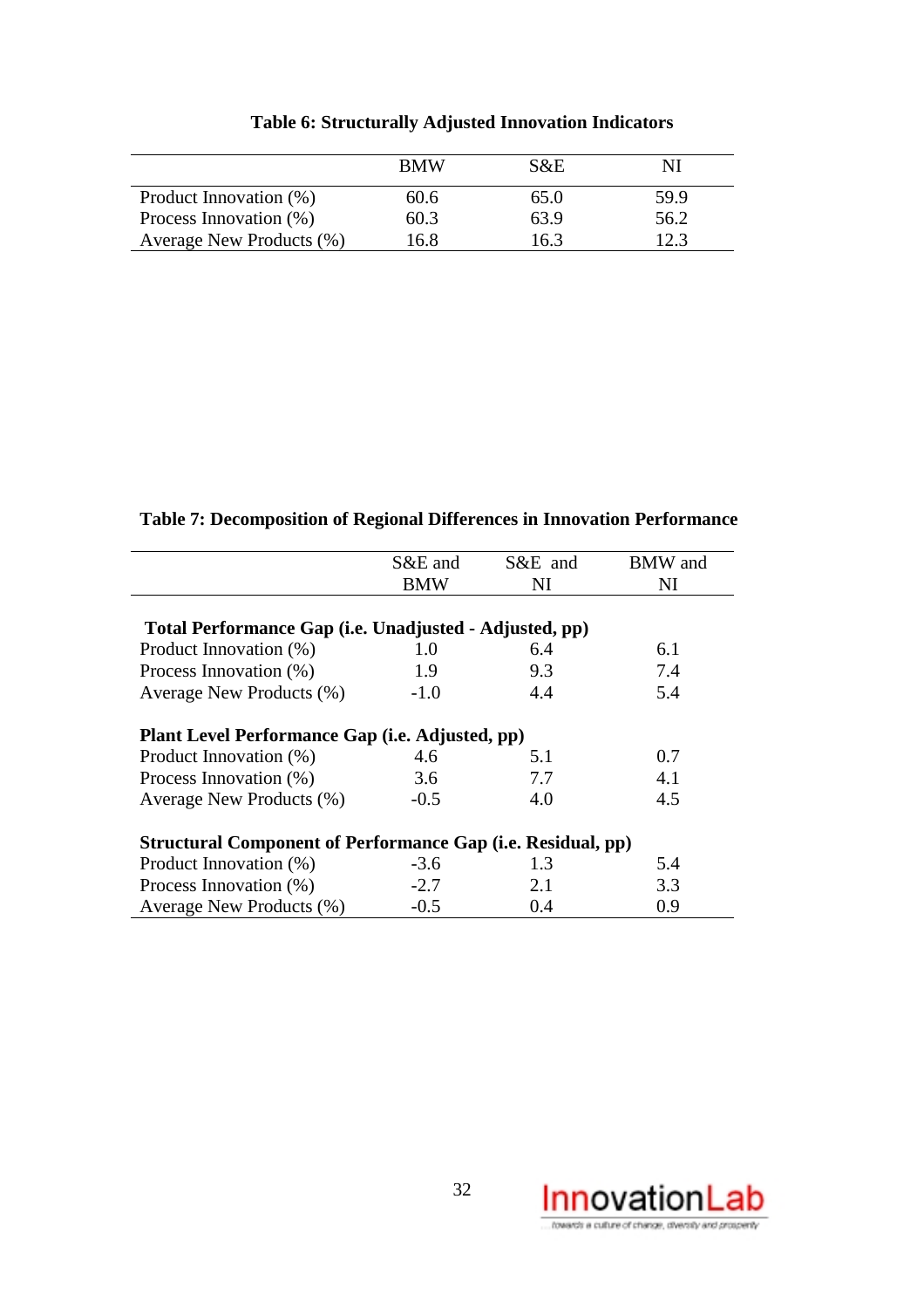|                                        |             |               |      |                      |               | <b>Structurally Adjusted</b> |                  |
|----------------------------------------|-------------|---------------|------|----------------------|---------------|------------------------------|------------------|
|                                        |             | <b>BMW</b>    |      | South & Northern BMW |               |                              | South & Northern |
|                                        |             |               | East | Ireland              |               | East                         | Ireland          |
|                                        |             | $\frac{0}{0}$ | $\%$ | $\%$                 | $\frac{0}{0}$ | $\%$                         | $\%$             |
|                                        | $\mathbf n$ | 185           | 364  | 339                  | 185           | 364                          | 339              |
| <b>Production Techniques:</b>          |             |               |      |                      |               |                              |                  |
| <b>CNC</b>                             |             | 45.2          | 39.1 | 42.7                 | 45.2          | 39.8                         | 45.1             |
| <b>Robotics</b>                        |             | 17.5          | 15.1 | 11.5                 | 17.5          | 15.9                         | 12.4             |
| <b>Automated Materials Handling</b>    |             | 25.7          | 21.0 | 20.6                 | 25.7          | 22.5                         | 22.3             |
| <b>Computer Aided Design</b>           |             | 51.2          | 53.2 | 46.5                 | 51.2          | 52.2                         | 47.9             |
| <b>Computer Aided Production</b>       |             | 37.1          | 35.5 | 34.0                 | 37.1          | 35.2                         | 34.7             |
| Management                             |             |               |      |                      |               |                              |                  |
| <b>Computer Integrated Manufacture</b> |             | 17.9          | 19.4 | 17.3                 | 17.9          | 19.6                         | 17.9             |
|                                        |             |               |      |                      |               |                              |                  |
| <b>Organisational Techniques:</b>      |             |               |      |                      |               |                              |                  |
| <b>Quality Certification</b>           |             | 59.7          | 61.2 | 54.5                 | 59.7          | 60.7                         | 55.6             |
| <b>Total Quality Management</b>        |             | 27.4          | 26.1 | 24.3                 | 27.4          | 25.9                         | 25.4             |
| <b>Quality Circles</b>                 |             | 7.9           | 11.5 | 9.2                  | 7.9           | 12.3                         | 9.2              |
| Just in Time                           |             | 22.7          | 31.8 | 13.9                 | 22.7          | 32.9                         | 14.9             |

## **Table 8: Percentage of Plants using AMT**

#### **Notes:**

- 1. Table relates to manufacturing plants with 10 or more employees. Survey responses were weighted to give representative results (see Annex 1). Sample  $\chi^2$  tests were used to determine whether the proportion of plants using AMT in the underlying BMW, S&E and NI populations was the same.
- 2. Statistically significant differences were found in the following cases: BMW and NI, Robotics,  $\chi^2$  = 5.130 ( $\rho$  = 0.024); S&E and NI, Robotics,  $\chi^2$  = 7.838 ( $\rho$  = 0.005); S&E and NI, Computer Aided Design,  $\chi^2$  = 3.575 ( $\rho$  = 0.059); S&E and NI, Computer Integrated Manufacture,  $\chi^2$  = 4.737 ( $\rho$  = 0.030); S&E and NI, Quality Certification,  $\chi^2$  = 3.952 ( $\rho = 0.047$ ); S&E and NI, Quality Circles,  $\chi^2 = 3.295$  ( $\rho = 0.070$ ); BMW and S&E, Just in Time,  $\chi^2 = 4.625$  ( $\rho = 0.032$ ); BMW and NI, Just in Time,  $\chi^2 = 5.222$  ( $\rho = 0.022$ ); S&E and NI, Just in Time,  $\chi^2 = 27.506$  ( $\rho = 0.000$ ).

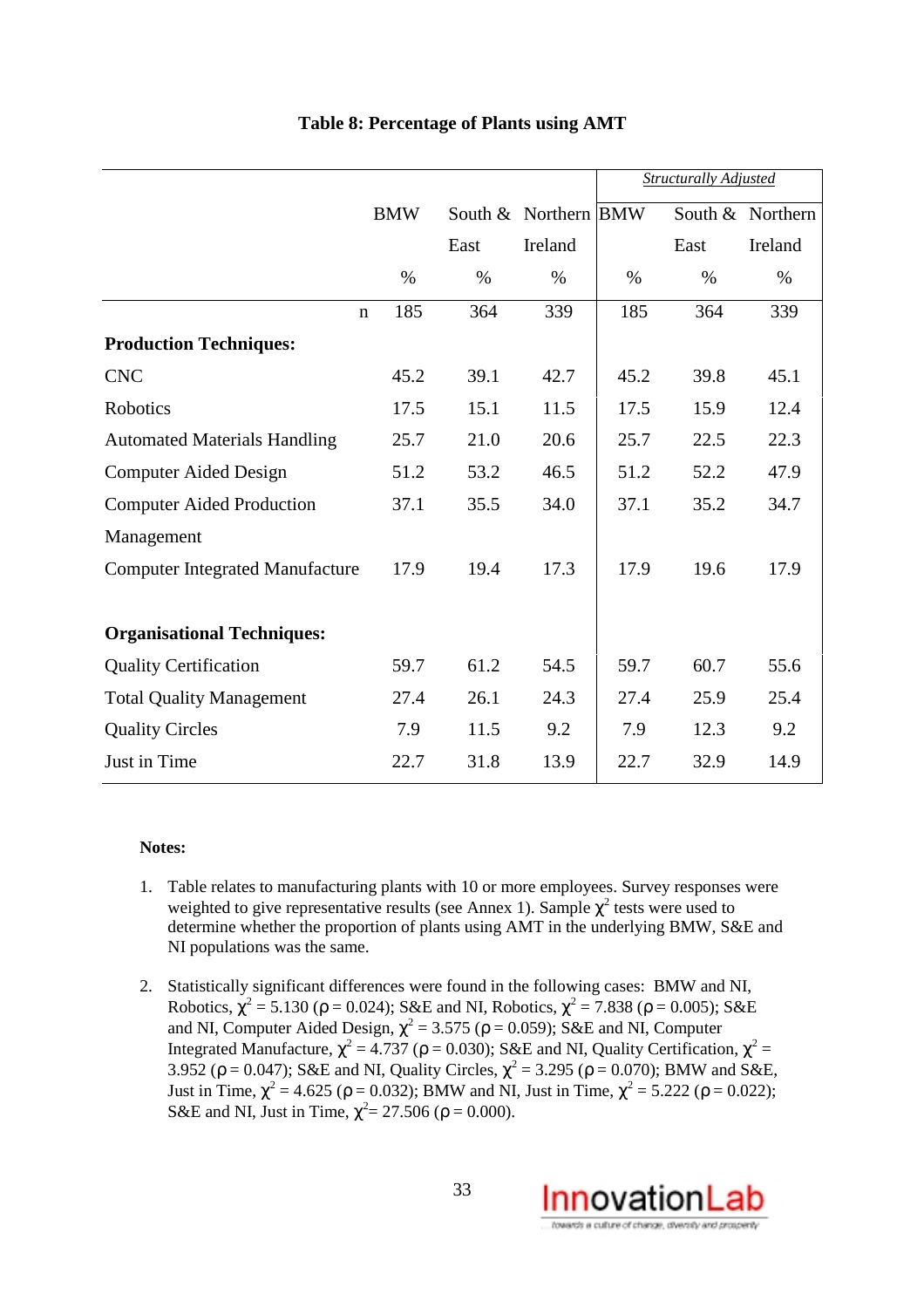|                                  | $S&E$ -        | $S&E$ - | BMW-                                                               | $S&E$ -                                                      | $S&E$ - | BMW-             | $S&E$ -                                                           | $S&E$ - | BMW-           |
|----------------------------------|----------------|---------|--------------------------------------------------------------------|--------------------------------------------------------------|---------|------------------|-------------------------------------------------------------------|---------|----------------|
|                                  | <b>BMW</b>     | NI      | NI                                                                 | <b>BMW</b>                                                   | NI      | NI               | <b>BMW</b>                                                        | NI      | NI             |
|                                  |                |         | <b>Total Performance Gap</b><br>$(i.e. Unadjusted - Adjusted, pp)$ | <b>Plant Level Performance</b><br>Gap<br>(i.e. Adjusted, pp) |         |                  | Structural component of<br>Performance Gap<br>(i.e. Residual, pp) |         |                |
| <b>Production Techniques</b>     |                |         |                                                                    |                                                              |         |                  |                                                                   |         |                |
| <b>CNC</b>                       | $-6.1$         | $-3.6$  | 2.5                                                                | $-5.4$                                                       | $-5.3$  | 0.1              | $-0.7$                                                            | 1.7     | 2.4            |
| Robotics                         | $-2.4$         | 3.6     | 6                                                                  | $-1.6$                                                       | 3.5     | 5.1              | $-0.8$                                                            | 0.1     | 0.9            |
| <b>AMH</b>                       | $-4.7$         | 0.4     | 5.1                                                                | $-3.2$                                                       | 0.2     | 3.4              | $-1.5$                                                            | 0.2     | 1.7            |
| CAD                              | $\overline{2}$ | 6.7     | 4.7                                                                |                                                              | 4.3     | 3.3              |                                                                   | 2.4     | 1.4            |
| <b>CAPM</b>                      | $-1.6$         | 1.5     | 3.1                                                                | $-1.9$                                                       | 0.5     | 2.4              | 0.3                                                               |         | 0.7            |
| <b>CIM</b>                       | 1.5            | 2.1     | 0.6                                                                | 1.7                                                          | 1.7     | $\boldsymbol{0}$ | $-0.2$                                                            | 0.4     | 0.6            |
| <b>Organisational Techniques</b> |                |         |                                                                    |                                                              |         |                  |                                                                   |         |                |
| <b>Quality Certification</b>     | 1.5            | 6.7     | 5.2                                                                |                                                              | 5.1     | 4.1              | 0.5                                                               | 1.6     | 1.1            |
| <b>TQM</b>                       | $-1.3$         | 1.8     | 3.1                                                                | $-1.5$                                                       | 0.5     | $\overline{2}$   | 0.2                                                               | 1.3     | 1.1            |
| <b>Quality Circles</b>           | 3.6            | 2.3     | $-1.3$                                                             | 4.4                                                          | 3.1     | $-1.3$           | $-0.8$                                                            | $-0.8$  | $\overline{0}$ |
| Just in Time                     | 9.1            | 17.9    | 8.8                                                                | 10.2                                                         | 18      | 7.8              | $-1.1$                                                            | $-0.1$  |                |

## **Table 9: Decomposition of Regional AMT Use**

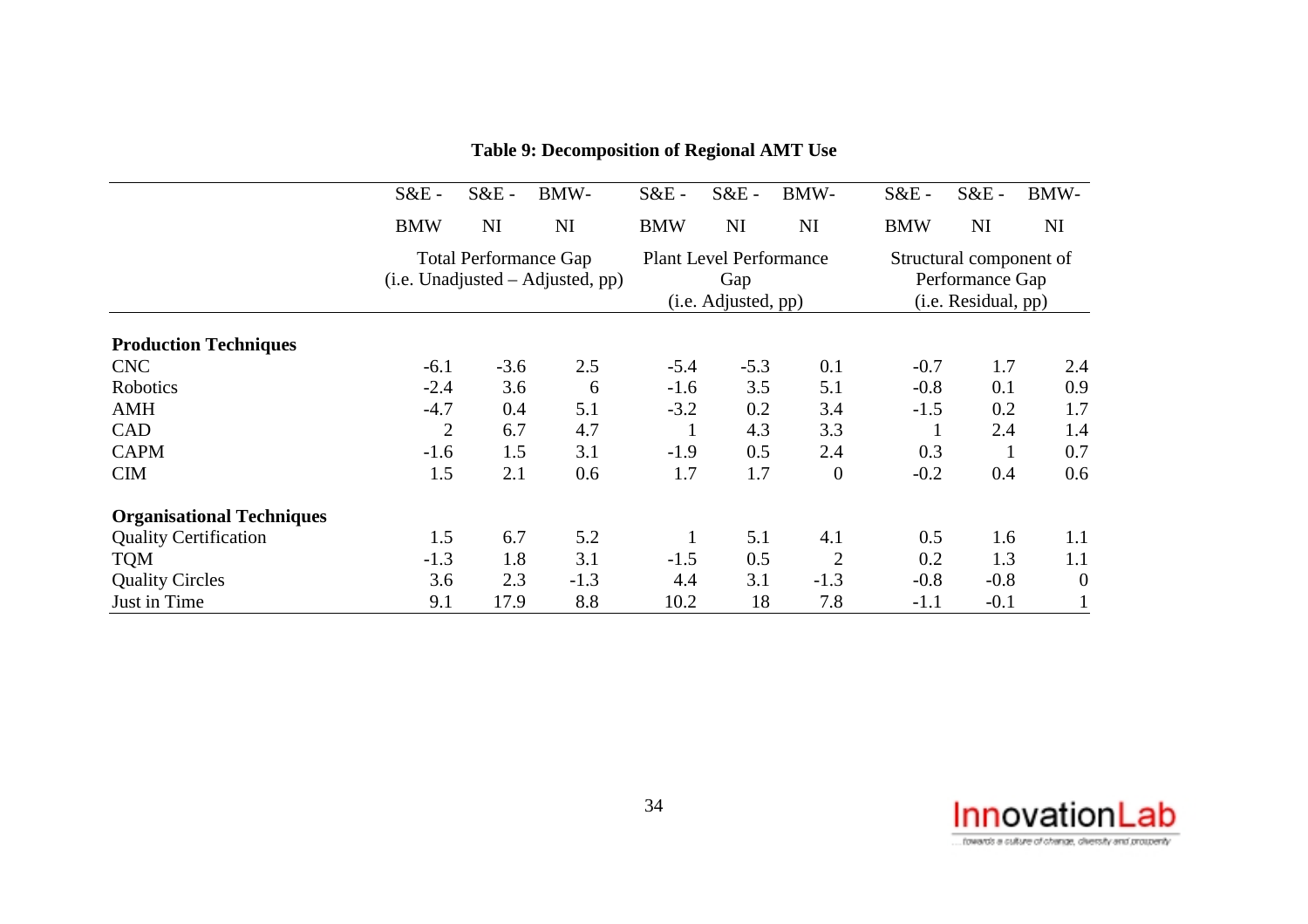|                                     | <b>BMW</b> | S&E   | NI    | All Plants |
|-------------------------------------|------------|-------|-------|------------|
|                                     | $\%$       | $\%$  | $\%$  | %          |
| $\mathbf n$                         | 24         | 56    | 48    | 128        |
| <b>Production Techniques:</b>       |            |       |       |            |
| <b>CNC</b>                          | 34.88      | 37.53 | 34.88 | 36.22      |
| Robotics                            | 10.21      | 1.42  | 7.57  | 4.86       |
| <b>Automated Materials Handling</b> | 11.17      | 10.09 | 9.70  | 10.12      |
| <b>Computer Aided Design</b>        | 37.06      | 48.22 | 37.09 | 42.73      |
| <b>Computer Aided Production</b>    | 9.64       | 21.33 | 25.91 | 21.13      |
| Management                          |            |       |       |            |
| <b>Computer Integrated</b>          | 7.60       | 11.86 | 19.83 | 13.77      |
| Manufacture                         |            |       |       |            |
| <b>Organisational Techniques:</b>   |            |       |       |            |
| <b>Quality Certification</b>        | 52.44      | 38.76 | 44.21 | 42.70      |
| <b>Total Quality Management</b>     | 13.25      | 13.39 | 20.56 | 15.79      |
| <b>Quality Circles</b>              | 3.49       | 5.52  | 8.65  | 6.27       |
| Just in Time                        | 26.62      | 22.12 | 4.80  | 16.96      |
| Investors in People                 |            | 9.24  | 12.76 | 9.00       |

## **Table 10: Percentage of Plants in 10-19 Size-band using AMT**

#### **Notes:**

- 1. Table relates to manufacturing plants with 10 or more employees. Survey responses were weighted to give representative results (see Annex 1). Sample  $\chi^2$  tests were used to determine whether the proportion of plants using AMT in the underlying BMW, S&E and NI populations was the same.
- 2. Statistically significant differences were found in the following cases: BMW and S&E, Robotics,  $\chi^2$  = 3.726 ( $\rho$  = 0.054); BMW and S&E, Computer Aided Design,  $\chi^2$  = 2.759 ( $\rho$ = 0.097); BMW and S&E, Quality Certification,  $\chi^2$  = 3.131 ( $\rho$  = 0.077); BMW and NI, Just in Time,  $\chi^2$  = 6.553 (ρ = 0.010); S&E and NI, Just in Time,  $\chi^2$  = 5.916 (ρ = 0.015); BMW and S&E, Investors in People,  $\chi^2 = 2.950$  ( $\rho = 0.086$ ); BMW and NI, Investors in People,  $\chi^2 = 4.009$  ( $\rho = 0.045$ ).

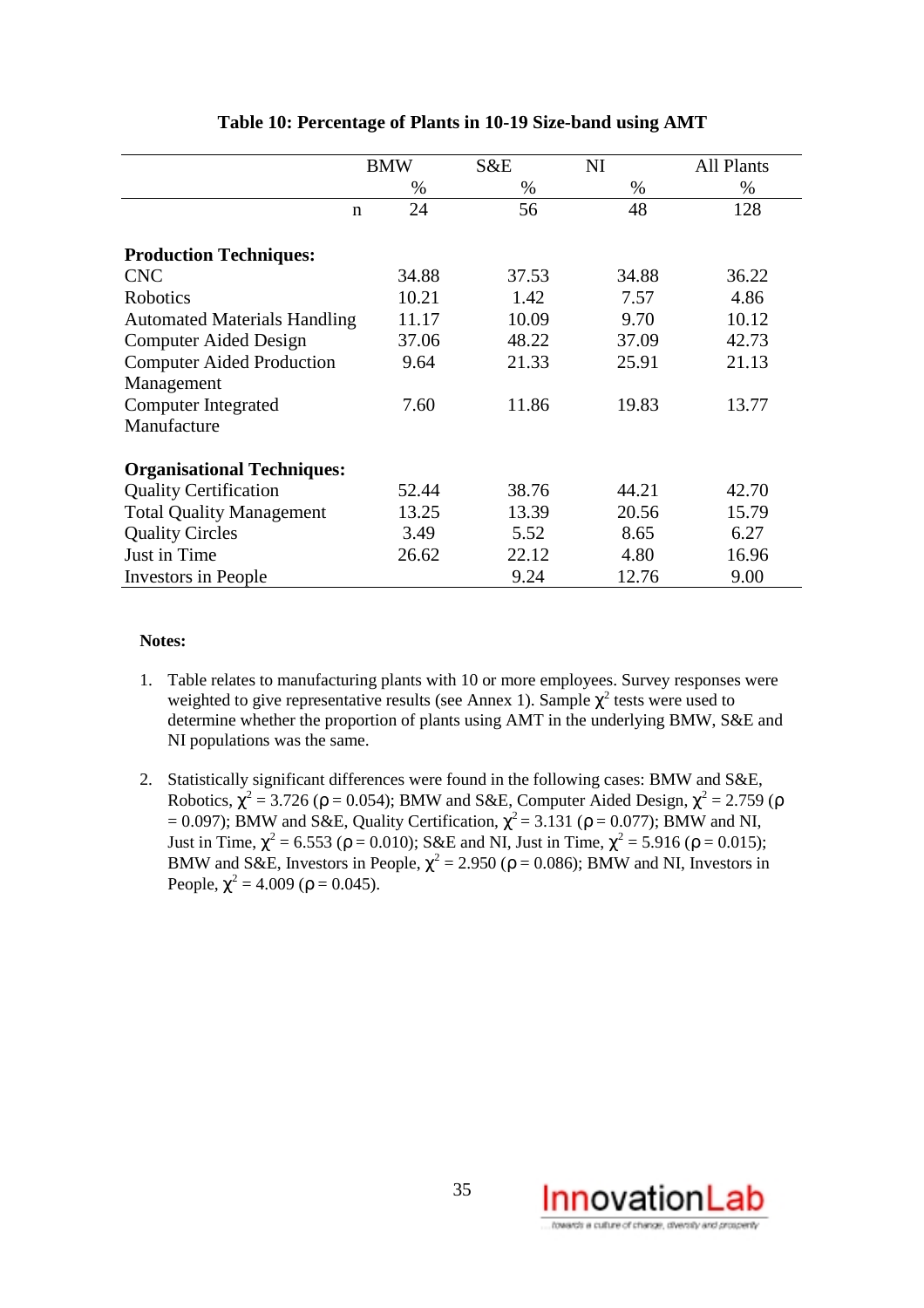#### **Annex 1: Data Sources and Methods**

The benchmarks reported in the text are based on data taken from a postal survey of plants' innovation activity (called the PPDS3) conducted in 1999-2000 and reported in Roper and Anderson (2000). The original survey was based on a structured sample and was designed - after weighting - to produce representative results for NI and the Republic of Ireland. Samples were drawn from lists of businesses drawn from the IDBR in NI and from Forfas in the Republic of Ireland. Overall survey response rates were 41 per cent (419 responses) in NI and 29.4 per cent (624 responses) in the Republic of Ireland.

As the PPDS3 was based on a structured sample weighting is necessary to obtain results which are representative of the underlying population. In the original survey report weights were constructed to give representative results for NI and the Republic of Ireland as a whole (see Roper and Anderson, 2000, p50). For this paper a new weighting structure was developed to allow representative results to be obtained for the BMW and S&E regions separately. Figures for the underlying population of manufacturing plants in the BMW and the S&E regions were obtained from the 'Census of Industrial Production', 1998, Table 4, CSO, Ireland. Similar, population figures for NI were obtained from 'Size Analysis of United Kingdom Business' 1999, Table 9.1, Office for National Statistics, UK. Ten industrial sectors and three plant sizebands were distinguished in the weighting exercise. The industrial sectors were combinations of 2-digit groupings from SIC92: Food, Drink and Tobacco, 15, 16; Textiles and Clothing, 17, 18, 19; Wood and Wood Products, 20; Paper and Printing, 21, 22; Chemicals, 24; Metals and Metal Fabrication, 27, 28; Mechanical Engineering, 29; Electrical and Optical Equipment, 30, 31, 32, 33; Transport Equipment, 34, 35; Other Manufacturing, 25, 26, 36, 37. Plants were excluded from the survey if they were in Nuclear, Coal, Coke etc, 23. The plant sizebands were: 10- 19 employees, 20-99 employees, 100 plus employees. Due to confidentiality restrictions, some figures were not available for the total population in 100 plus employee sizeband. In these cases the sample from the 20-99 and 100 plus sizebands were pooled and combined weights were derived for the entire 20 plus employee group.

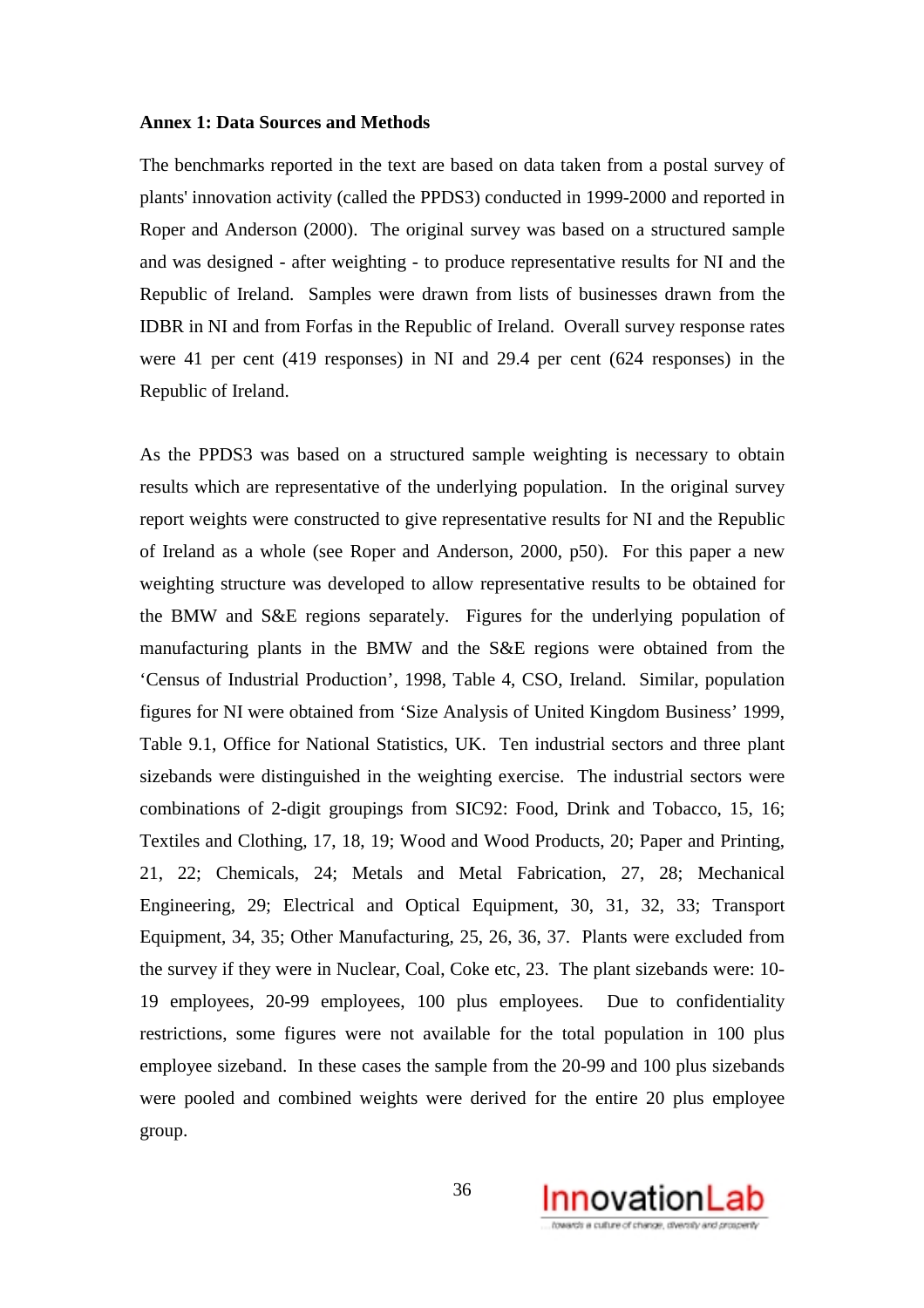## **Annex 2: Industry Tables**



towards a culture of change, diversity and prospenty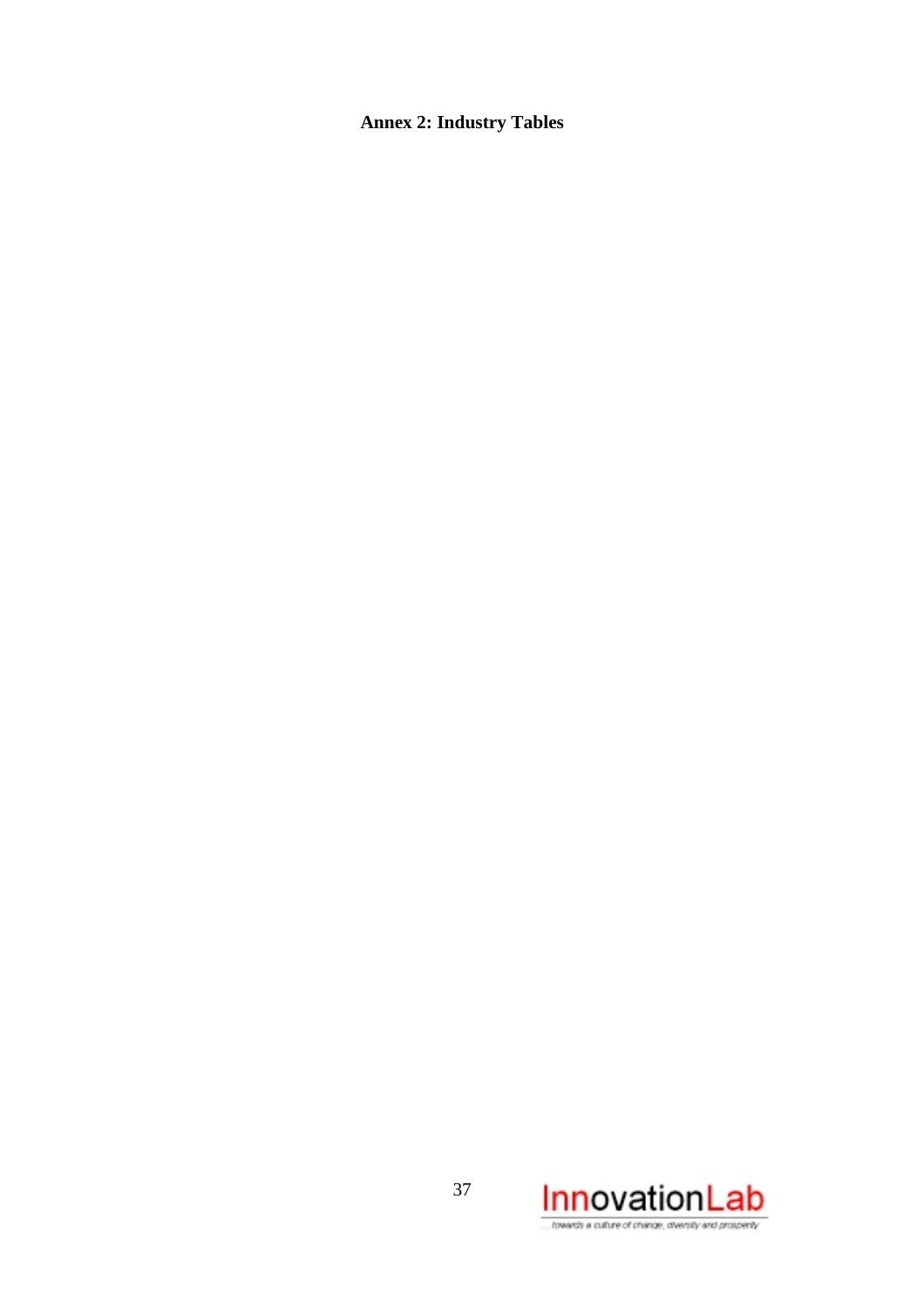|                                         | <b>BMW</b>       |      | S&E              |       | <b>NI</b> |      |
|-----------------------------------------|------------------|------|------------------|-------|-----------|------|
|                                         | $\boldsymbol{n}$ | %    | $\boldsymbol{n}$ | %     | $\it N$   | %    |
| <b>High/Medium-High Technology</b>      |                  |      |                  |       |           |      |
| <b>Sectors:</b>                         |                  |      |                  |       |           |      |
| Chemicals                               | 9                | 85.2 | 39               | 64.7  | 12        | 75.2 |
| <b>Mechanical Engineering</b>           | 11               | 78.0 | 36               | 71.0  | 27        | 69.4 |
| <b>Electrical and Optical Equipment</b> | 35               | 68.6 | 66               | 85.5  | 30        | 87.1 |
| <b>Transport Equipment</b>              | 5                | 80.0 | 12               | 72.4  | 16        | 51.1 |
| <b>Low Technology Sectors:</b>          |                  |      |                  |       |           |      |
| Food, Drink and Tobacco                 | 36               | 60.6 | 59               | 67.4  | 71        | 60.8 |
| <b>Textiles and Clothing</b>            | 24               | 68.8 | 22               | 54.8  | 60        | 65.1 |
| Wood and Wood Products                  | 10               | 36.6 | 12               | 100.0 | 21        | 45.0 |
| Paper and Printing                      | 9                | 33.3 | 31               | 22.8  | 29        | 16.8 |
| <b>Metals and Metal Fabrication</b>     | 22               | 56.9 | 45               | 55.1  | 41        | 44.8 |
| <b>Other Manufacturing</b>              | 43               | 60.3 | 71               | 61.8  | 80        | 59.8 |

### **Table A2.1: Percentage of Plants Undertaking Product Innovation by Industry and Ownership**

#### **Notes:**

Tables relate to manufacturing plants with 10 or more employees. Survey responses were weighted to give representative results. Sample  $\chi^2$  tests were used to determine whether the proportion of innovating plants in the underlying BMW, S&E and NI populations was the same. Statistically significant differences were found in the following cases: BMW and S&E, Wood and Wood Products,  $\chi^2$  = 10.553 ( $\rho$  = 0.001); BMW and S&E, Electrical and Optical Equipment,  $\chi^2$  = 4.037 ( $\rho$  = 0.045); S&E and NI, Wood and Wood Products,  $\chi^2$  = 8.770 ( $\rho$  = 0.003).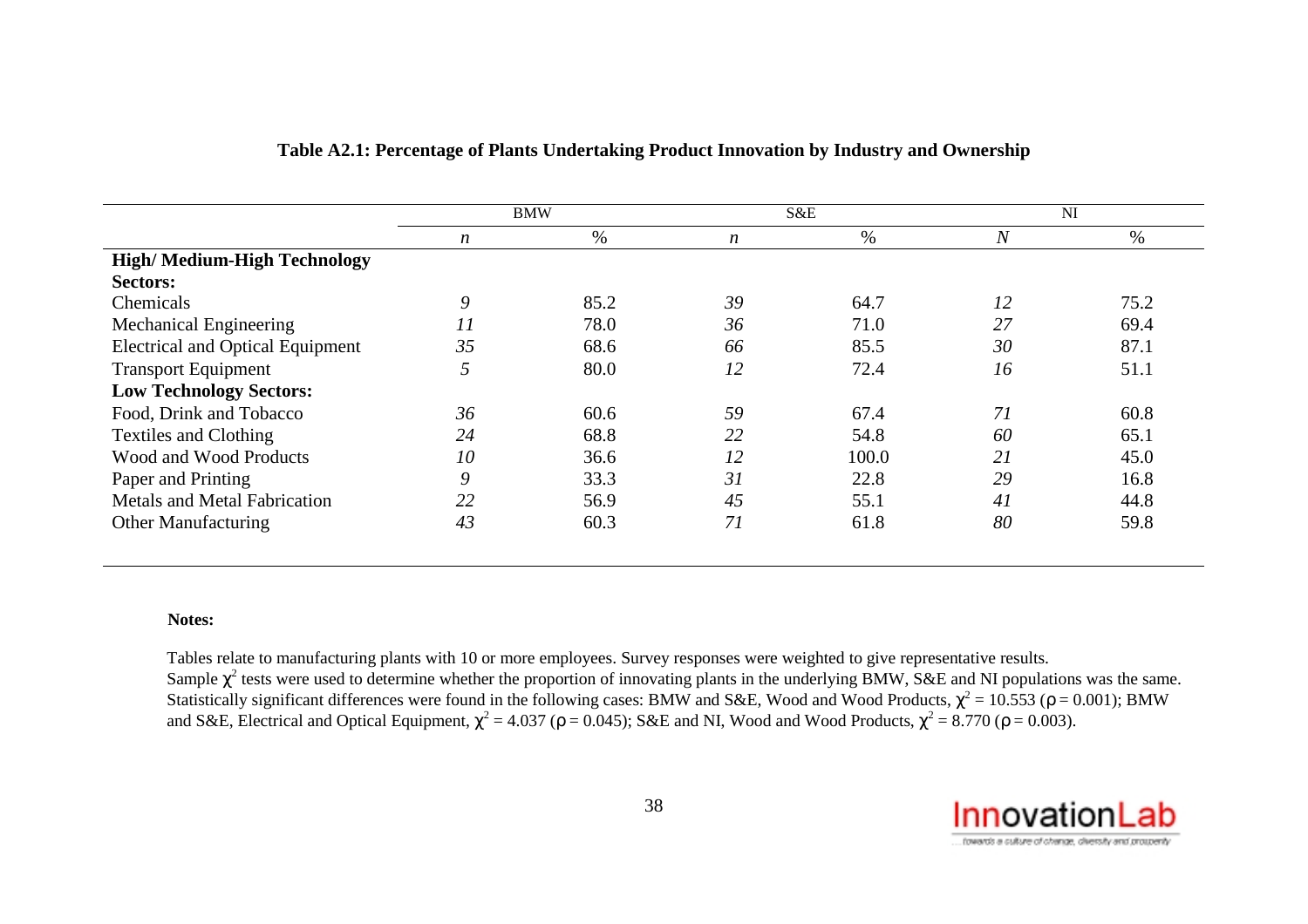|                                         | <b>BMW</b>       |      | S&E              |      | <b>NI</b>      |      |
|-----------------------------------------|------------------|------|------------------|------|----------------|------|
|                                         | $\boldsymbol{n}$ | %    | $\boldsymbol{n}$ | %    | $\overline{N}$ | %    |
| <b>High/Medium-High Technology</b>      |                  |      |                  |      |                |      |
| Sectors:                                |                  |      |                  |      |                |      |
| Chemicals                               | 9                | 63.9 | 39               | 75.3 | 12             | 57.9 |
| <b>Mechanical Engineering</b>           | 11               | 45.4 | 36               | 73.1 | 27             | 65.1 |
| <b>Electrical and Optical Equipment</b> | 35               | 75.4 | 66               | 65.0 | 30             | 51.9 |
| <b>Transport Equipment</b>              | 5                | 80.0 | 12               | 59.7 | 16             | 68.5 |
| <b>Low Technology Sectors:</b>          |                  |      |                  |      |                |      |
| Food, Drink and Tobacco                 | 36               | 54.5 | 59               | 65.1 | 71             | 46.7 |
| <b>Textiles and Clothing</b>            | 24               | 50.2 | 22               | 35.4 | 60             | 50.1 |
| Wood and Wood Products                  | 10               | 77.5 | 12               | 67.2 | 21             | 47.5 |
| Paper and Printing                      | 9                | 63.5 | 31               | 48.5 | 29             | 57.2 |
| <b>Metals and Metal Fabrication</b>     | 22               | 44.8 | 45               | 59.0 | 41             | 43.8 |
| <b>Other Manufacturing</b>              | 43               | 67.9 | 71               | 69.5 | 80             | 59.6 |

### **Table A2.2: Percentage of Plants Undertaking Process Innovation by Industry and Ownership**

#### **Notes:**

Tables relate to manufacturing plants with 10 or more employees. Survey responses were weighted to give representative results.

Sample  $\chi^2$  tests were used to determine whether the proportion of innovating plants in the underlying BMW, S&E and NI populations was the same. Statistically significant differences were found in the following cases: BMW and S&E, Mechanical Engineering,  $\chi^2$  = 4.500 ( $\rho$  = 0.034); BMW and NI, Mechanical Engineering,  $\chi^2 = 2.892$  ( $\rho = 0.089$ ); S&E and NI, Food, Drink and Tobacco,  $\chi^2 = 4.459$  ( $\rho = 0.035$ ).

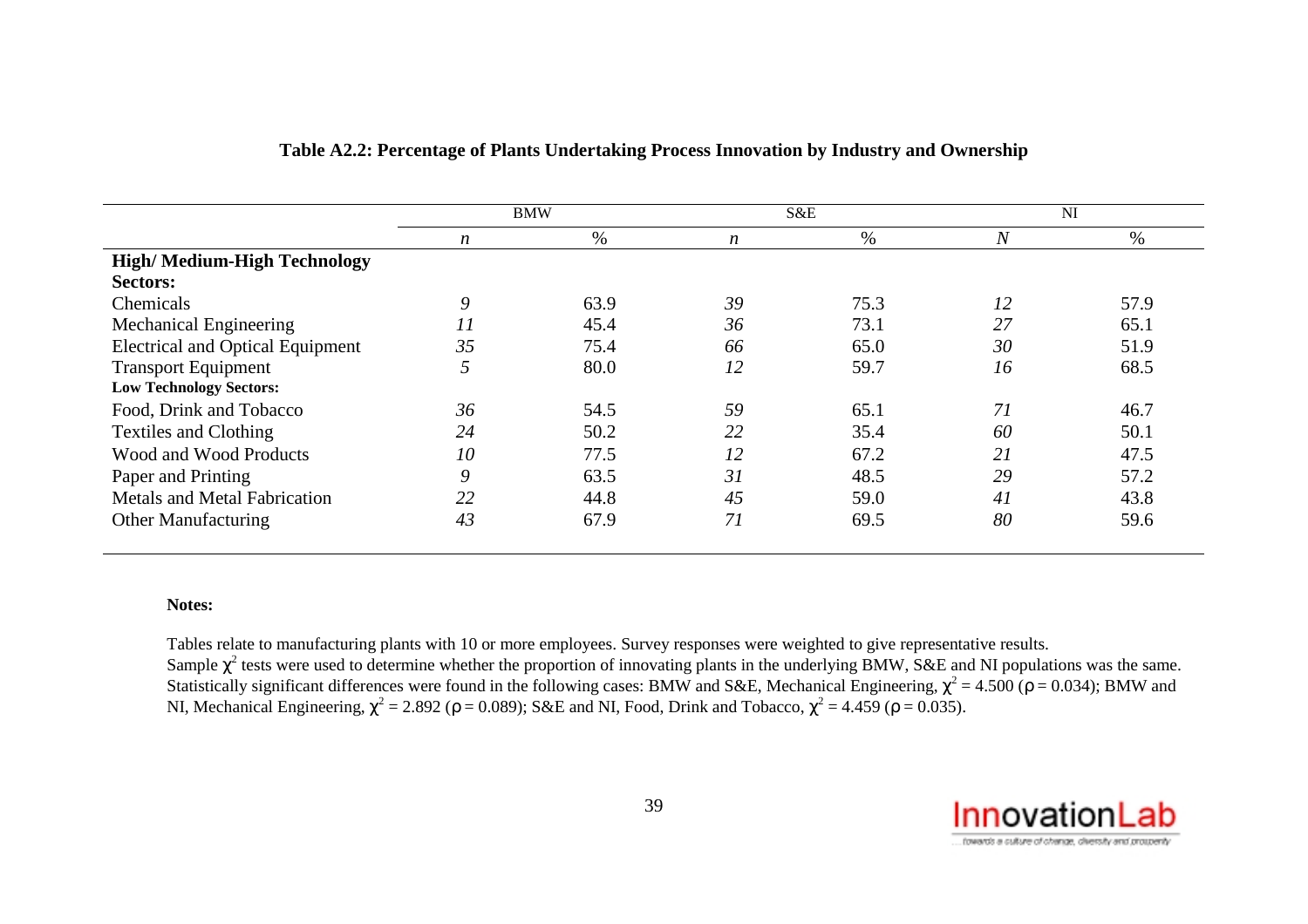|                                             | <b>BMW</b> |      | S&E              |      | NI             |      |
|---------------------------------------------|------------|------|------------------|------|----------------|------|
|                                             | n          | $\%$ | $\boldsymbol{n}$ | %    | $\overline{N}$ | %    |
| <b>High/Medium-High Technology Sectors:</b> |            |      |                  |      |                |      |
| Chemicals                                   | 9          | 15.5 | 40               | 16.1 | 9              | 10.8 |
| Mechanical Engineering                      | 11         | 27.3 | 32               | 16.8 | 25             | 15.3 |
| <b>Electrical and Optical Equipment</b>     | 33         | 30.8 | 55               | 35.3 | 29             | 19.0 |
| <b>Transport Equipment</b>                  |            | 26.0 | 12               | 22.8 | 15             | 11.0 |
| <b>Low Technology Sectors:</b>              |            |      |                  |      |                |      |
| Food, Drink and Tobacco                     | 33         | 9.2  | 54               | 12.9 | 70             | 12.9 |
| <b>Textiles and Clothing</b>                | 20         | 28.2 | 21               | 7.0  | 56             | 19.1 |
| Wood and Wood Products                      | 10         | 5.5  | 8                | 18.9 | 20             | 5.5  |
| Paper and Printing                          | 9          | 7.3  | 29               | 3.7  | 29             | 1.4  |
| <b>Metals and Metal Fabrication</b>         | 20         | 15.6 | 45               | 15.4 | 39             | 9.3  |
| <b>Other Manufacturing</b>                  | 39         | 14.5 | 60               | 18.7 | 72             | 11.9 |

#### **Table A2.3: Average Percentage of Sales Derived from New Products by Sector and Ownership**

#### **Notes:**

Tables relate to manufacturing plants with 10 or more employees. Survey responses were weighted to give representative results. Sample  $\chi^2$  tests were used to determine whether the proportion of innovating plants in the underlying BMW, S&E and NI populations was the same. Statistically significant differences were found in the following cases: BMW and S&E, Textiles and Clothing,  $t = 1.779$  ( $\rho = 0.086$ ); BMW and S&E, Wood and Wood Products,  $t = -1.942$  ( $\rho = 0.071$ ); S&E and NI, Textiles and Clothing,  $t = -2.084$  ( $\rho = 0.041$ ); S&E and NI, Wood and Wood Products,  $t = 1.928$  ( $\rho = 0.075$ ); S&E and NI, Metals and Metal Fabrication,  $t = 1.908$  ( $\rho = 0.060$ ); S&E and NI, Electrical and Optical Equipment,  $t =$ 1.712 ( $\rho = 0.092$ ).

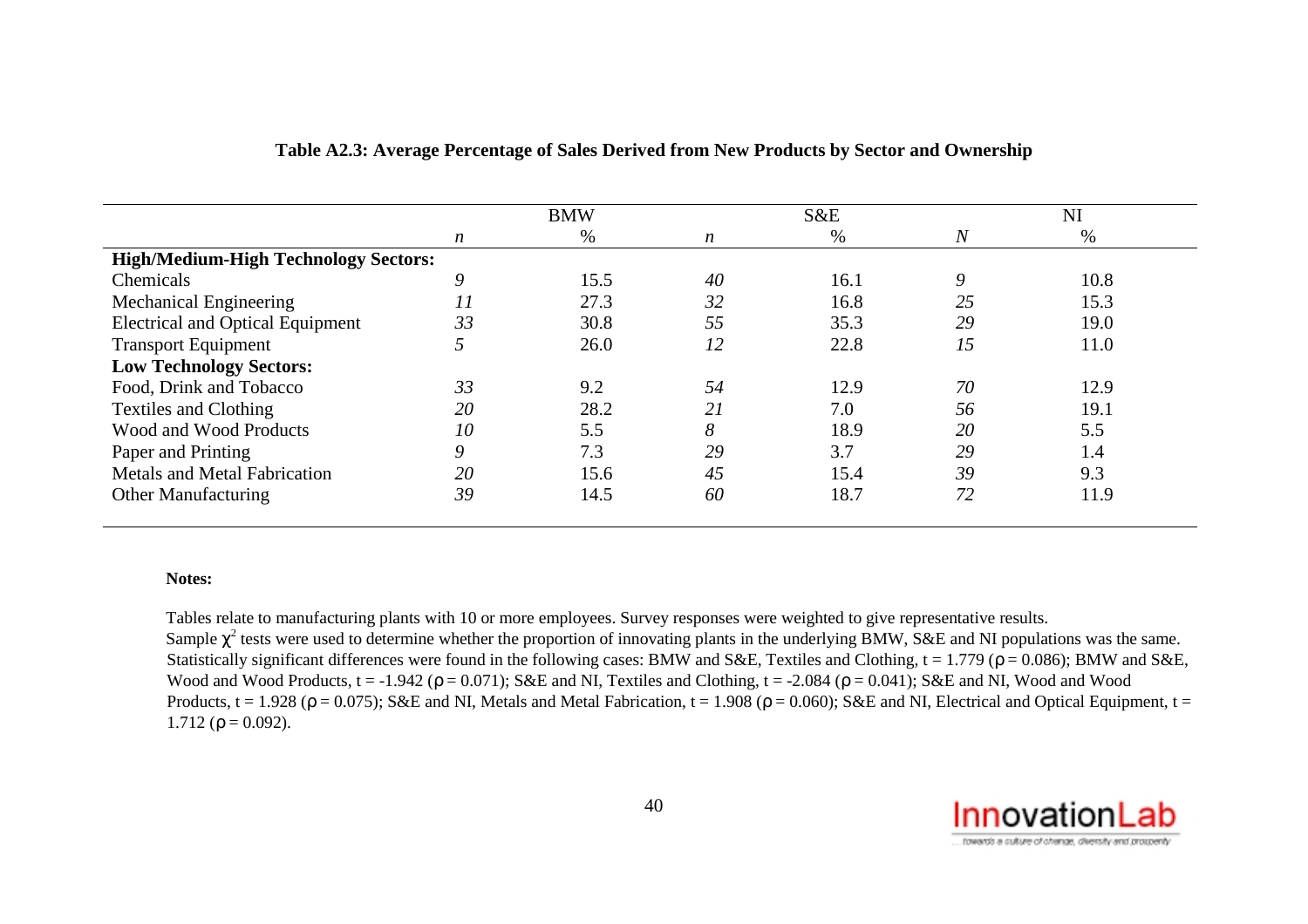### **References**

Andreosso-O'Callaghan, B (2001) 'Territory, research and technology linkages - Is the Shannon region a propitious local system of innovation?', *Entrepreneurship and Regional Development*, 12, 69-87.

Andreosso-O'Callaghan, B Hewitt Dundas, N, Crone, M Murray, J and Roper, S (2002) 'The Spatial Distribution of Knowledge Creation Capability in Ireland', paper presented at Regional Science Seminar, UCC, September 2002.

Audretsch, D B and Feldman, M P (1996) 'R&D spillovers and the geography of innovation and production', *American Economic Review*, 86, 630-9.

BMW Regional Assembly (2000) *'Operational Programme for the Border, Midland and West Region - 2000-2006'*.

Boyle, M (2000) 'Euro-regionalism and struggles over scales of governance: the politics of Ireland's regionalisation approach to Structural Fund Allocations 2000- 2006', *Political Geog*raphy, 19, 737-769.

Braczyk, H-J, Cooke, P and Heidenreich, M (1998) '*Regional Innovation Systems'*, UCL Press, London.

Bresnahan TF and Trajtenberg M (1995) 'General-Purpose Technologies - Engines Of Growth', *Journal of Econometrics*, 65, 1, 83-108.

Calliano, R and Carpano, C (2000) 'National Systems of Innovation, FDI and Economic Growth: The Case of Ireland', *Multinational Business Review*, 8,2, 16-25.

Cooke, P Roper, S and Wylie, P (2002) *'Developing A Regional Innovation Strategy for Northern Ireland'*, Northern Ireland Economic Council, Belfast.

Dineen D A (1995) 'The Role of a University in Regional Economic Development – A Case Study of the University of Limerick', *Industry and Higher Education*, June, 140-148.

Dosi, G (1988) 'Sources, procedures and microeconomic effects of innovation', *Journal of Economic Literature*, XXVI, 3, 1120-1171.

Drudy, P J (1991) 'The Regional Impact of Overseas Industry', in '*Overseas Industry in Ireland*' Foley, A and McAleese, D, Gill and McMillan, Dublin.

Eaton, J and Kortum, S (1996) 'Trade in ideas. Patenting and productivity in the OECD', *Journal of International Economics*, 40, 3-4, 251-278.

ECOTEC (1999) *'Final Report of the On-Going Evaluation of the Regional Innovation Strategies Under Article 10 of the ERDF – Pilot Projects'*, Birmingham.

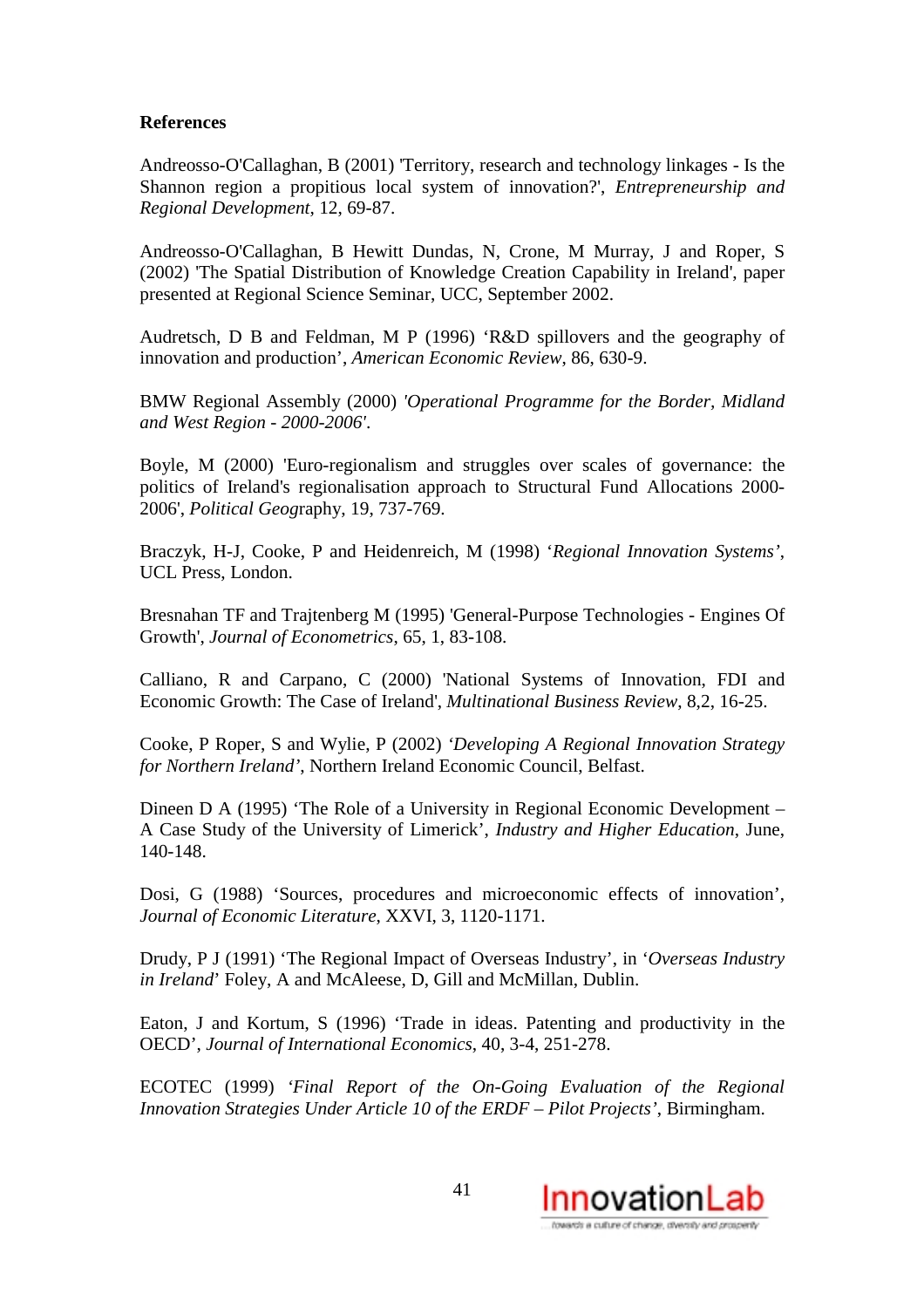EU (1998) *Regional Innovation systems: Designing for the Future – REGIS*. Final report of the REGIS project, Targeted Socio-Economic Research (TSER) Programme (co-ordinator: Cooke, P) European Commission.

European Commission DG Regional Policy (1999) 'NI Community Support Framework, 2000-2006'.

Hassink, R (1993) 'Regional Innovation Policies Compared', *Urban Studies*, 30, 6, 1009-1024.

Heidenreich, M and Krauss, G (1999) 'The Baden-Wurttemberg Production and Innovation Regime: Past Successes and New Challenges', in Braczyk, H-J, Cooke, P and Heidenreich, M (eds) '*Regional Innovation Systems'*, UCL Press, London.

Hewitt Dundas, N Andreosso-O'Callaghan, B Crone, M Murray, J and Roper, S (2002) *'Learning from the Best - Knowledge Transfers from Multinational Plants in Ireland- A North-South Comparison'*, NIERC/EAC, Belfast.

InterTradeIreland (2002) *'Baseline Survey of Commericalisation Staff and Skills in Major Irish R&D Performing Institutions'*, InterTradeIreland, Newry.

Jones-Evans, D (1997) 'Small Firms, Universities and Technological Development in a Peripheral Economy: The Case of the Republic of Ireland', in Fynes, B and Ennis, S (Eds.) *Competing from the Periphery*, Dryden Press, Dublin.

Kane, A. (1999) 'Innovation Policy in Ireland: Economic Ideas and Institutional Diversity', *Journal of the Statistical and Social Inquiry Society of Ireland*, 28, 115- 123 1999.

Majchrzak, A. (1988) *The Human Side of Factory Automation*, Jossey-Bass, San Francisco.

Malecki, E J (1981) 'Government-Funded R-And-D - Some Regional Economic-Implications', *Professional Geographer*, 33, 1, 72-82.

Metcalfe, S (1997) 'Technology Systems and Technology Policy in an Evolutionary Framework', in '*Technology, Globalisation and Economic Performance'*, Archibugi, D and Michie, J (eds.), Cambridge University Press.

Meyler, A and Strobl, E (1997) 'Regional Employment Performance of Irish Industry, 1972-96: Job Flow Analysis', Trinity Economic Papers, Technical Paper No 9, June, Dublin.

NIEC (2001) *'The Knowledge Driven Economy: Indicators for Northern Ireland'*, Report 136, April 2001, Belfast.

O'Connor, R (1987) 'The Regional Dimension to Research and Technology Development in Ireland', Final Report for the EEC, ESRI, Dublin.

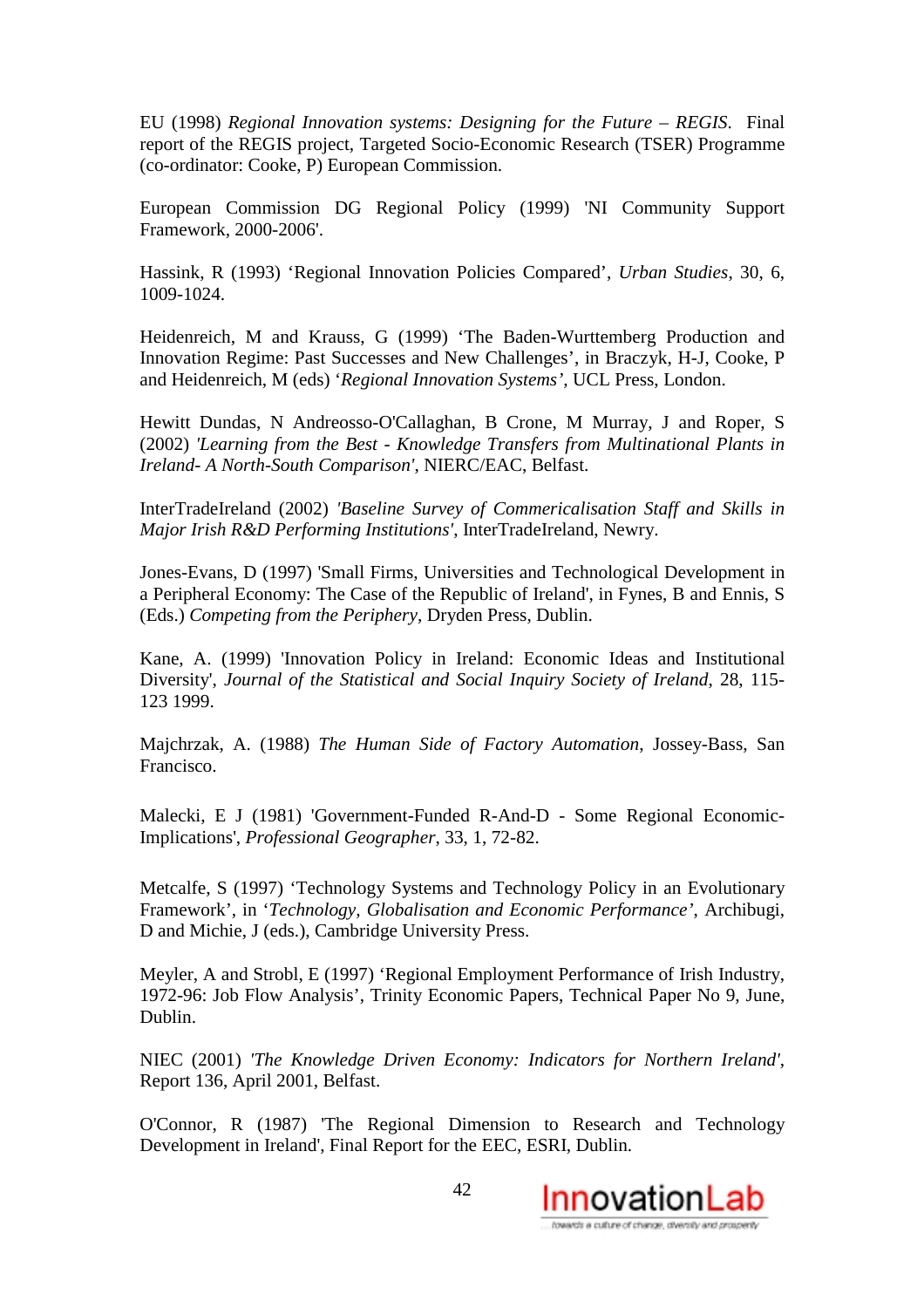OECD (1987) *'Innovation Policy: Ireland'*, Paris.

O'Farrell, P (1980) 'Multinational Companies and Regional Development: The Irish Experience', *Regional Studies*, 14, 2.

Parthasarthy, R., & S.P. Sethi. (1992) "The Impact of Flexible Automation on Business Strategy and Organisational Structure." *Academy of Management Review* 17(1): 86-111.

Pennings, J.M. (1987) "Technological Innovations in Manufacturing." In *New Technology as organisational Innovation*, ed. A. Buitendam, 197-216. Cambridge, MA: Ballinger.

Quinlan, K (1995) *'Research and Development Activity in Ireland'*, Centre for Local and Regional Development, Maynooth.

Reid, M and Barrington, H (1997) *'Training Interventions - Managing Employee Development*', Institute of Personnel and Development, London.

Romer, P (1990) 'Endogenous Technological Change', *Journal of Political Economy*, 98, 71-102.

Roper, S (2001) 'Innovation, Networks and Plant Location; Evidence for Ireland', *Regional Studies*, 35, 3, 215-228.

Roper, S (2002) 'Business R&D And Innovation In Northern Ireland: Strategy And Public Support', Northern Ireland Studies 21, NIERC, Belfast.

Roper, S and Anderson, J (2000) '*Innovation and E-Commerce: A Cross-Border Comparison of Irish Manufacturing Plants'*, NIERC, Research Report 17, Belfast.

Roper, S and Frenkel, A (2000) 'Different paths to Success – The growth of the Electronics Sector in Ireland and Israel', *Environment and Planning C*, 18, 6, 651- 666.

Roper, S and Love, J H (2001) 'The Determinants of Export Performance: Panel Data Evidence for Irish Manufacturing Plants'*, NIERC Working Paper 67*, NIERC, Belfast.

S&E Regional Assembly (2001) 'Southern and Eastern Regional Operational Programme, 2000-2006'.

STIAC (1995) '*Making Knowledge Work for Us – A Strategic View of Science, Technology and Innovation in Ireland'*, Report of the Science Technology and Innovation Advisory Council, Dublin.

Swamidass, P. (1988) Manufacturing Flexibility, *Monograph, O.M.A.* Waxo, Texas.

Veugelers, R and Cassiman, B (1999) 'Make and Buy in Innovation Strategies: Evidence from Belgian Manufacturing Firms', *Research Policy*, 28, 63-80.